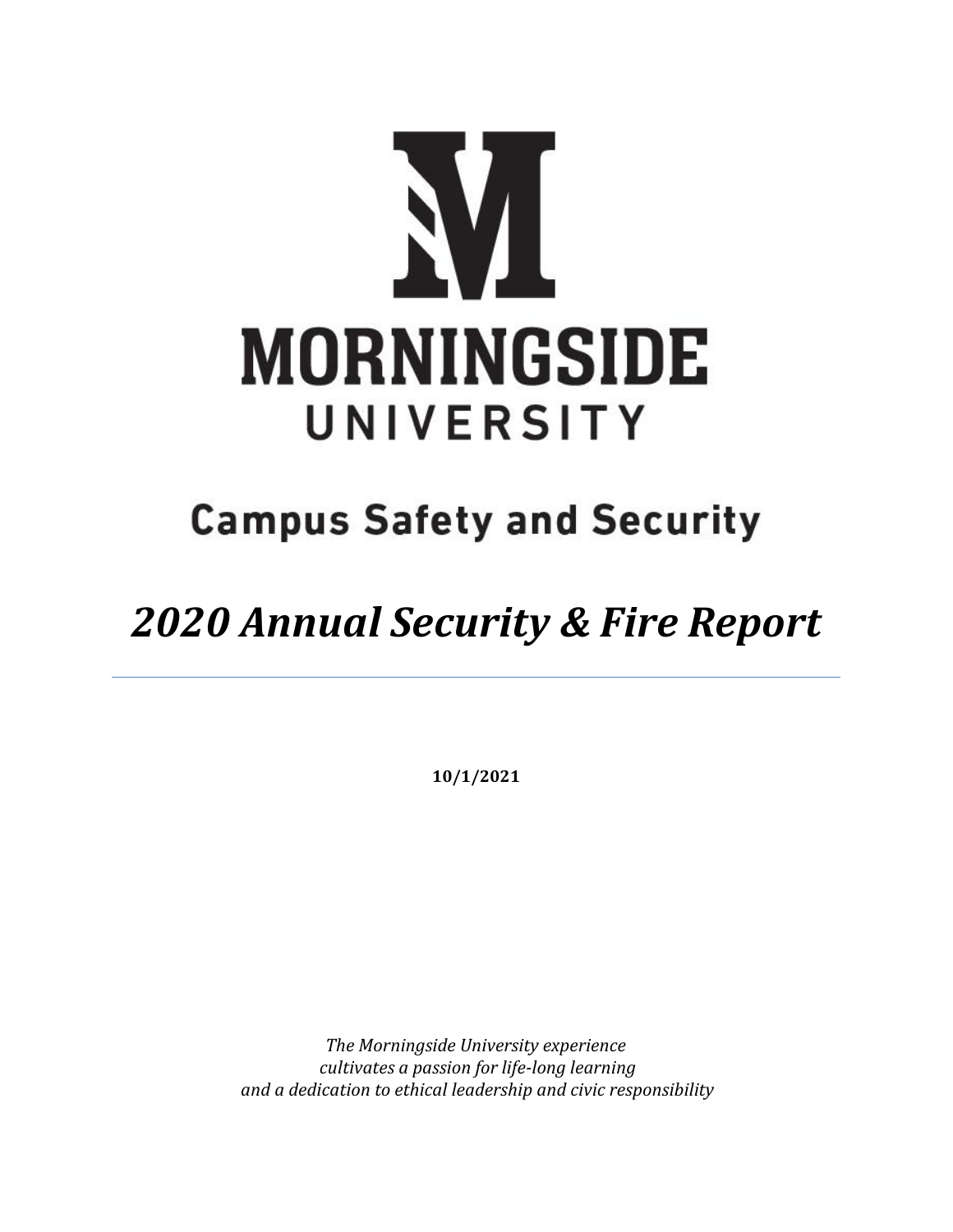## **Table of Contents**

| $\mathbf{I}$ . | <b>Overview of Campus Safety and Security</b>                         |  |
|----------------|-----------------------------------------------------------------------|--|
|                | i.                                                                    |  |
| ii.            |                                                                       |  |
| iii.           |                                                                       |  |
| iv.            | Reporting Criminal Activity and Emergencies4                          |  |
| II.            | Geography                                                             |  |
|                | i.                                                                    |  |
| ii.            |                                                                       |  |
| iii.           |                                                                       |  |
|                | iv.                                                                   |  |
| III.           | <b>Reporting Procedures</b>                                           |  |
|                | <b>General Procedures for Reporting a Crime or Emergencies6</b><br>i. |  |
| ii.            |                                                                       |  |
| iii.           |                                                                       |  |
| iv.            |                                                                       |  |
|                | $V_{\cdot}$                                                           |  |
| vi.            |                                                                       |  |
| IV.            |                                                                       |  |
| V.             | <b>Policies and Related Information</b>                               |  |
|                | i.                                                                    |  |
| ii.            |                                                                       |  |
| iii.           |                                                                       |  |
|                | iv.                                                                   |  |
|                | Domestic Violence/Abuse, Dating Violence/Abuse, and<br>$V_{\bullet}$  |  |
|                |                                                                       |  |
| vi.            | Orders of Protection/Restraining Orders38                             |  |
| vii.           |                                                                       |  |
| viii.          | Policy on Reporting of Suspected Child Abuse39                        |  |
| ix.            |                                                                       |  |
|                | X.                                                                    |  |
| xi.            |                                                                       |  |
| VI.            |                                                                       |  |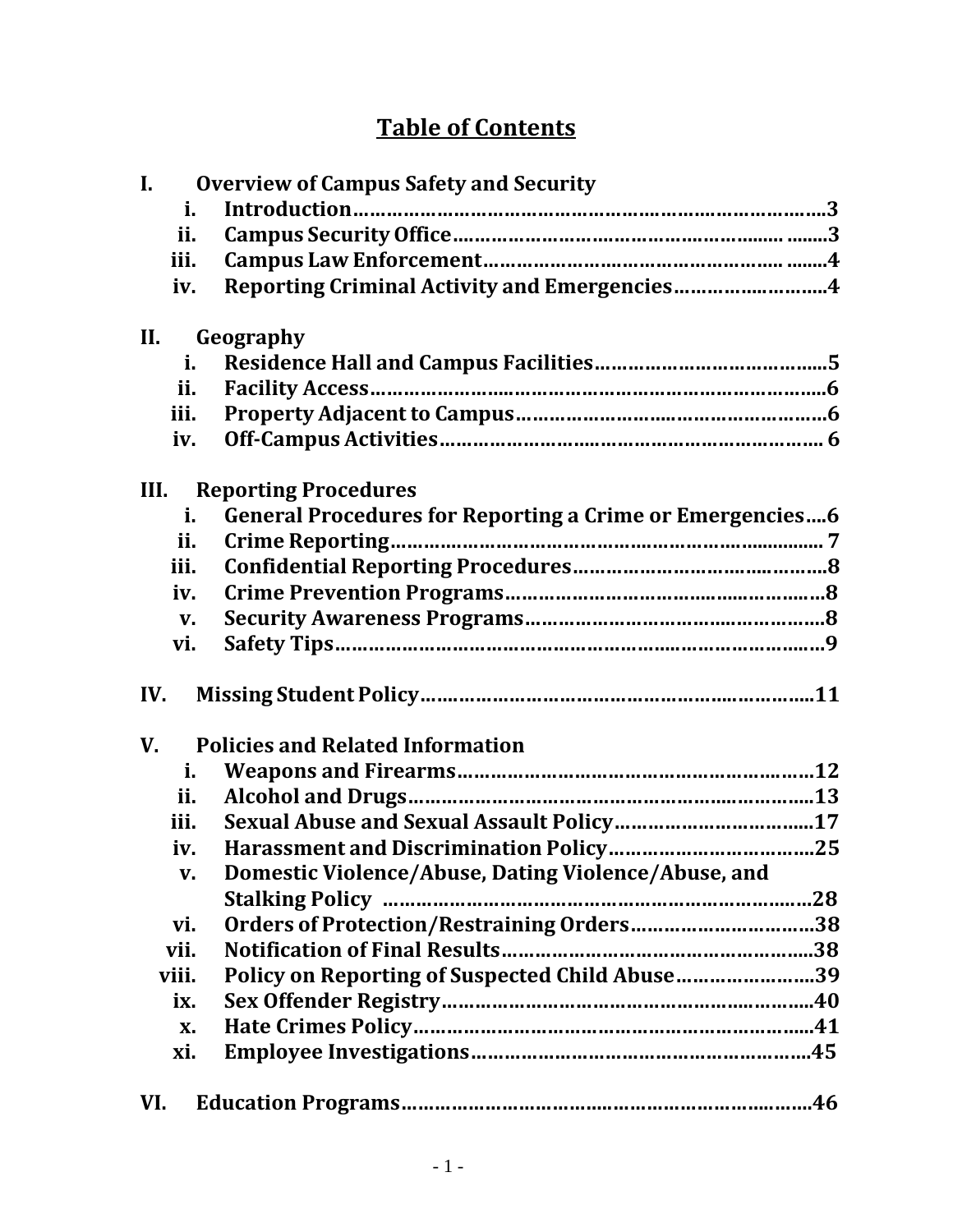|      | <b>VII.</b> Warnings |  |
|------|----------------------|--|
| i.   |                      |  |
| ii.  |                      |  |
| iii. |                      |  |
| iv.  |                      |  |
|      |                      |  |
|      |                      |  |
| i.   |                      |  |
| ii.  |                      |  |
| iii. |                      |  |
| iv.  |                      |  |
| V.   |                      |  |
| vi.  |                      |  |
| vii. |                      |  |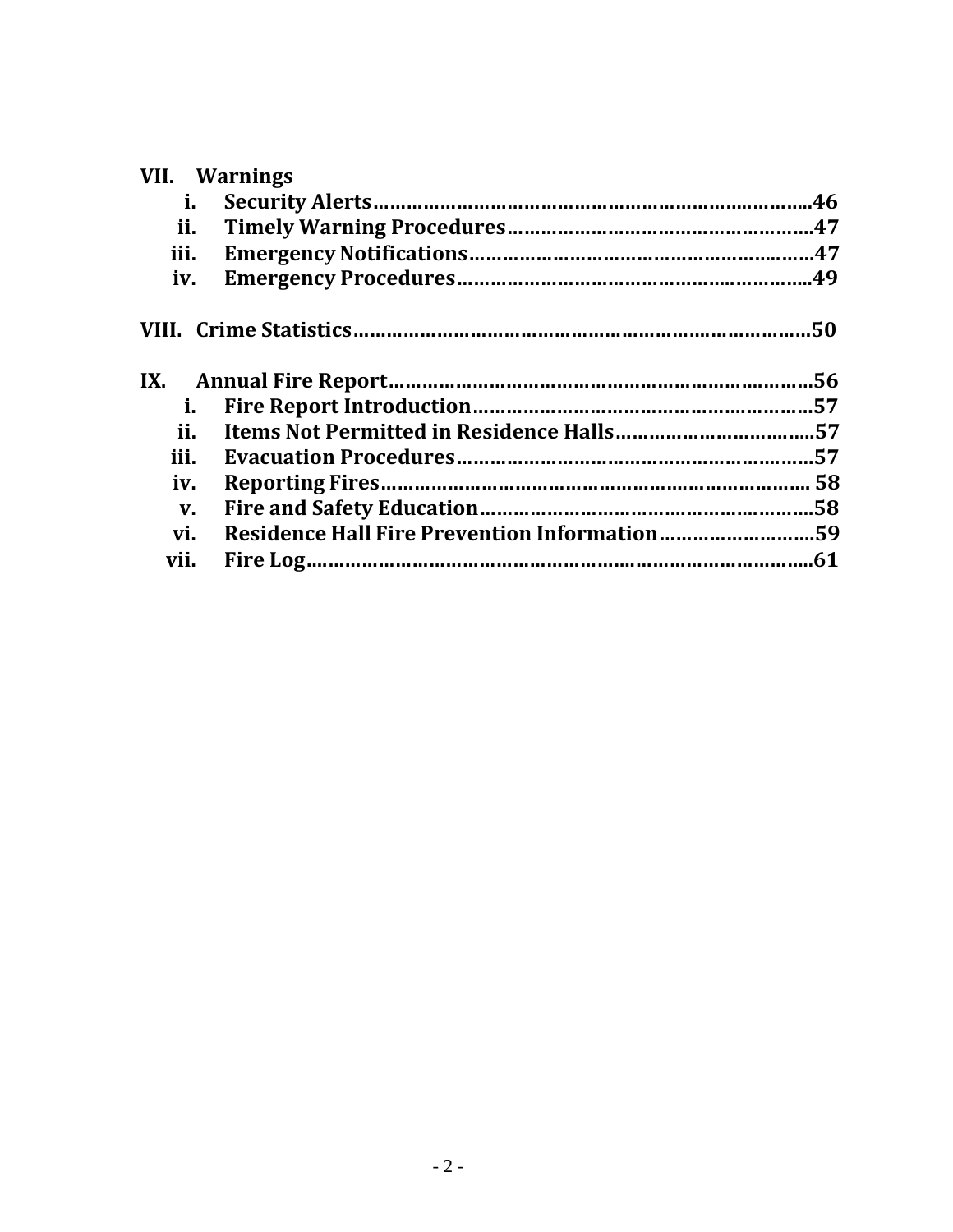## **I. OVERVIEW OF SAFETY AND SECURITY DEPARTMENT**

#### **INTRODUCTION**

Morningside University and the Sioux City community are relatively safe environments. Even so, we fully recognize the potential for crime and accidents. We are constantly taking proactive approaches to minimize the risk and enhance the security and safety of the entire campus community – students, faculty, staff, alumni, and visitors.

However, the University staff cannot do this without help from everyone, including the students. Everyone must take responsibility for their own safety and belongings and the safety of their neighbors. Anyone who observes suspicious activity should report it immediately to Campus Safety and Security. People should be aware of the potential for loss or theft if personal items are left out in the open and not guarded.

At no time does Morningside University assume any responsibility for theft, damage to, or loss of money, valuables, or personal property.

Morningside University is a private institution. Campus facilities are for the use of Morningside University students, staff and faculty and their guests. Campus Safety and Security works closely with the University's physical plant, residence life, and administrative staff to establish appropriate levels of security at all times. Safety and security issues within academic buildings should be reported to Campus Safety and Security or the building custodian or residence life staff in the residence halls as quickly as possible.

#### **CAMPUS SECURITY OFFICE**

Campus Safety and Security is the administrative office at Morningside University that is responsible for the safety and security of the campus. It includes a director, assistant director, one full-time officer, and 20-25 part-time student safety and security aides. The Director reports to the Associate Vice-President of Business/Controller. Campus Safety and Security employees are not sworn or commissioned officers. They do not carry weapons. They do not have arresting authority however can detain individuals for questioning by authorities. The Sioux City Police Department, Woodbury County Sheriff's Office and the Iowa State Patrol handle all arrests. All on-duty personnel wear a distinctive security uniform. They provide basic security services to the campus community and are on duty 24 hours a day 365 days a year. Members of the Campus Safety and Security staff attend training programs specifically designed for security personnel.

Campus Safety and Security has a close working relationship with the Sioux City Police Department and the Woodbury County Sheriff's Office. All major crimes (felonies) are reported to the Sioux City Police Department, which assumes responsibility for any investigation that may be necessary as soon as possible. In the case of emergencies, the Sioux City Police Department is notified immediately.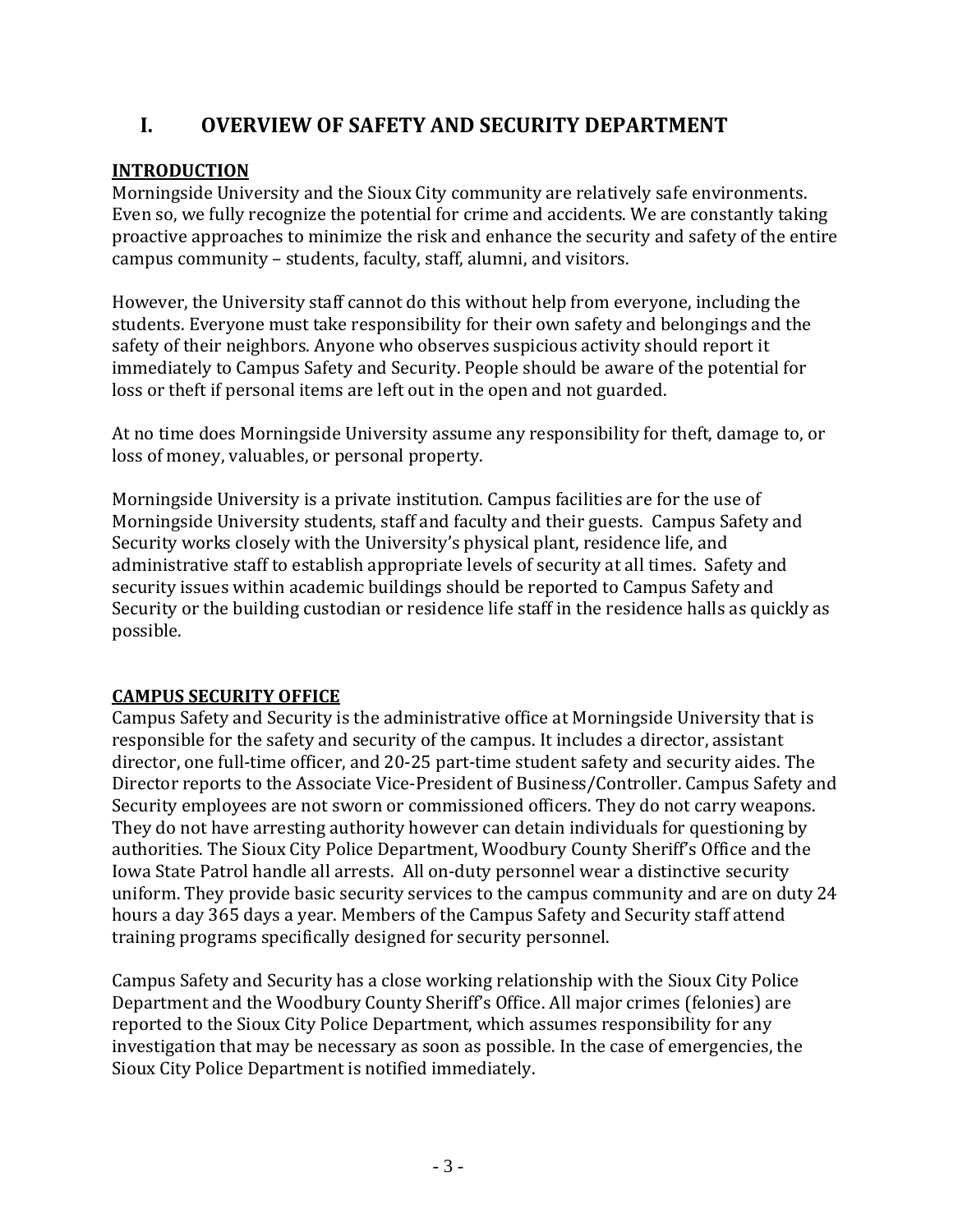The Campus Safety and Security offices are in the Olsen Student Center, just inside the main front doors and the Director and Assistant Director's office is located in the Hickman-Johnson-Furrow Learning Center. The phone number for Campus Safety and Security is 712-274-5234. Campus Safety and Security staff members are available either in the office or by calling the Safety and Security number, which will reach them through the radio.

General services provided by Campus Safety and Security are campus patrols, response to criminal and non-criminal activity, escorts, jump-starts and unlocking vehicles. Safety and Security officers make routine patrols of campus buildings and check exterior doors and windows of buildings, and regular patrols of parking lots. They also monitor the mechanical rooms of each building and report any potential problems to the Director of Physical Plant.

Campus Safety and Security maintains a daily and monthly log of reported crimes written in a form that is easily understood. The log is available to the public for inspection in the Director of Campus Safety and Security Office located in the Hickman-Johnson-Furrow Learning Center. The daily and monthly logs provide the nature, date, time, and general location of each crime. Additionally, the disposition of the complaint is given, if known. Information, including updates, is added as the information becomes available. If there is clear and convincing evidence that the release of such information would jeopardize an ongoing criminal investigation or the safety of an individual, cause a suspect to flee or evade detection, or result in the destruction of evidence, such information may be withdrawn. As a matter of policy, names are not included in the monthly log.

## **CAMPUS LAW ENFORCEMENT**

Morningside University Campus Safety and Security officers have the authority to ask individuals for identification and to determine whether individuals have lawful business at Morningside University. Morningside University Safety and Security officers have the authority to issue parking tickets, which are billed to financial accounts of students, faculty, and staff. Safety and Security officers do not possess arrest power. Campus Safety and Security may detain an individual for questioning. Criminal incidents are referred to the Sioux City Police Department who has jurisdiction on the campus. The Campus Safety and Security Department maintains a highly professional working relationship with the Sioux City Police Department and other law enforcement agencies in the area. All crime victims and witnesses are strongly encouraged to immediately report crimes to Campus Safety and Security and the Sioux City Police Department. Prompt reporting will assure timely warning notices are issued as needed and the timely disclosure of crime statistics.

## **REPORTING CRIMINAL ACTIVITY AND EMERGENCIES**

Individuals need to dial 911 to reach the Sioux City Police Department or Sioux City Fire Department in the event of emergencies. Any emergency situation or knowledge of a crime should be reported immediately to Campus Safety and Security by calling 712-274-5234 or by going to the Safety and Security Office located in the Olsen Student Center or the Hickman-Johnson-Furrow Learning Center. When calling either number, you should stay on the line until the appropriate authorities tell you to hang up. You should be able to provide the exact location, the status of the situation, and who is involved in the incident.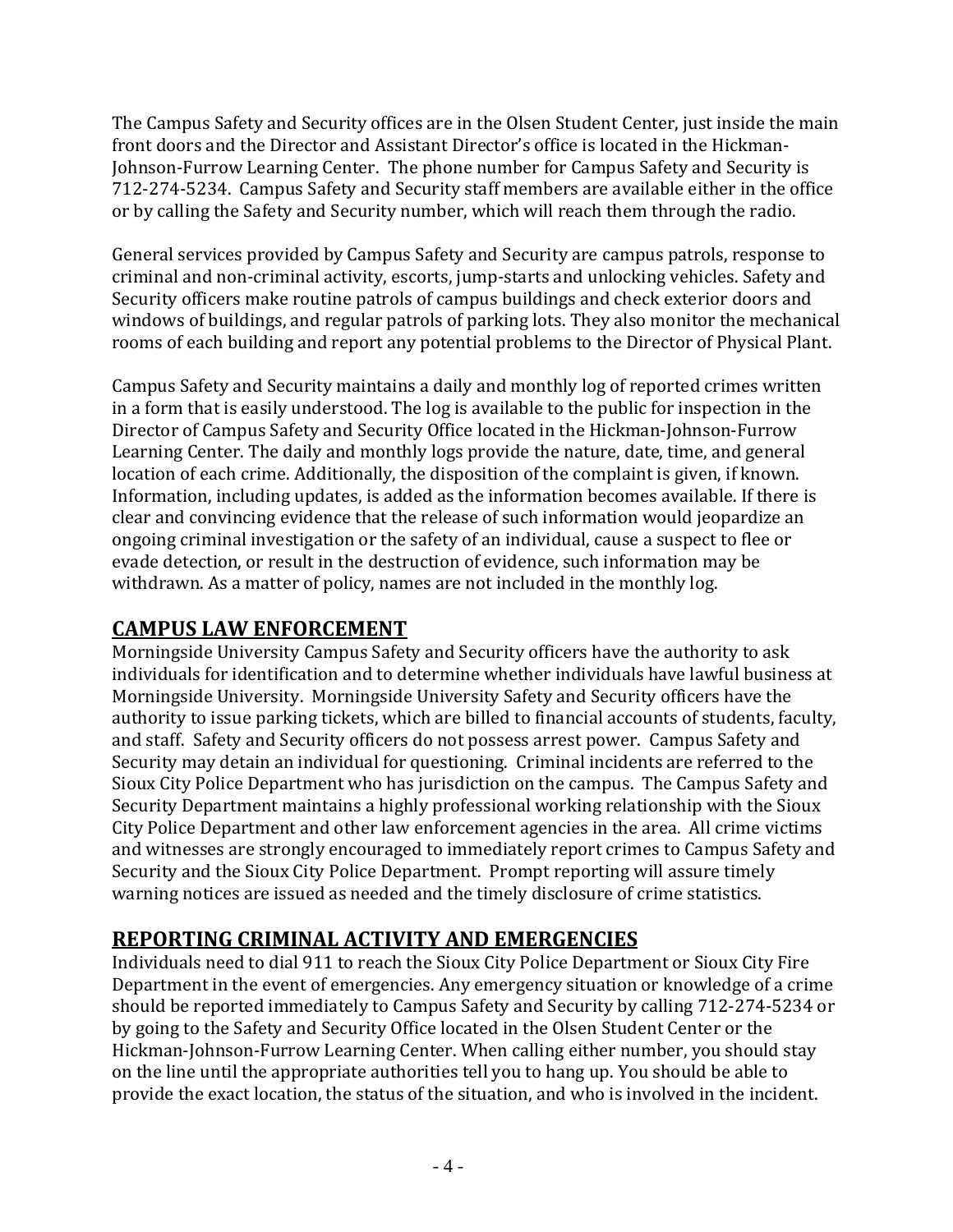Students and employees may also report criminal offenses to the Vice President for Academic Affairs, Vice-President for Student Life and Enrollment, Vice-President for Business and Finance, area coordinators, RAs, coaches, and faculty. All names are kept confidential and not included in daily logs in an effort to protect those who are reporting the crime from retaliation. Only certain personnel will have access to the names of the informants to provide them with protection.

Emergency Call Boxes are in the following places:

- Roadman Hall Main Entrance
- Residence Complex, lower main entrance
- Dimmitt Hall east bridge door on Vine Ave.
- Poppen Hall upper entrance
- Waitt Hall upper entrance
- Lags Hall south entrance

## **II. GEOGRAPHY**

#### **RESIDENCE AND CAMPUS FACILITIES**

The University has eight buildings classified as residence halls, each housing 8-350 students. Head Residents (HRs), Head Apartment Managers (HAMs), Apartment Managers (AMs) and Resident Assistants (RAs) are upper-class students who have been carefully selected and trained to assist individuals on the floor and help maintain a healthy educational environment in the buildings. Area Coordinators are professional members of the Residence Life team who live in the residence hall setting. The residence life staff receives training in basic security and emergency situations.

Residence halls are locked 24-hours a day. Residents may obtain entry using the FOBs they were issued upon arriving. It is the responsibility of the student to ensure that his or her room is secure.

During Christmas Break, all students are required to vacate the halls except with permission from the Office of Residence Life. The halls are not fully staffed during this break, so keys and/or fobs are normally collected from students to limit access to the halls. During other breaks, students will not be asked to turn in their keys but will be required to notify their RA that they will be on campus at such time.

Hall meetings provide the opportunity for residents to learn about building security, campus and residential policies, and enforcement procedures.

All guests in the residence halls must have a student host and are subject to University policies and regulations. The host is responsible for the actions of, and any damages caused by the guest. Overnight guests are usually permitted on the weekends but may not stay more than two consecutive nights. If a roommate objects to the presence of an overnight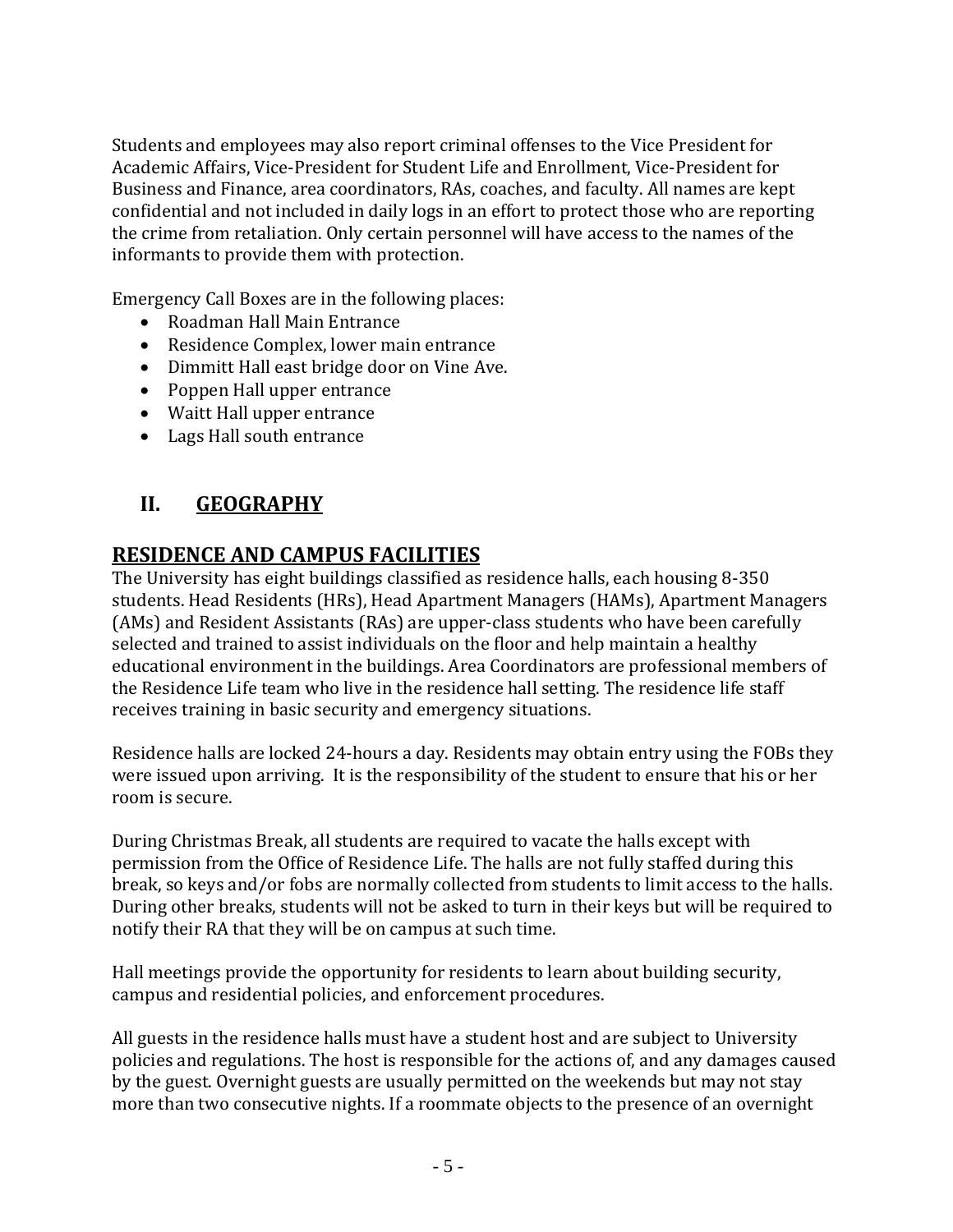guest, that guest may not spend the night. Members of the opposite sex may only be on a floor or in a student room during visitation hours. However, main lounges in the residence halls are not subject to these restrictions. Visitation hours in the residence halls are from 10 a.m. to 1 a.m., Sunday-Thursday. There are no limits to visitation on Fridays and Saturdays except for first-semester freshmen, whose visitation on these days is between 10 a.m. and 2 a.m. Individual floors may choose to restrict hours even beyond the visitation guidelines set by the University.

All buildings are regularly inspected by Campus Safety and Security and Maintenance to ensure that all emergency lighting is working properly. They also ensure that all alarms, doors, and locks are working properly. Outside security concerns are addressed regularly.

## **FACILITY ACCESS POLICY**

During business hours, the University (excluding certain housing facilities) will be open to students, parents, employees, contractors, guests, and invitees. During non-business hours, access to all University facilities is by key/FOB if issued by Campus Safety and Security, Facilities, or Residence Life. In the case of periods of extended closing, the University will admit only those with prior approval to all facilities.

Solicitation is strictly prohibited on campus unless prior approval is given by the Vice President for Student Life and Enrollment.

## **ADJACENT PUBLIC PROPERTY**

Crimes that occur within public property, including thoroughfares, streets, sidewalks, and parking facilities that is within the campus or immediately adjacent to and accessible from the campus will be reported.

## **OFF-CAMPUS ACTIVITY**

Morningside University does not recognize any off-campus organizations.

## **III. REPORTING PROCEDURES**

## **GENERAL PROCEDURES FOR REPORTING A CRIME OR EMERGENCY**

Community members, students, faculty, staff, and guests are encouraged to report crimes and public safety related incidents to the Campus Safety and Security Department in a timely manner.

To report a crime or an emergency, call Campus Safety and Security at 712-274-5234 or the Sioux City Police Department by dialing 911.

You also may contact the following people in Security, Student Services, Student Health, Residence Life, or Academic Affairs: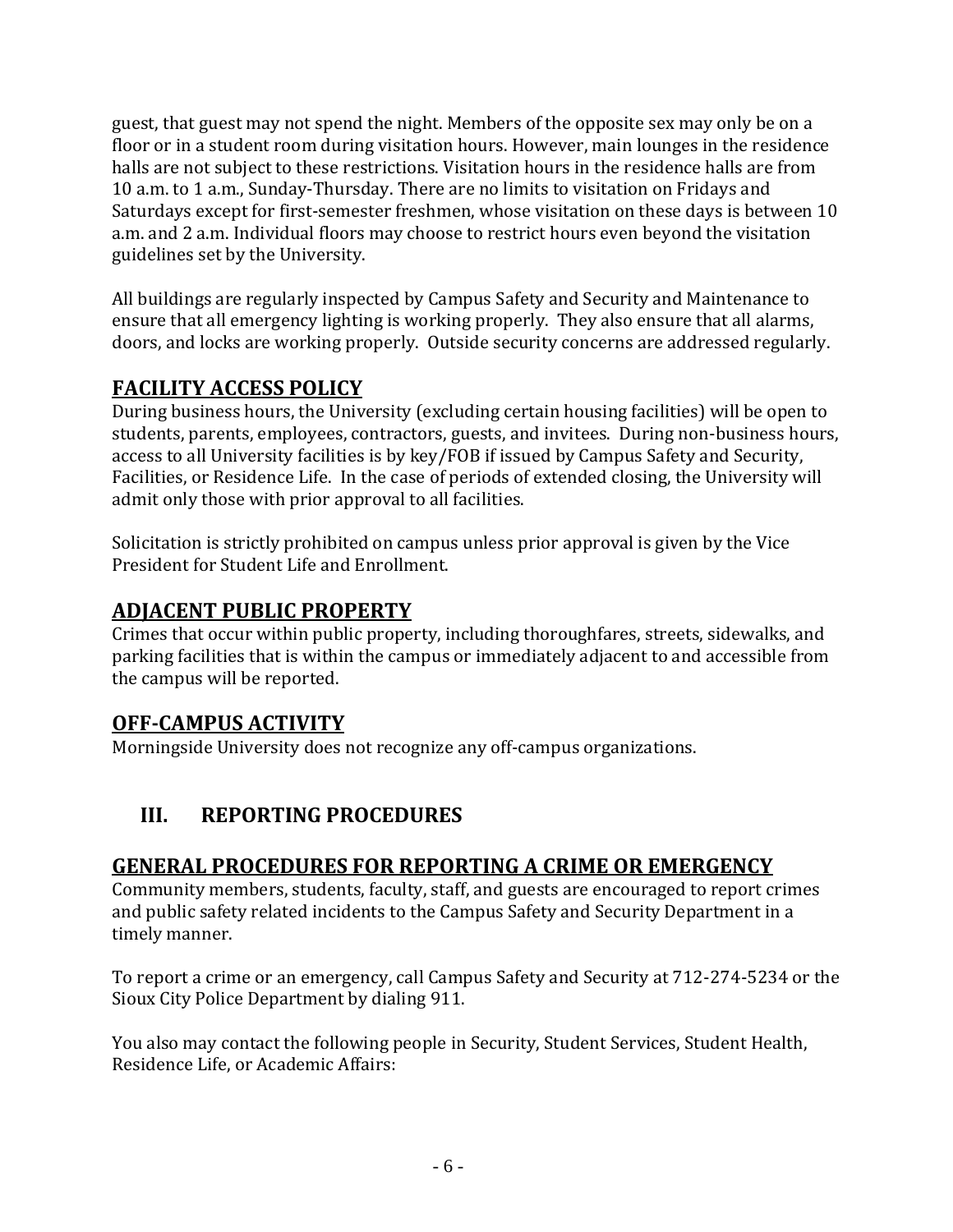| Director of Safety and Security           | 712-274-5500, HJF Learning Center   |
|-------------------------------------------|-------------------------------------|
| Assistant Director of Safety and Security | 712-274-5505, HJF Learning Center   |
| Dean of Students/Title IX Coordinator     | 712-274-5191, 1st Floor, Lewis Hall |
| Director of Student Health                | 712-274-5178, Olsen Student Center  |
| Director of Residence Life                | 712-274-5335, Olsen Student Center  |
| Area Coordinator, Student Engagement      | 712-274-5339, Olsen Student Center  |
| Area Coordinator, Student Activities      | 712-274-5337, Olsen Student Center  |
| Personal Counselor                        | 712-274-5606, Olsen Student Center  |
| Vice President for Academic Affairs       | 712-274-5103, 1st Floor, Lewis Hall |
| Vice President for Student Services       | 712-274-5257, 1st Floor, Lewis Hall |
| Associate Academic Dean                   | 712-274-5292, 1st Floor, Lewis Hall |

Campus Safety and Security is available 24 hours a day to answer your call. Once your call is received, Campus Safety and Security will take the appropriate action needed at the time of the incident. They will ask the victim(s) to file a report with the appropriate authorities at the time as well.

All Campus Safety and Security reports are forwarded to the appropriate people for further action. This may include Residence Life, the Dean of Students/Title IX Coordinator, Business Office, and in some cases, the Sioux City Police Department. Additional information collected during the investigation may be forwarded to the Sioux City Police Department unless the victim does not wish to pursue criminal charges.

If assistance is required from the Sioux City Police Department or Sioux City Fire Rescue, Campus Safety and Security will contact the appropriate unit. If a sexual assault should occur, staff at the scene, including Campus Safety and Security, will offer the victim a wide variety of services. Morningside University has access to a variety of agencies that assist the victims in these situations such as SafePlace (formerly Council on Sexual Assault and Domestic Violence (CSADV)). At any time, anyone can ask about these resources through the Director or Assistant Director of Campus Safety and Security, Dean of Students/Title IX Coordinator, Campus Chaplain, Director Student Health, or the Personal Counselor.

Crimes should be reported to the Campus Safety and Security Department or any of the aforementioned personnel to ensure inclusion in the annual crime statistics and to aid in providing timely warning notices to the campus community, when appropriate. A person may still report a crime and not want to pursue criminal or campus charges.

#### **CRIME REPORTING**

The Campus Safety and Security Department encourages anyone who is a victim or witness to any crime to promptly report the incident to Campus Safety and Security. Campus Safety and Security makes all attempts to keep information that would possibly jeopardize an investigation confidential until such time is deemed that such information can be released.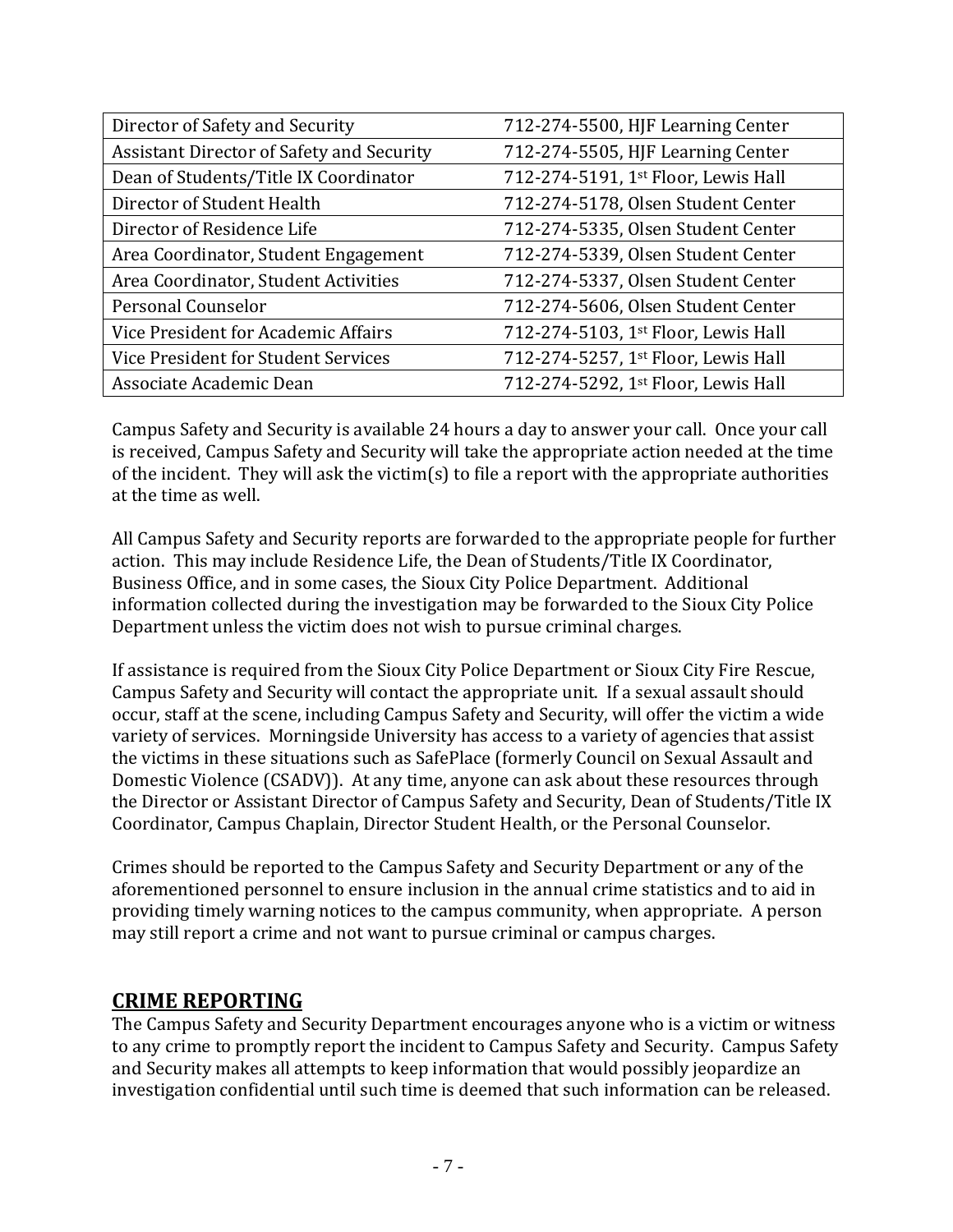In most cases, in the daily crime log, names are left out for the privacy of such individuals. All Clery Act crimes are included in the Annual Security report.

## **CONFIDENTIAL REPORTING PROCEDURES**

If you are a victim of a crime and do not want to pursue action within the Morningside University system or the criminal justice system, you may still want to consider making a confidential report. With your permission, the Director of Safety and Security or a designee of the Campus Safety and Security Department can file a report on the details of the incident without revealing your identity. The purpose of a confidential report is to comply with your wish to keep the matter confidential, while taking steps to ensure the future safety of yourself and others. With such information, the University can keep an accurate record of the number of incidents involving students, determine where there is a pattern of crime with regard to a particular location, method, or assailant, and alert the campus community to potential danger. Records filed in this manner are counted and disclosed in the annual crime statistics for the institution.

Campus Counselors as a result of the rulemaking process which followed the signing into law the 1998 amendments to 20 USC § 1092 (f), clarification was given to those considered to be campus security officials. Campus "pastoral counselors" and campus "professional counselors," when acting as such are not considered to be campus security authorities and are not required to report crimes for inclusion into the annual disclosure of crime statistics. As a matter of policy, they are encouraged; if and when they deem it appropriate, to inform persons being counseled of the procedures to report crimes on a voluntary basis for inclusion into the annual crime statistics.

## **CRIME PREVENTION PROGRAMS**

Crime Prevention Programs on personal safety and theft prevention are sponsored by various campus organizations throughout the year. At the beginning of the year, the Office of Residence Life meet with all students to go over building rules and during this time, students are talked to about personal safety, in and out of the dorms. Campus Safety and Security personnel facilitate programs for students, faculty, staff, and student organizations, in addition to working with Residence Life on programs for students on how to protect themselves against sexual assaults, theft, and other crimes. New employees are given similar information during their orientation. During the year, various crime prevention and safety related information is sent out to the entire campus.

At all times, students, faculty, or staff can call Campus Safety and Security for an escort at any time. Campus Safety and Security also encourages students to walk with others and not alone at any time they do not feel safe, especially at night.

## **SECURITY AWARENESS PROGRAMS**

Any time during the year Campus Safety and Security, Residence Life, and Counseling Services are able and willing to offer students programs concerning personal safety. Programs include safety in the residence halls as well when they are on and off campus. Morningside University works with various local agencies and the Sioux City Police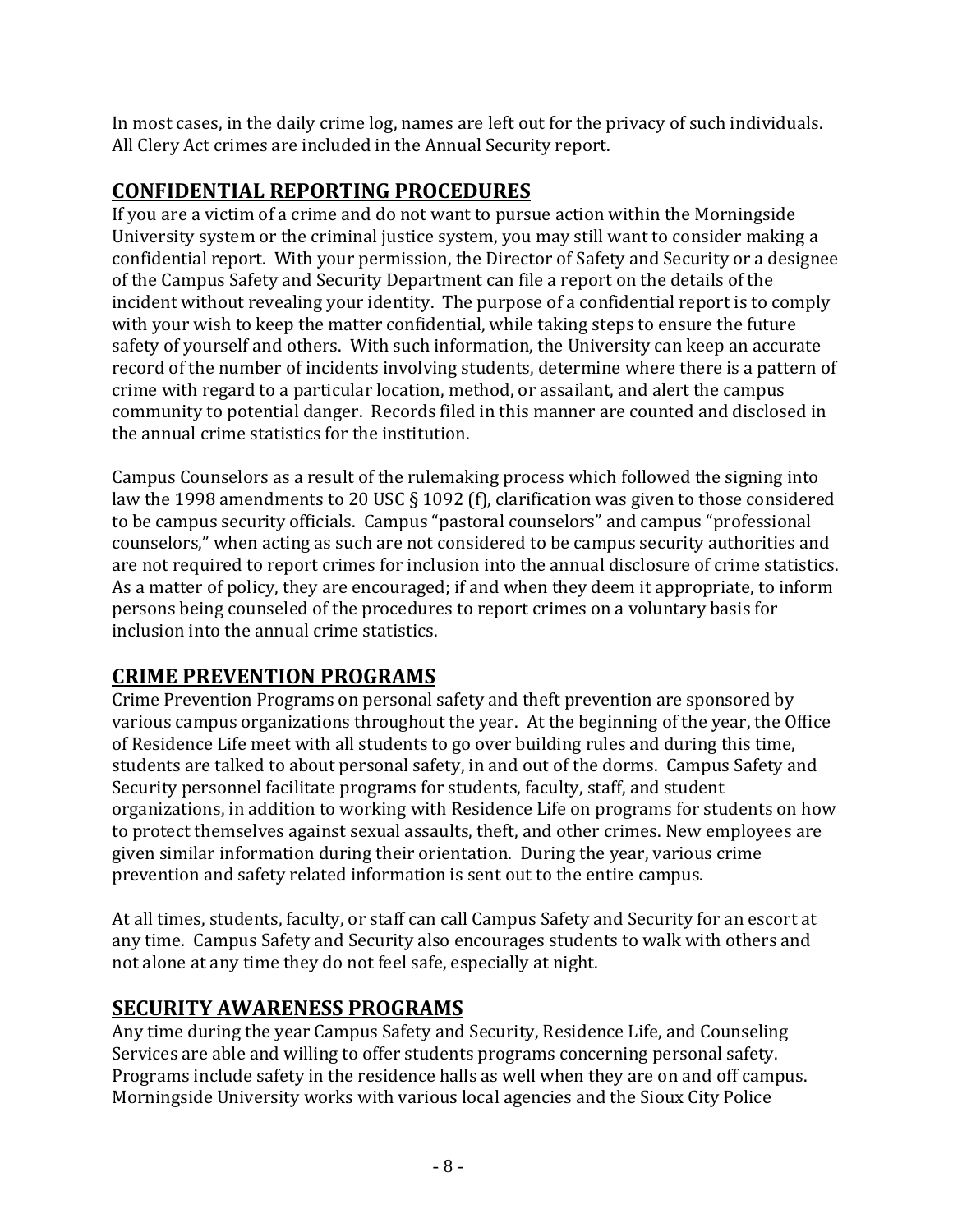Department to present various programs for the benefit of the students, faculty, and staff at the University.

All times Campus Safety and Security stresses safety starts with the student, faculty, and staff member.

When time is of an essence, information may be sent via the Morningside Electronic Notification System (ENS), campus email, or signs posted around campus.

If anyone would like to schedule a program for their group, they are encouraged to contact Campus Safety and Security at 712-274-5234 or the Office of Residence Life which will help in the planning of such programs.

## **SAFETY TIPS**

*Personal Security Recommendations*

- Never walk alone at night. Use sidewalks.
- Walk in well-lit areas.
- Walk close to the curb, away from bushes and alleys.
- If you must walk alone, inform someone at your destination when to expect you so he or she will be waiting.
- Request an escort if you are alone during hours of darkness.
- If you are attacked, **SCREAM!!!** Bite, kick and stomp the attacker's foot with your heel. Do anything to bring public attention to your situation.
- Keep items of value out of sight.
- Safeguard any documents that include personal information that others could use to commit identity theft.
- Lock your door whenever you leave your room.
- Report any suspicious activity immediately to Campus Safety and Security or the Sioux City Police Department.

#### *Residence Hall Safety and Security Advice*

- Lock your room door even if you are just going to the restroom or into the room next door. Most crimes that occur on a residential campus are crimes of opportunity and happen when a door is left unlocked.
- Lock your door before you go to sleep.
- Do not prop open residence hall exterior doors.
- Do not lend your keys to anyone at any time.
- Inform your roommate or friends where you will be if you plan to remain away from your room overnight.
- Mark articles of value with an identifying number/mark. Photograph valuable property and keep a record of this information. Do not use your Social Security number or any other number that could have value to others.
- Notify Campus Safety and Security by calling 712-274-5234 if you need an escort from a parking lot, classroom building or residence hall.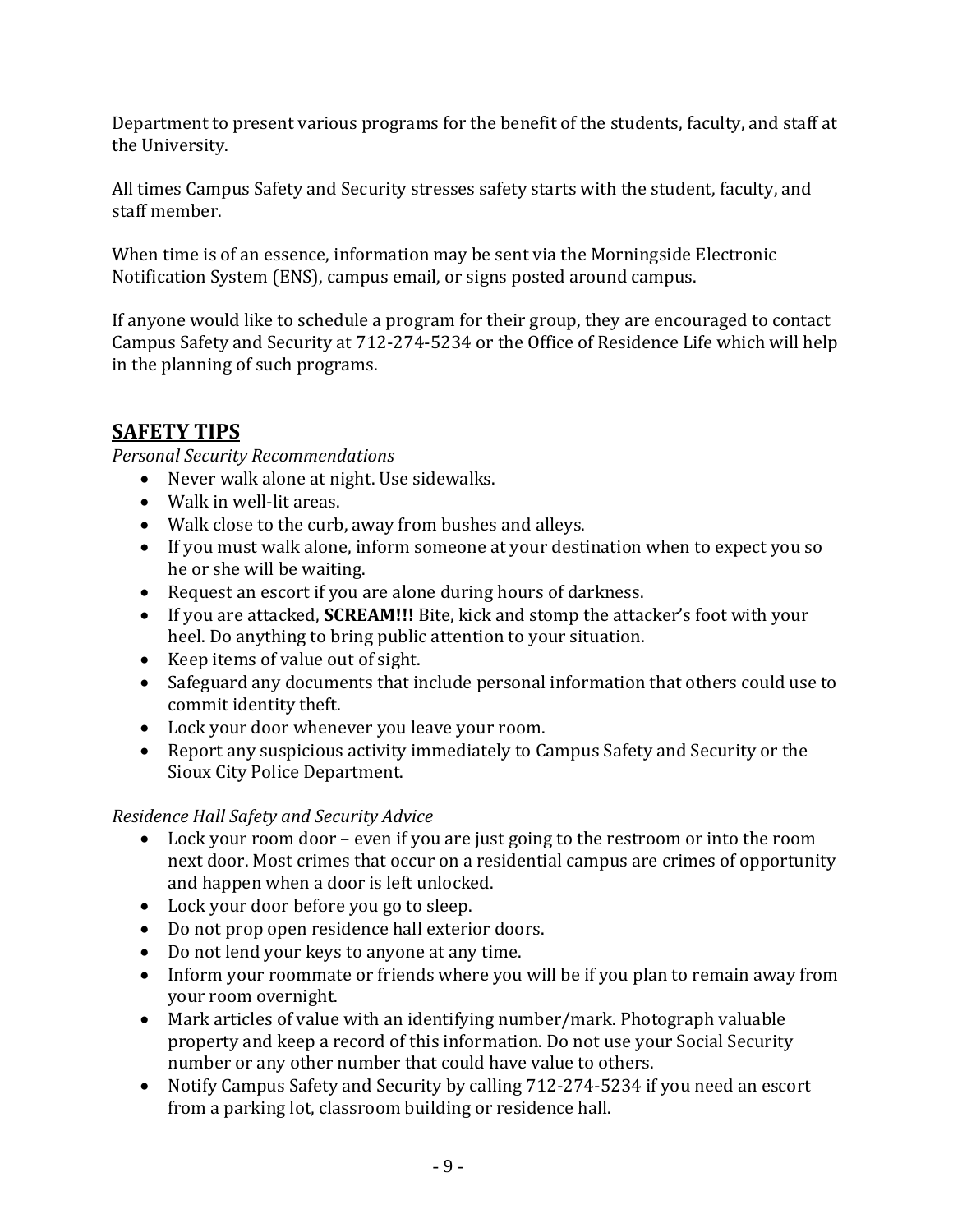#### *Severe Weather Advice*

- Move to the lowest part of the building or a central hallway without windows
- Stay as far away from windows, mirrors, or unsecured objects such as dressers, cabinets, or bookcases.
- DO NOT USE ELEVATORS
- Be ready to assist those with disabilities
- Remain in the safe area until the warning has expired, and you have been given the all-clear from Campus Safety and Security or Residence Life
- Listen to local TV or radio stations on AM/FM radio or your weather radio
- Planning ahead and knowing where you are to go in severe weather situations could help save your life!

#### *Armed Assailant Advice*

- Remain as calm as possible
- Lock and barricade yourself in the nearest room. Use large items to block the door. Try to tie the door closed if possible, with belts or other items.
- Turn off all lights.
- Close blinds.
- Turn off computers if possible.
- Silence cell phones.
- Get away from all windows and doors. Keep low to the ground but be prepared to act quickly.
- If you are able to, call the Sioux City Police Department by calling 911 with the location of the assailant and your location. Have someone else call Campus Safety and Security at 712-274-5234. When calling give your location, the number of individuals in your location, any injuries, the name of the assailant if possible, any descriptions of the individual, what they are wearing and have with them. Any information will assist them in finding the suspect.
- Try to remain on the line even if you are not speaking to allow the dispatcher to hear what is going on.
- Try to stay as quiet as possible; any noise will alert the shooter to your location.
- If you try to leave a secure area, have a plan in mind and leave any items behind as they will hinder you as you leave. When approached by the Police Dept. do not be alarmed, have your arms in the air, and work with them giving them any information that will lead them to the shooter. You may have to break a window to leave a room safely.
- If the assailant enters the room, you need to be prepared to use force. Use items in the room such as books, desks, chairs, or anything that you can throw at the assailant. Be prepared to overcome the assailant with force. Having a group of individuals trying to overcome the assailant maybe an option.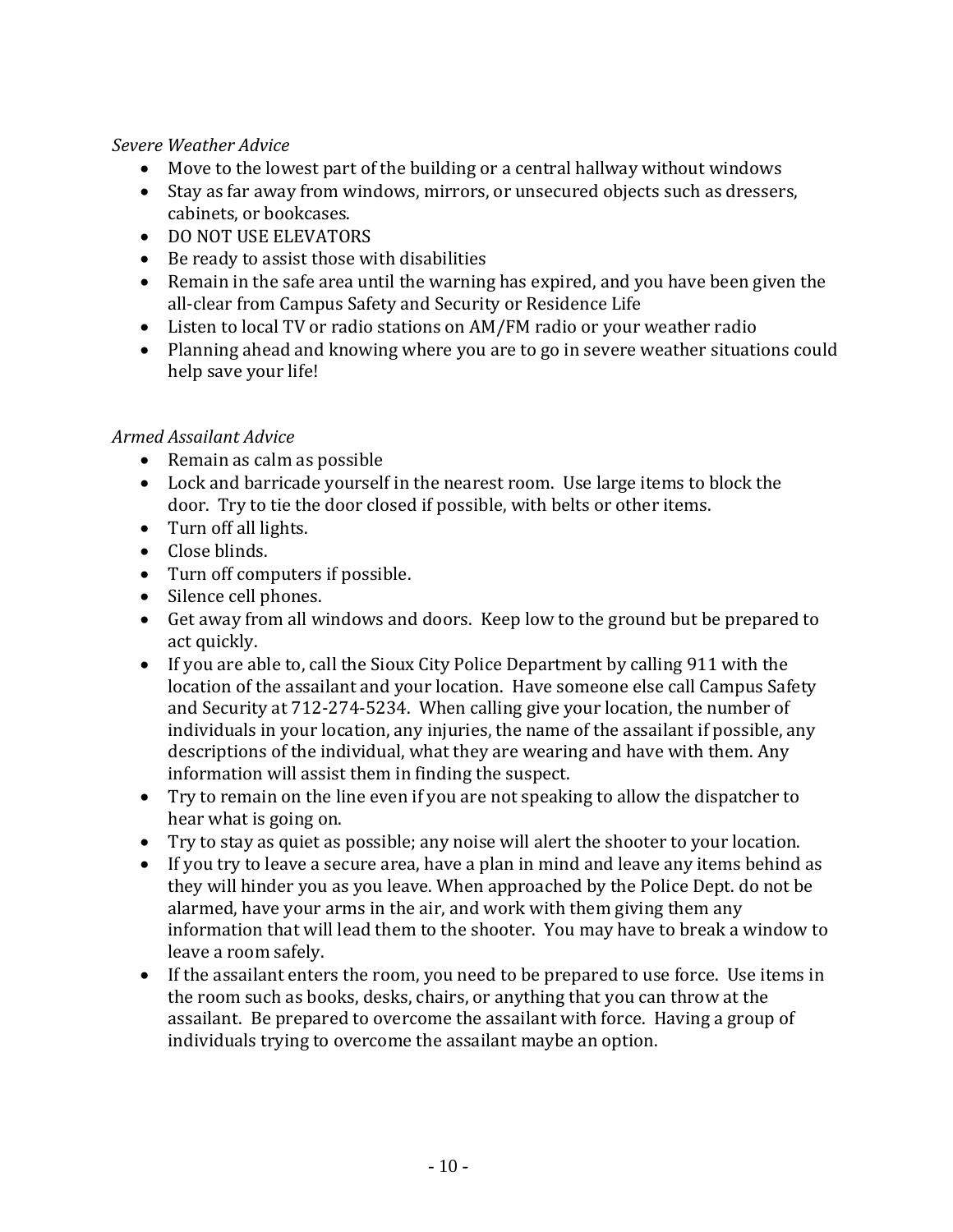#### **MISSING STUDENT POLICY**

Morningside University has adopted the following Missing Student Policy. This policy is in compliance with Section 488 of the Higher Education Act of 2008.

If a member of the Morningside University community has reason to believe that a residential student is missing, all possible efforts are made to locate the student to determine his or her state of health and well-being through collaboration of Campus Safety and Security, Student Services, Residence Life, and the missing student's family and friends.

Students wishing to identify a confidential contact or contacts should include this on housing form that is filled out with their Residence Life Residential Assistant (RA) at the beginning of the year, including those under the age of 18 that are not emancipated This information will only be accessible to authorized campus officials, and may not be disclosed, except to law enforcement personnel in the furtherance of a missing person investigation.

If not located within 24 hours, the confidential contact(s) will be informed, and a University official will make an official missing person report with the law enforcement agency with jurisdiction unless it was the law enforcement agency is the one that made the missing person determination.

If the student is an un-emancipated minor, the parent will be notified within 24 hours of the determination that the student is missing along with their confidential contact(s). In the event that parental notification is necessary, a University official will place the call.

Anyone who believes a student to be missing should report their concern to Campus Safety and Security immediately. If Campus Safety and Security is not available, then Residence Life or the local law enforcement agency with jurisdiction should be notified.

#### **WHO TO FILE A MISSING PERSON'S REPORT WITH:**

| Director of Safety and Security           | 712-274-5500 |
|-------------------------------------------|--------------|
| Assistant Director of Safety and Security | 712-274-5505 |
| Dean of Students/Title IX Coordinator     | 712-274-5191 |
| Director of Residence Life                | 712-274-5335 |
| Area Coordinator, Student Engagement      | 712-274-5339 |
| Area Coordinator, Student Activities      | 712-274-5337 |
| Associate Dean for Academic Affairs       | 712-274-5292 |
|                                           |              |

#### **Missing Student General Procedures:**

- 1. The Morningside official receiving the report will collect and document the following information at the time of the report:
	- a. The name and relationship of the person making the report.
	- b. The date, time, and location of the missing student was last seen.
	- c. The missing student's cell phone number (if known by the reporter)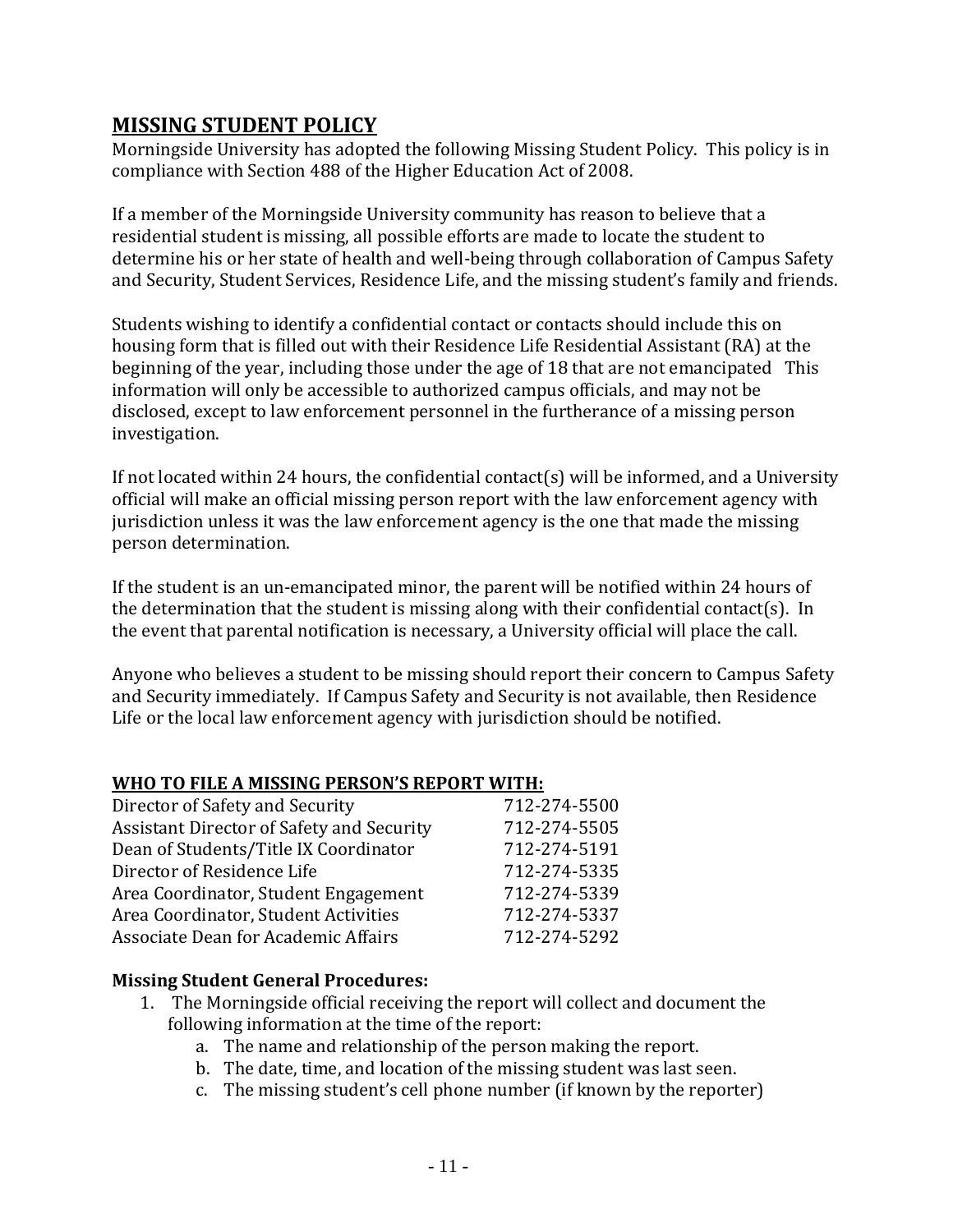- 2. The Morningside University official receiving the report will contact the Director of Campus Safety and Security who will in turn notify the Vice President for Student Life and Enrollment (or their designee) in order to inform him/her on the situation and to receive additional consultation. They will ascertain if/when any other members of the campus and the Vice President for University Engagement needs to be contacted.
- 3. Upon notification from an entity that a student may be missing, Morningside University may use any or all the following resources to assist in locating the student:
	- a. Call and text the student's cell phone and all any other numbers on record.
	- b. Check the student's room.
	- c. Check when their fob was last used.
	- d. Talk to the student's RA, roommate, and floor mates to see if anyone can confirm the missing student's whereabouts and/or confirm the date, time, and location the student was last seen.
	- e. Secure a current student ID (from Campus Safety and Security) or another photo of the student from a friend.
	- f. Send the student an email.
	- g. Information Services to check email logs or if they can ping their computer on campus.
	- h. Check all possible locations mentioned by the parties above including but not limited to, library, residence hall lounges, student commons, fitness center, etc. The Campus Safety and Security Department and the Office of Residence Life may be asked to assist in order to expedite the search process.
	- i. Contact or call other on-campus or off-campus friends or contacts that are made known. This includes checking a student's social networking sites such as Facebook or Twitter.
	- j. Ascertain the student's car make, model, and license plate number. A member of the Campus Safety and Security Department will also check Morningside University parking lots for the presence of the student's vehicle.
	- k. Send out an emergency notification text message via the Morningside University Emergency Notification System (ENS) to the campus alerting the campus of situation to ask for help in locating the student.
- 4. Once all information is collected and documented and campus officials have been consulted and it is determined that the person is missing, Morningside Campus Safety and Security will contact the local police with jurisdiction to report the information within 24 hours of the person being missing. If in the course of gathering information as described above, foul play is evident or strongly indicated, the police will be contacted immediately. If is it necessary to contact state authorities, police procedure and protocol will be followed by the University.

## **WEAPONS/FIREARMS**

For the entire campus's safety, shotguns, rifles, handguns, air guns, bows and arrows, ammunition and all other types of weapons are not permitted. There is no on-campus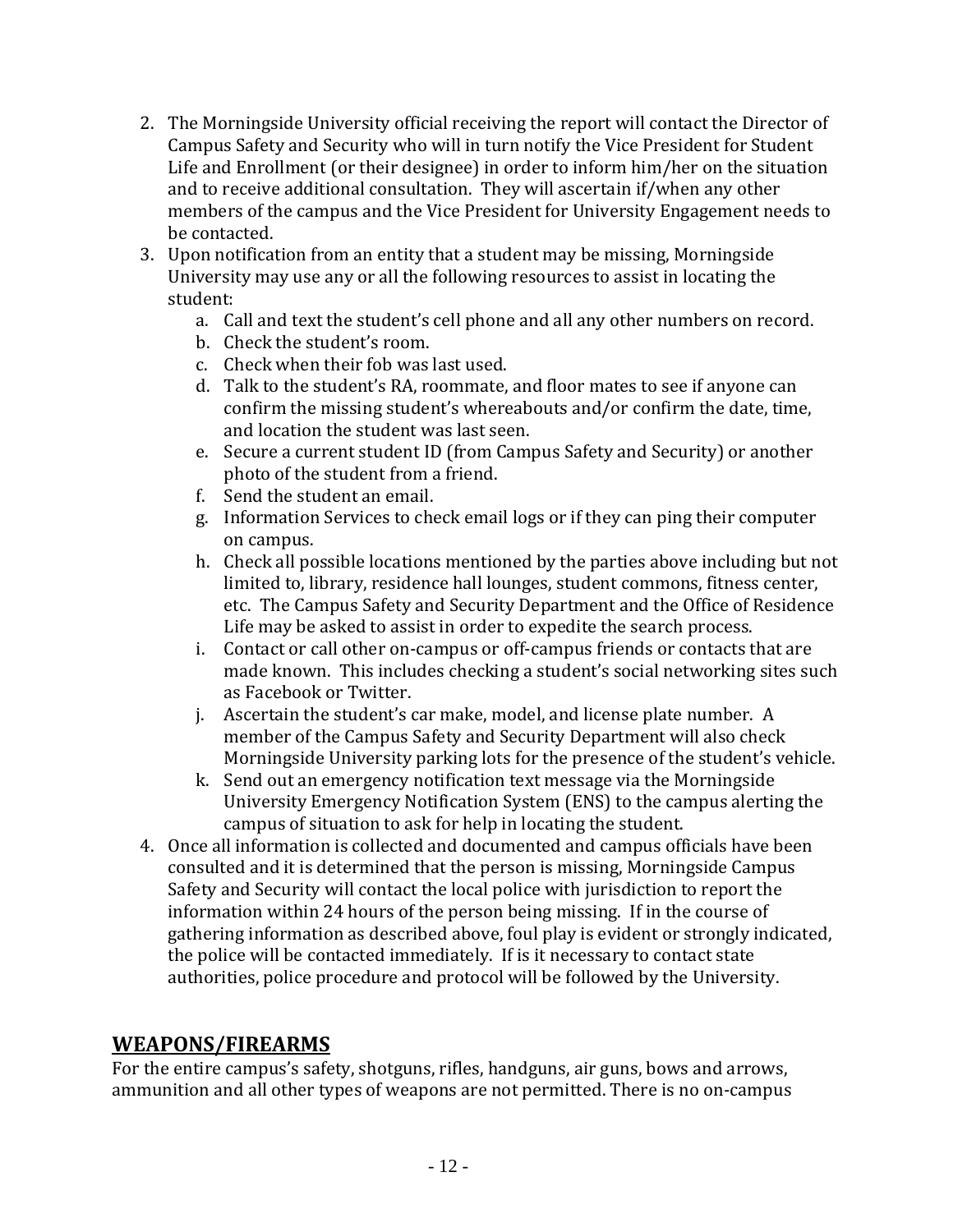storage allowed at any time, and no weapon may be stored in any vehicle located on campus. All types of explosives, including fireworks, are strictly prohibited on campus. Please refer to the Morningside University **[Student Handbook](https://my.morningside.edu/campus_offices/student_life/student_handbook)** for additional prohibitions regarding residence halls.

## **ALCOHOL AND DRUGS**

The sale of alcoholic beverages on the Morningside University campus by any organization, person or group is strictly prohibited at any time. Students who are of the legal drinking age of 21 may possess or consume alcoholic beverages only in their private living quarters. If a student has a roommate, they, along with anyone else in the room, must be 21 also to consume alcohol in the room.

Morningside University complies with the Drug-Free Schools and Communities Act Amendments of 1989, Public Law 101-226. Illegal drugs and paraphernalia are prohibited on campus at all times. Morningside University works closely with the Sioux City Police Department and cooperates with all law enforcement agencies to ensure that all laws pertaining to illegal drugs are being enforced. Possession, use or distribution of any kind of illegal substance goes against Morningside University's commitment to the Siouxland Community, is illegal and could result in fines, suspension, and expulsion from campus.

#### **HEALTH RISKS OF ALCOHOL AND DRUGS**

The negative physical and mental effects of the use of alcohol and other drugs are welldocumented. Use of these drugs may cause: blackouts, poisoning and overdose; physical and psychological dependence; damage to vital organs such as the brain, heart and liver; inability to learn and remember information; and psychological problems including depression, psychosis and severe anxiety. Risks associated with specific drugs are described later in this section. Impaired judgment and coordination resulting from the use of drugs associated with acquaintance assault and rape: DUI/DWI arrests; hazing; falls, drowning and other injuries; contracting sexually transmitted diseases including AIDS; and unwanted or unplanned sexual experiences and pregnancy.

The substance abuse of family members and friends may also be of concern to students and employees. Patterns of risk-taking behavior and dependency not only interfere in the lives of the abuser but can also have a negative impact on the affected students' academic work, emotional well-being, and adjustment to University life.

The substance abuse of family members and friends may also be of concern to students and employees. Patterns of risk-taking behavior and dependency not only interfere in the lives of the abuser but can also have a negative impact on the affected students' academic work, emotional well-being, and adjustment to University life.

#### **Student Penalties: Drugs**

Whether or not a criminal charge is brought, a student is also subject to University discipline for illegally manufacturing, distributing, possessing, or using any controlled substance (i) on University-owned or leased property or (ii) at University-sponsored or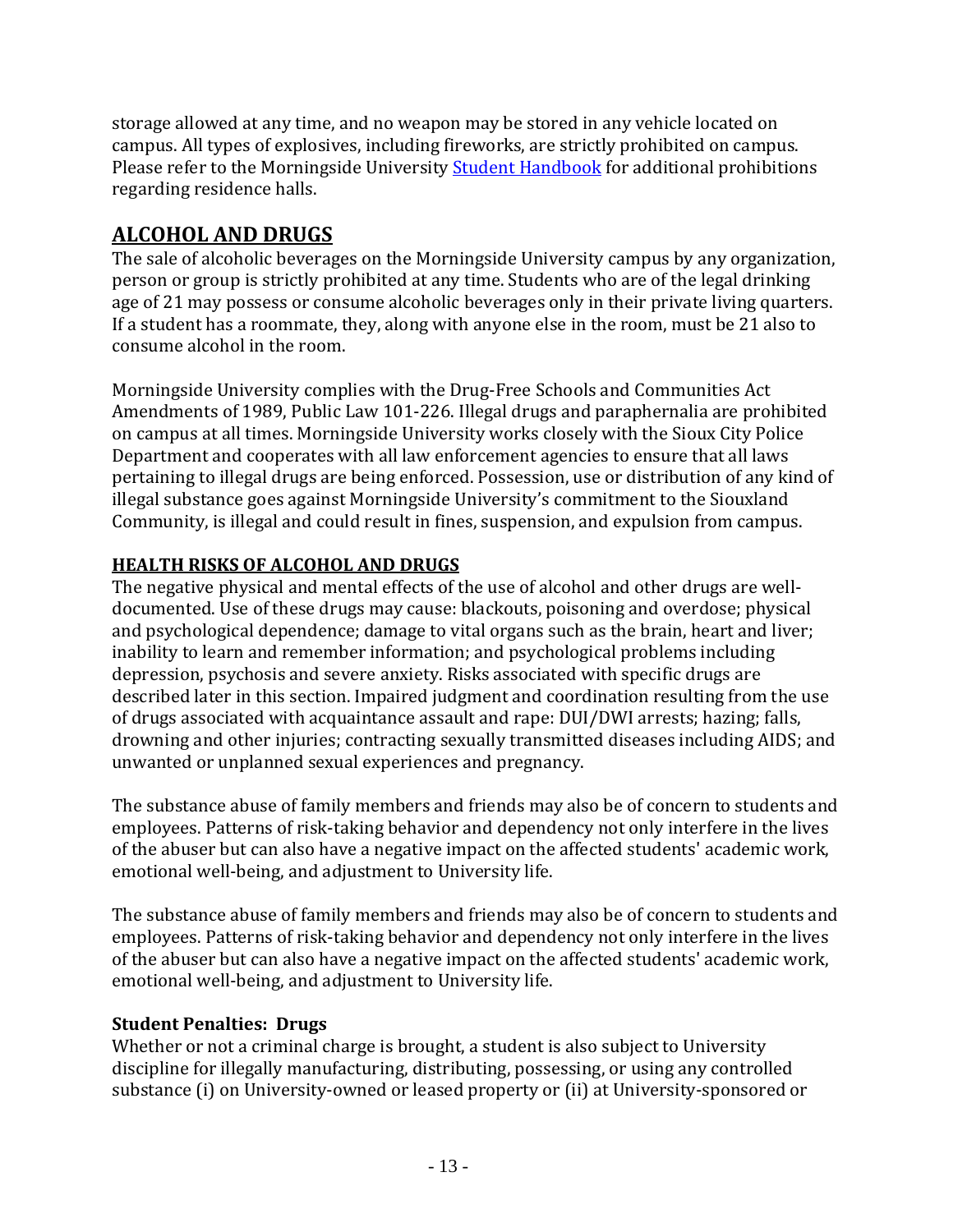supervised functions or (iii) under other circumstances involving a direct and substantial connection to the University. Any student found to have engaged in such conduct is subject to an entire range of sanctions, including suspension or expulsion.

Students who are charged through the Student Conduct System for drug violations and found responsible will be issued sanctions using the following minimum guidelines:

1. Possession or use of controlled substances or paraphernalia, including marijuana is strictly prohibited on the Morningside University campus. This includes private residence hall rooms as well as public areas. Those violating this policy will be fined a minimum of \$100 and the requirement of completing an online drug education course. Subsequent violations may result in housing suspension or dismissal from the University.

2. The misuse of prescribed and over-the-counter drugs is destructive to the welfare of students. The illegal possession, distribution, or use of drugs except as directed on over-the-counter drugs or as prescribed by a medical doctor, is prohibited.

3. Any student found to be possessing, using, or distributing such drugs will automatically be in violation of this policy and turned over to the local authorities.

4. Smell, haze in a room or area, and other evidence that strongly leads a reasonable person to believe that marijuana is being used is also in violation of this policy.

5. Any student found in violation may be sent for substance evaluation. Any violation of this policy will result in disciplinary action including possible suspension from the residence halls and other action as deemed necessary by the Dean of Students or the Office of Residence Life. Students found distributing drugs may be suspended from the institution. The University reserves the right to notify parents.

**NOTE:** Discretion may be used in applying sanctions in cases where violation is of such a nature to warrant additional or more severe actions.

#### **Student Penalties: Alcohol**

Whether or not criminal charges are brought, all students are subject to University discipline for any violation of State alcohol laws that occurs (i) on University-owned or leased property, or (ii) at University-sponsored or supervised functions, or (iii) under other circumstances involving a direct and substantial connection to the University. Any student found to have engaged in such conduct is subject to the entire range of sanctions, including suspension and expulsion.

Students who are charged through the Student Conduct System for alcohol violations and found responsible will be issued sanctions using the following minimum guidelines:

- The first offense in an academic year. Violation of this type may result in a \$60.00 minimum fine and possible community service. Deferred judgments may be given if the student is cooperative with staff, the offence is not overly egregious, or aggravating circumstances (e.g. property damage) are not present. This is at the discretion of the Office of Residence Life.
- The second offense in an academic year. A \$100.00 minimum fine, possible notification of parents under the guidelines given by FERPA, possible community service, mandatory meeting with the Office of Residence Life, and/or possible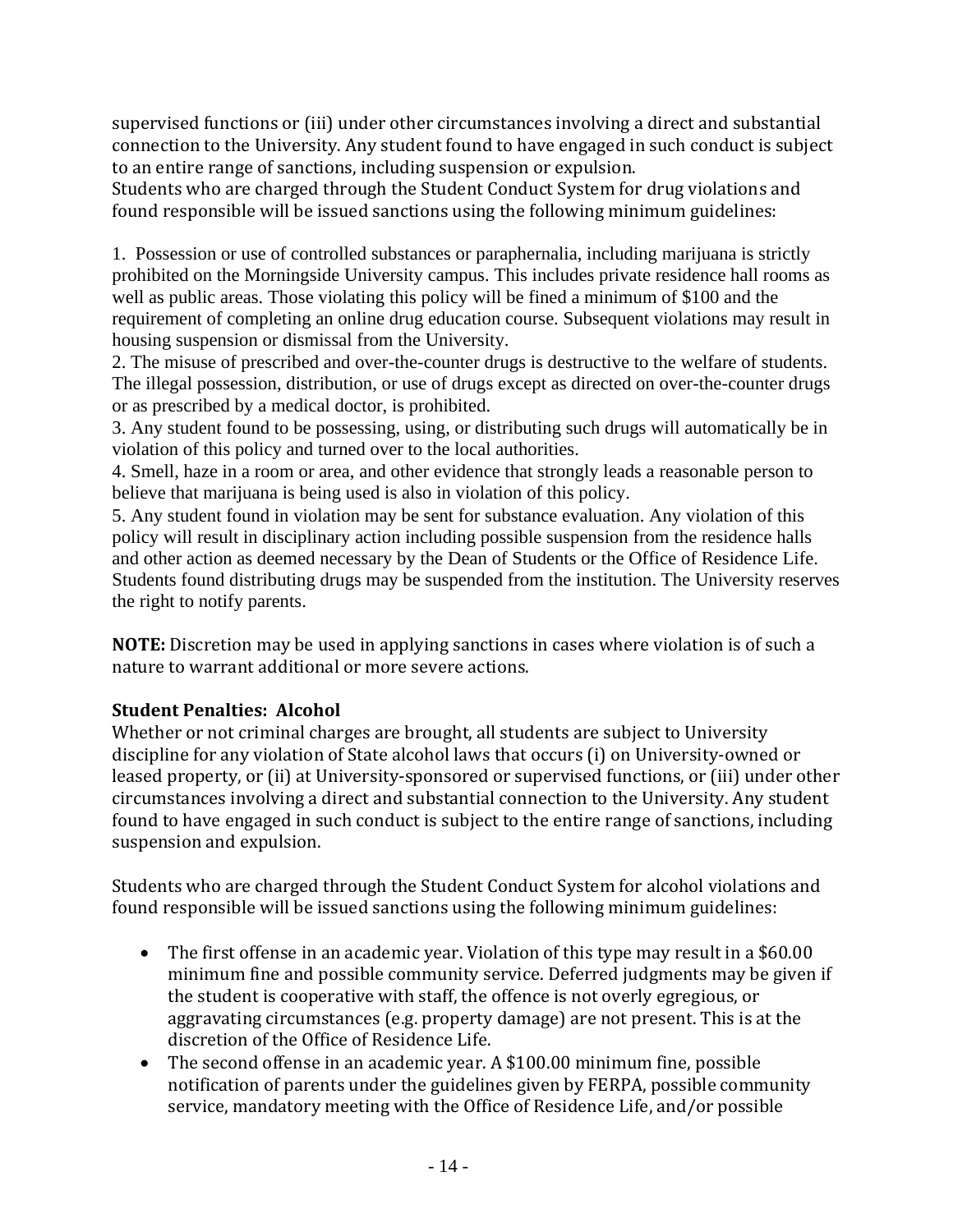housing probation if deemed necessary by the Office of Residence Life. The fine may be reduced to \$60.00 upon successful completion of an online Alcohol Education Program. Any deferred judgments from a first offense are revoked and the initial fine and/or sanctions will be reinstated in addition to the second offense fine and/or sanctions.

- The third offense in an academic year. \$150 minimum fine, mandatory meeting with the Dean of Student or his/her designee, possible mandatory alcohol assessment\*, notification of parents, possible housing relocation and/or housing probation, and possible notification of campus support employees (coaches, advisers, support staff, etc.).
- The fourth offense in an academic year. A \$200 minimum fine, mandatory meeting with the Dean of Students, mandatory alcohol assessment<sup>\*</sup>, notification of parents and campus support employees, and possible housing suspension.

Possession of a keg, tapper, party ball, or alcohol punch: \$75.00 minimum and confiscation of prohibited items in addition to the appropriate sanctions for the offense.

Additional University disciplinary action, up to and including housing suspension, may be taken in the event of flagrant and repeated violation of these rules by a student. Failure to respond to a violation notice will result in a doubling of the initial fine which will be placed on the student's student account with the Business Office.

Students living on campus during Christmas break, Spring break, May term or summer who violate this policy may face immediate housing suspension for the remainder of that break as well as other disciplinary action at the discretion of the Office of Residence Life.

**NOTE:** Discretion may be used in applying sanctions in cases where violation is of such a nature to warrant additional or more severe actions.

\* Mandatory alcohol assessment is to be completed by a licensed mental health professional. Students must complete the regimen of meetings and activities as directed by the mental health professional until a time in which you both agree the services are no longer needed. You must sign a waiver allowing your counselor to provide the Office of Residence Life with documentation of your attendance and evaluation outcomes. Failure to complete the full regimen of meetings and activities or to provide the Office of Residence Life with documentation of your progress will result in immediate sanctions including, but not limited to, housing suspension. Arrangements for alcohol assessment can be made through the Office of Residence Life. Any costs associated with the alcohol assessment are the responsibility of the student and are typically done at a reduced rate.

#### **EMPLOYEE SANCTIONS - ALCOHOL AND DRUGS**

The unlawful manufacture, distribution, dispensation, possession, or use of a controlled substance by employees on University property, or while conducting business on behalf of the University off campus, is absolutely prohibited.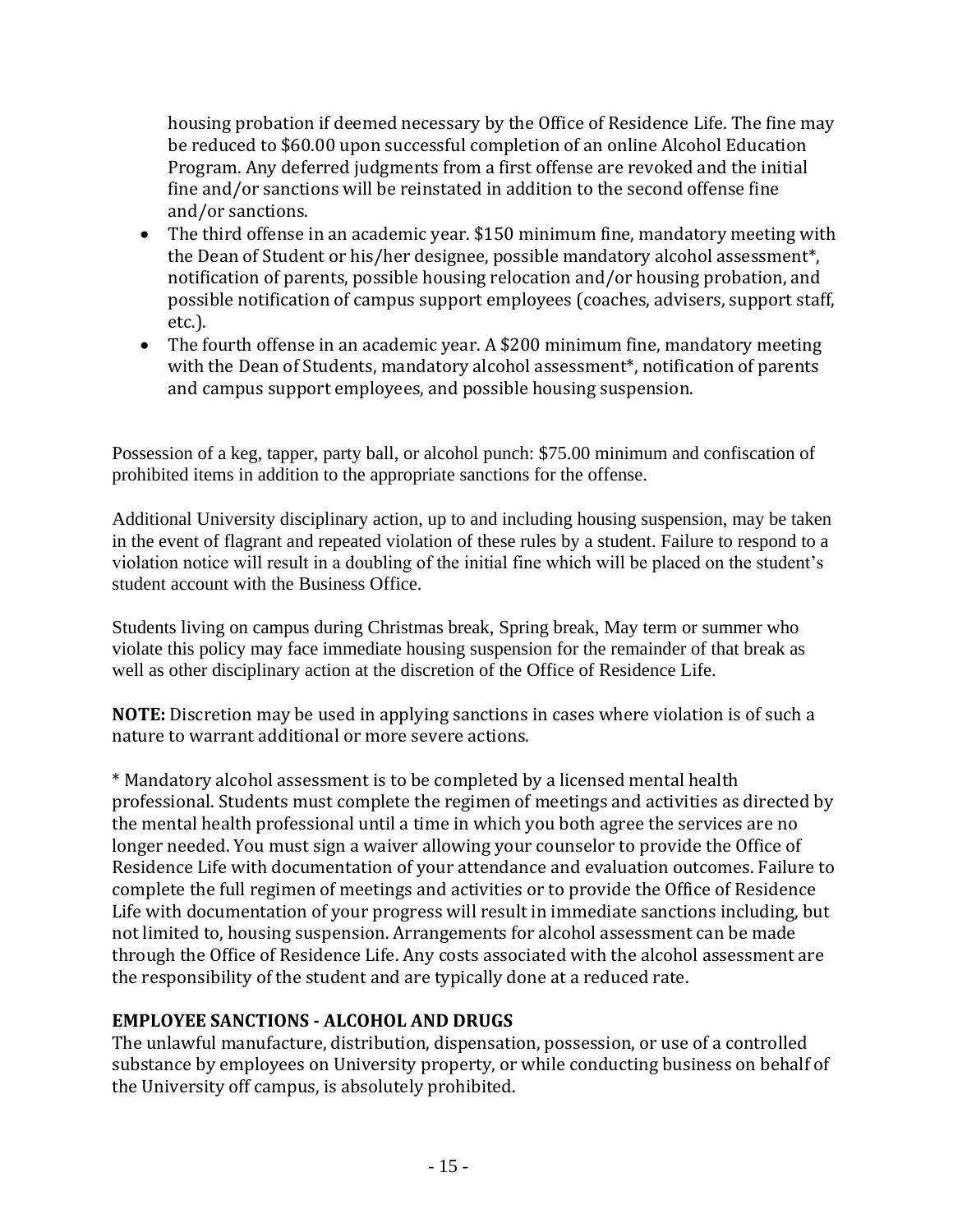Violations of this prohibition by employees may result in the application of sanctions, including possible required participation in an approved drug abuse assistance or rehabilitation program, and disciplinary action up to and including termination of employment under applicable State and/or University regulations, University policies, statues, and employment contracts. The severity of disciplinary action for violations of this policy shall be determined on a case-by-case basis.

#### **FEDERAL AND STATE OF IOWA PENALTIES — ALCOHOL**

Federal and Iowa law penalizes the unlawful possession, sale, use or distribution of alcohol. Penalties vary based on many factors including specific charges (i.e. whether charges are felonies or misdemeanors). Misdemeanor penalties may include confinement in jail for up to twelve months and/or fines up to \$1,500. Offenders may also lose their motor vehicle license for up to a year.

Felony penalties may include a term of imprisonment from one to five years, or in the discretion of the jury or the court trying the case without a jury, confinement in jail for not more than 5 years and a fine of not more than \$7,500, either or both.

#### **FEDERAL AND STATE OF IOWA PENALTIES — DRUGS**

Federal and Iowa law penalizes the unlawful manufacturing, distribution, use, and possession of controlled substances, including prescription drugs. Synthetic designer drugs such as "bath salts," "plant food," and "carpet cleaner," contain mixtures of many different chemicals, including those that resemble cocaine, methamphetamine, and MDMA or "ecstasy." Federal law makes the distribution of "analogue" substances marketed for human consumption illegal if those substances are chemically similar to a scheduled illegal drug and have the same pharmacological effect on a user.

The penalties vary based on many factors, including the type and amount of the drug involved, and whether there is intent to distribute. Federal law sets penalties for first offenses ranging from less than one year to life imprisonment and/or fines up to \$10 million. Penalties may include forfeiture of property, including vehicles used to possess, transport or conceal a controlled substance, and the denial of professional licenses or federal benefits such as student loans. The punishment for the possession and/or distribution of a controlled substance is up to 20 years in prison and a fine up to \$1 million dollars. Convictions under Iowa law may be a misdemeanor or felony crimes with sanctions ranging from probation to life imprisonment and/or fines up to \$1 million. Iowa specifically prohibits the sale, gift, distribution, and possession of synthetic cannabinoids which carry penalties as an aggravated misdemeanor.

Federal law holds that any person who distributes, possesses with intent to distribute, or manufactures a controlled substance on or within one thousand feet of an educational facility is subject to a doubling of the applicable maximum punishments and fines. A similar Iowa law carries sanctions an additional five-year imprisonment.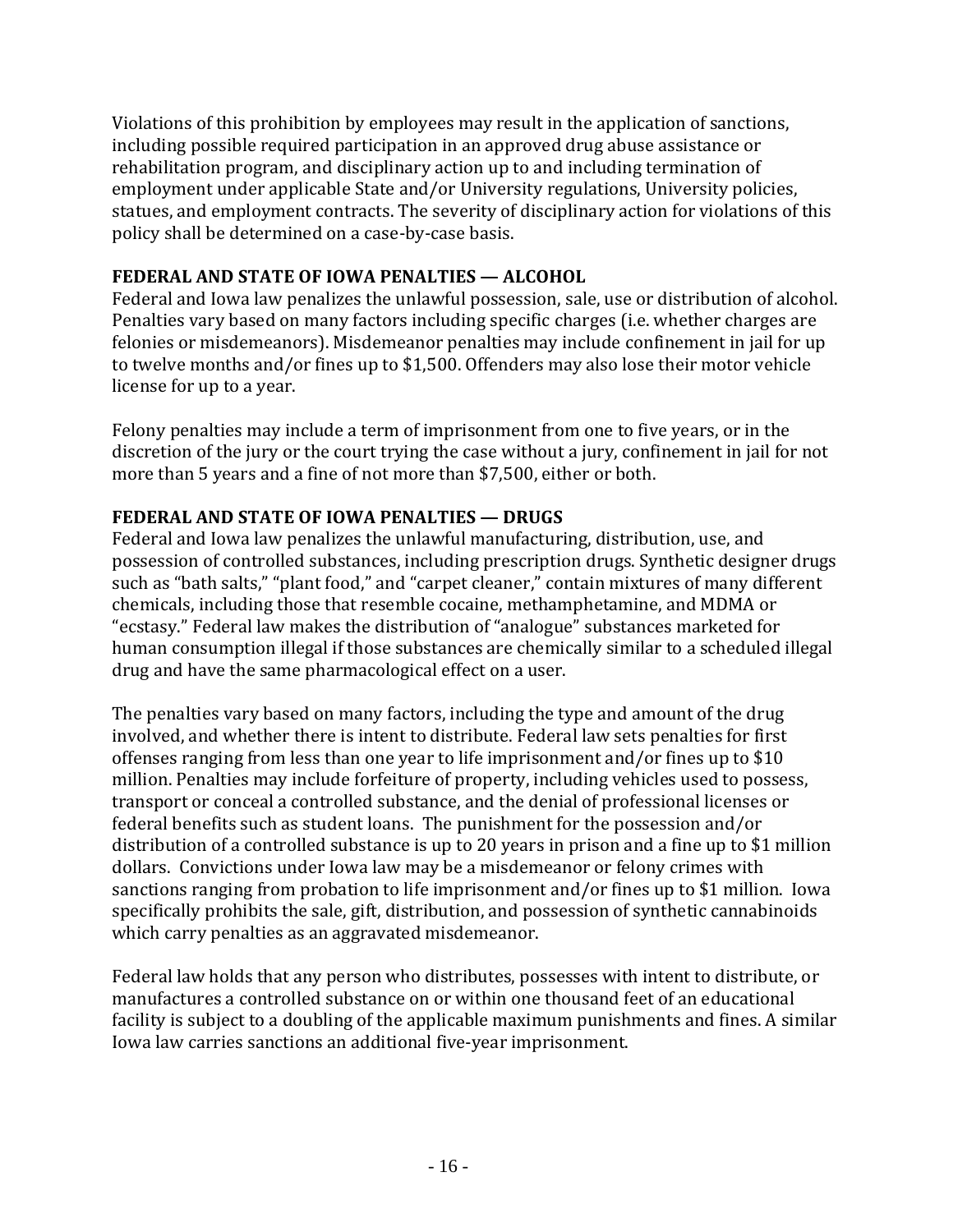## **ALCOHOL AND SUBSTANCE ABUSE INFORMATION**

#### **PREVENTION PROGRAMS**

The University has developed a program to prevent the illicit use of drugs and the abuse of alcohol by students. The program provides services related to drug and alcohol use and abuse including dissemination of informational materials, educational programs, counseling services, referrals, and University disciplinary action.

Morningside University Residence Life and Personal Counseling Services provide the overall coordination of these programs. These programs include:

**Alcohol and Drug Education:** Programs by Residence Life staff and Personal Counseling services address issues of concern throughout the year.

**Counseling Services:** Morningside personal counselors will meet with students on alcohol and drug related issues.

**Referral Services:** if warranted, Residence Life and Counseling Services will have students seek off-campus counseling and referral services. Rosecrance: Jackson Recovery Centers is usually recommended.

**University Disciplinary Action:** It most cases, disciplinary action will be taken including fines and in severe cases, removal of the student(s) from the University, including classes and the residence halls. The student does have the right and ability to appeal the actions which are outlined in the [Student Handbook.](https://my.morningside.edu/campus_offices/student_life/student_handbook)

## **SEXUAL ABUSE - SEXUAL ASSAULT POLICY**

Morningside University is concerned about the safety and welfare of all campus members and guests and is committed to providing a living and learning environment, free of all forms of abuse, violence, harassment, and coercive conduct, including sexual misconduct. In an effort to promote the dignity and well-being of members of the campus community, the University is committed to addressing allegations of sexual abuse and/or sexual assault. The University will also provide educational programs to promote an awareness of rape, acquaintance rape, and other sex offenses. The University has developed this policy, which is consistent with the Student Right-To-Know and Campus Security Act, Public Law 101- 542 (Clery Act), and State of Iowa Code 709

Morningside University will not tolerate sexual misconduct in any form. Sexual misconduct may include (but is not limited to) acquaintance or date rape, non-consensual sexual intercourse (or attempts to commit the same), non-consensual sexual contact (or attempts to commit the same), or sexual exploitation. Members of the Morningside University community are strongly encouraged to report all incidents of sexual misconduct. Reports of sexual misconduct received by the University will be taken seriously and will be investigated.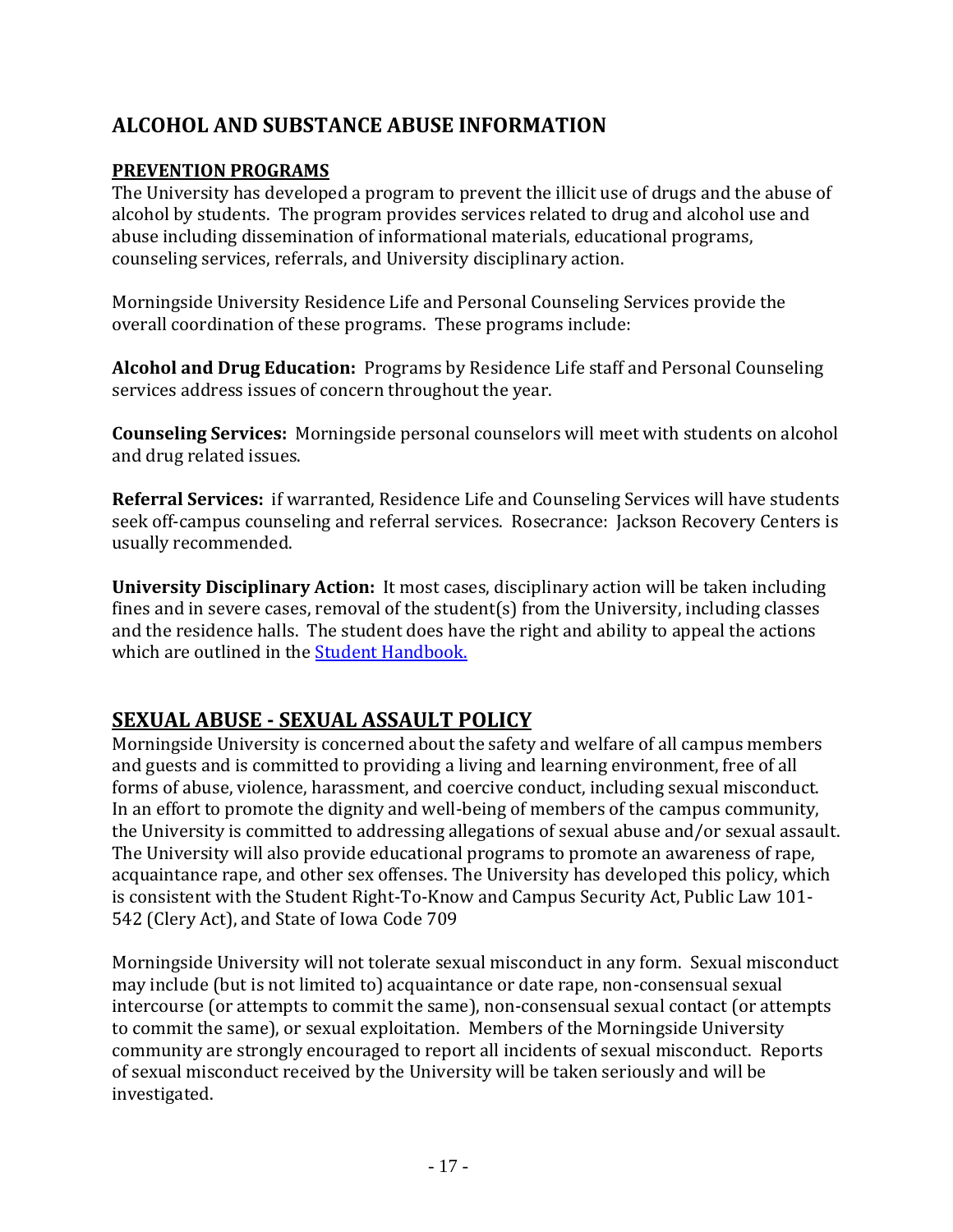Acts of sexual misconduct may also have certain criminal and civil law repercussions. University personnel are available to assist victims in contacting law enforcement and emergency medical providers if the student so chooses.

When Morningside University determines that a case of sexual abuse and/or sexual assault might have taken place, the University will fulfill its legal obligation to report the same to the appropriate law enforcement or other legal authority for appropriate disposition.

This policy does not address acts of sexual harassment, also considered sexual misconduct, which is dealt with in a separate policy, also found in this report and in the **Student** [Handbook.](https://my.morningside.edu/campus_offices/student_life/student_handbook)

#### **Sexual Misconduct Offenses Include, But Are Not Limited To:**

Non-consensual sexual intercourse (or attempts to commit the same): Intercourse is narrowly defined. Non-consensual sexual intercourse is any sexual intercourse (anal, oral, or vaginal), however slight, with any object, by a man or woman upon a man or woman, without effective consent. This includes vaginal penetration by a penis, object, tongue, or finger, anal penetration by a penis, object, tongue, or finger, and oral copulation (mouth to genital contact or genital to mouth contact).

Non-consensual sexual contact (or attempts to commit the same): Non-consensual sexual contact is any sexual touching, however slight, with any object, by a man or woman upon a man or woman without effective consent. This includes any contact with the breasts, buttock, groin, or genitals, or touching another person with any of these body parts, or making another person touch you or themselves with or any of these body parts. Nonconsensual sexual contact may also include unwanted disrobing or exposure.

Sexual Exploitation: Sexual exploitation occurs when an individual takes non-consensual, unjust sexual advantage of another for his/her own advantage or benefit, or to benefit or advantage anyone other than the one being exploited, and that behavior does not otherwise constitute one of the other sexual misconduct offenses. Examples of sexual exploitation include, but not limited to, prostituting another student, non-consensual video or audiotaping of sexual activity, going beyond the boundaries of consent (such as your friends secretly watch you having consensual sex), voyeurism, and/or knowingly transmitting an STD or HIV to another student.

#### **Definitions:**

Pursuant to Iowa Code 709, the following is the statutory definition of sexual abuse:

#### 709.1. Sexual Abuse Defined.

Any sex act between persons is sexual abuse by either of the participants when the act is performed with the other participant in any of the following circumstances:

A. The act is done by force or against the will of the other. If the consent or acquiescence of the other is procured by threats or violence toward any person, or if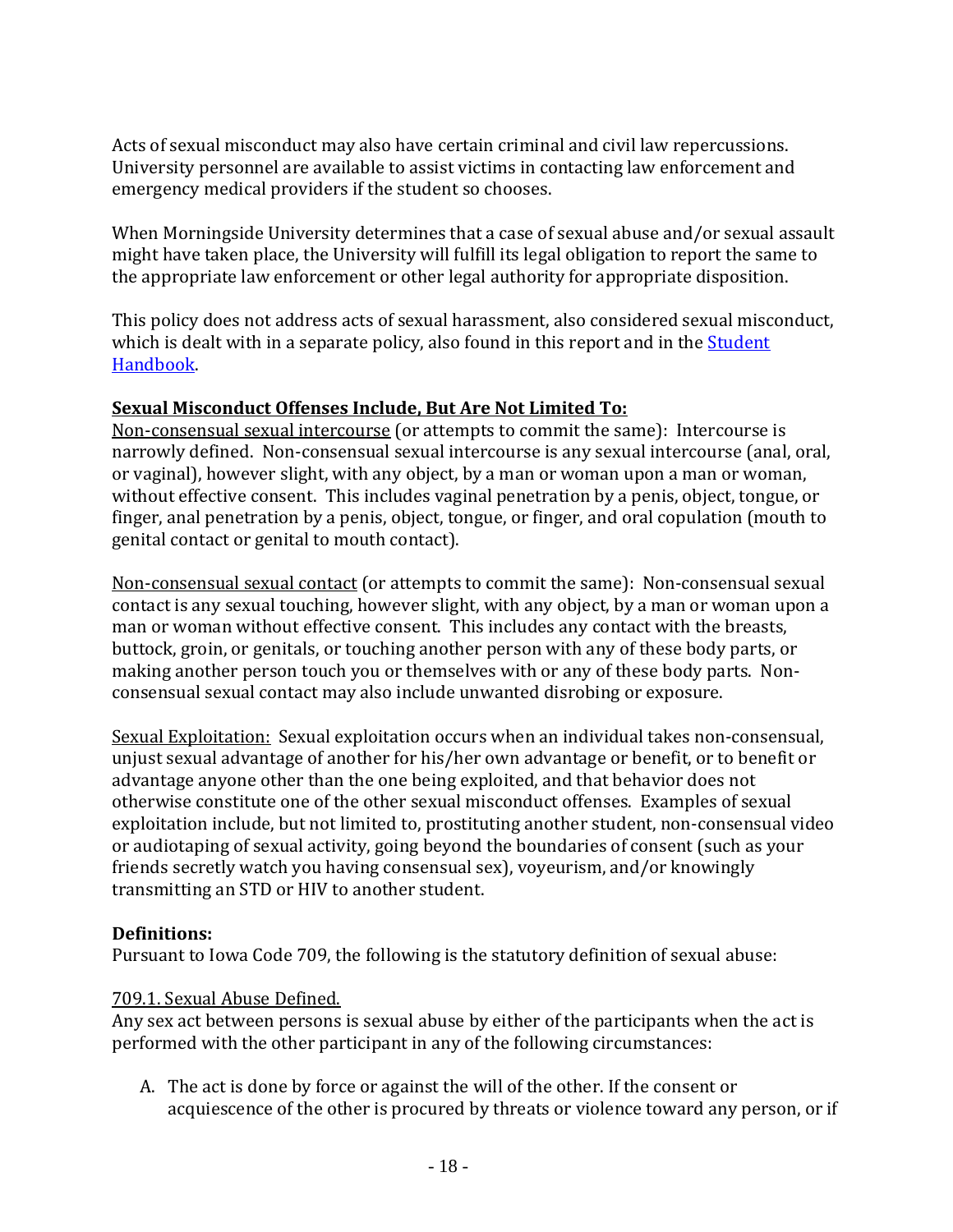the act is done while the other is under the influence of a drug-inducing sleep or is otherwise in a state of unconsciousness, the act is done against the will of the other.

- B. Such other participant is suffering from a mental defect or incapacity which precludes giving consent or lacks the mental capacity to know the right and wrong of conduct in sexual abuse.
- C. Such other participant is a child.

**NOTE**: The term sex act or sexual activity means any sexual contact between two or more persons, by penetration of the penis into the vagina or anus, by contact between the mouth and genitalia or anus of another person, or by the use of artificial sexual organs, or substitutes therefore in contact with the genitalia or anus.

**NOTE**: A child is a person aged fourteen or younger.

#### 709.5. Resistance to Sexual Abuse.

Under the provisions of this chapter, it shall not be necessary to establish physical resistance by a participant in order to establish that an act of sexual abuse was committed by force or against the will of the participant. However, the circumstances surrounding the commission of the act may be considered in determining whether or not the act was done by force or against the will of the other.

#### 709.11. Assault with Intent to Commit Sexual Abuse.

Any person who commits an assault, as defined in Section 708.1, with the intent to commit sexual abuse is guilty of a Class "C" felony if the person thereby causes serious injury to any person and is guilty of a Class "B" felony if the person thereby causes any person a bodily injury other than a serious injury. The person is guilty of an aggravated misdemeanor if no injury results.

In addition to these terms as defined by the State of Iowa laws and regulations, Morningside University has identified these additional definitions as they pertain to Sexual Misconduct:

#### **Effective Consent**

Effective consent is informed, freely, and actively given mutually, understandable words or actions which indicate a willingness to participate in mutually agreed upon sexual activity. Consent is not effective if it results from the use physical force, threats, intimidation, or coercion. Silence is not consent. Previous sexual or other relationships may not be taken as indication of consent.

#### **Complainant (the Accuser)**

The person/persons filing the complaint with the University under the Domestic and Dating Abuse and Violence policy.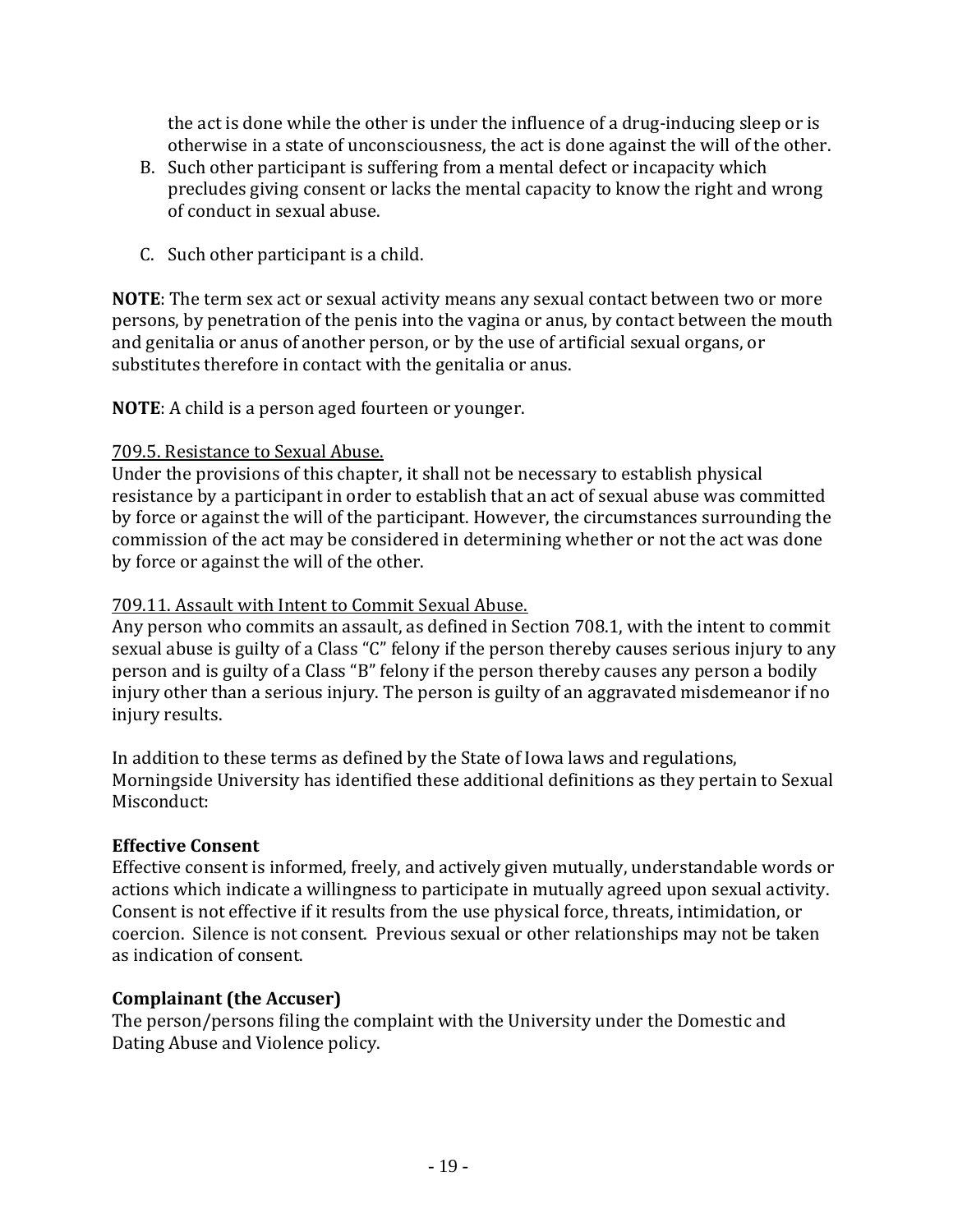#### **Respondent (the Accused)**

The person/persons names as the perpetrator in the complaint who is alleged to have committed an act in violation of this policy.

#### **If you have experienced or are experiencing sexual misconduct, please consider the following:**

- A. **Get to a safe place and seek out supportive people you can trust to assist you.** Contact a friend, resident assistant (R.A.), apartment manager (A.M.), head resident (H.R.), area coordinator (A. C.), residence life professional staff, campus Safety and Security, campus nurse, University staff or faculty, or someone you feel safe with.
- B. **Get medical attention**. If you are injured, you should consider going to the hospital of your choice as soon as it is safe and possible. Getting medical attention will allow trained medical professional to assess and treat any injuries you may have received and answer any questions about your physical health.
	- a. UnityPoint Health-St. Luke's, 2720 Stone Park Blvd. Sioux City, IA
	- b. MercyOne Medical Center-Sioux City, 801 5<sup>th</sup> Street, Sioux City, IA
- C. **Preserve all evidence.** Do not change your clothes, shower, bathe, or douche. If possible, do not go to the toilet. Save all clothing, linens or other items that may have been touched by the assailant so they may be given to the police for evidence. All physical evidence, including seminal fluids, hair, blood types and scrapings of flesh from the victim's fingernails is used in court.
- D. **Sexual Assault is a crime, and you are strongly encouraged to report it.** Reporting sexual abuse/sexual assault DOES NOT commit you to filing a complaint with the University or criminal charges with the Sioux City Police Department. You can make that decision later.

#### **Reporting the Incident**

Students have the following four options to report any instance of Sexual Misconduct. You have the right to choose to do any or all of these options, or to do nothing. The choice is yours:

- **1. Report the incident of abuse/violence, but choose not to file a complaint with the University or criminal chargers:**
	- a. A report is a written or typed account of what happened that is taken by Dean of Students/Title IX Coordinator or anyone listed as an On-Campus Resource for reporting Sexual Misconduct. This report is for documentation purposes only and will be kept on record with the University
	- b. If a student wishes NOT to pursue the case through the University conduct system, the student will be able to determine that when he/she provides his/her report.
	- c. If the student is unsure, he/she wishes to file a report, they are encouraged to file a report so that information about the incident is documented while it easily remembered.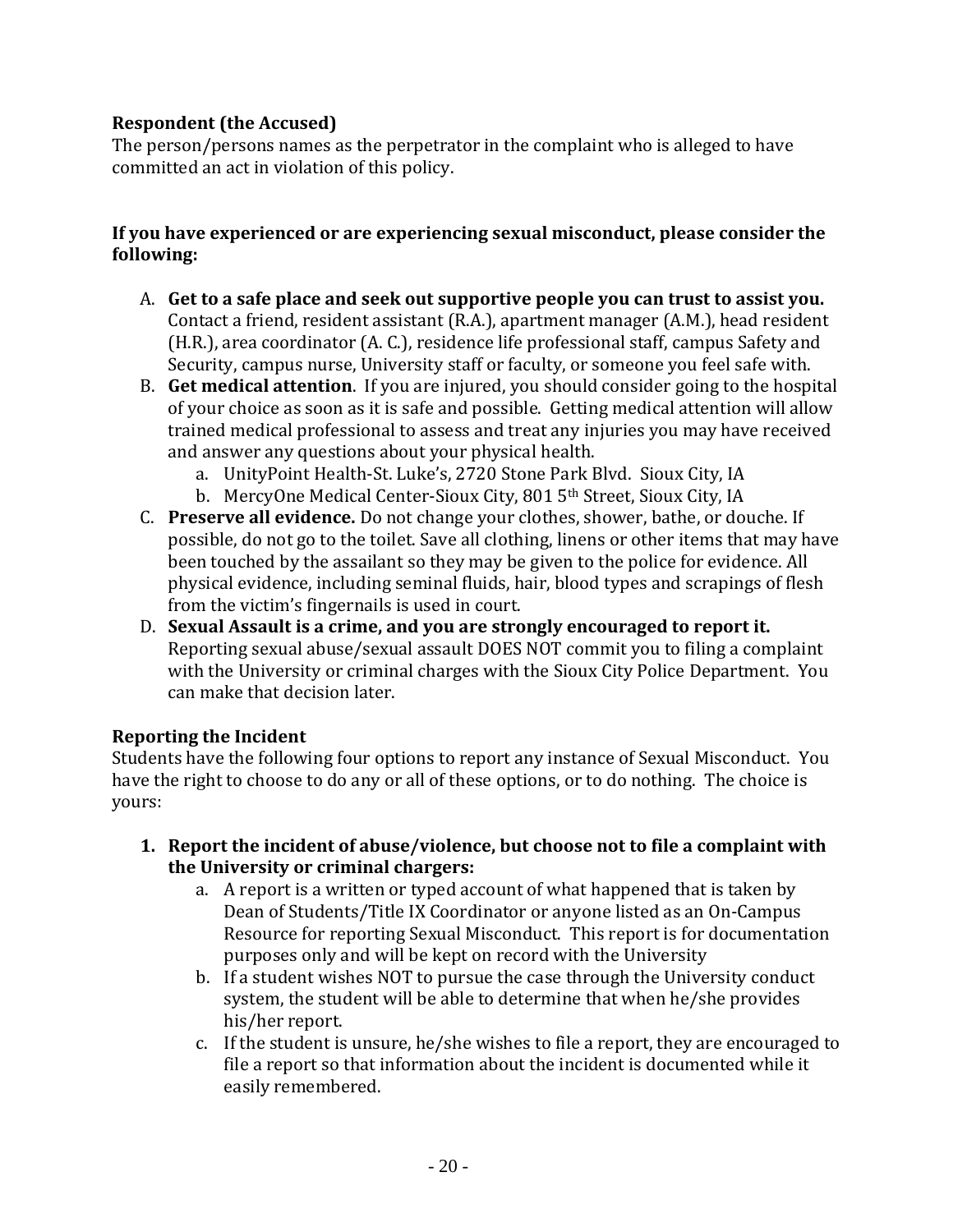d. Having a sexual misconduct experience documented by a University staff member does not obligate you to report the incident to the Sioux City Police Department. Similarly, reporting directly to the Sioux City Police Department does not obligate you to file a complaint with Morningside University. These are separate processes.

#### **2. File a formal complaint with the University:**

- a. This report is designated as a formal complaint by the complainant, and the University will investigate the incident as appropriate. A written or typed account of what occurred must be turned into the Dean of Students/Title IX Coordinator or anyone listed as an On-campus Resource for Reporting Sexual Misconduct.
- b. A student will be able to choose not to pursue the case at any time throughout the process.
- c. The University will investigate the incident, which may include speaking to the respondent (the accused), witnesses, and gathering other information. The University will then make recommendation or decision based upon the information presented. The investigation may take several days or weeks, depending on the circumstances.
- d. Conduct processes, as outlined in th[e Student Handbook,](https://my.morningside.edu/campus_offices/student_life/student_handbook) will be followed throughout the process of the complaint.

#### **3. Pursue criminal charges**

- a. A student that wishes to file criminal charges will need to file an official report of the assault with the Sioux City Police Department. Responding officers could contact the proper authorities if the assault took place outside their respective jurisdiction.
- b. On-Campus Resources for reporting Sexual Misconduct, the Office of Residence Life and Campus Safety and Security can assist you in contacting the Sioux City Police Department.
- c. Filing a report with the Sioux City Police Department does not obligate a student to follow through with legal action or action through the University.

#### **4. Pursue both University and criminal charges**

- a. The process outlined in Option #2 and Option #3 occurs at the same time.
- b. University proceedings and criminal investigations and adjudication of the incident occur independently.

Incidents of sexual abuse/sexual assault may be reported either by the victim or by another person who shall serve as a liaison with the appropriate University personnel. The information given regarding incidents of sexual misconduct will be kept confidential to the fullest extent permitted by law and be handled with the student's privacy and discretion in mind.

**Get Help and support.** Counseling can provide guidance to your healing in a confidential setting. The University's Personal Counselor can also provide referrals to supportive organizations and other off-campus resources. Personal Counseling may be contacted at 712-274-5606.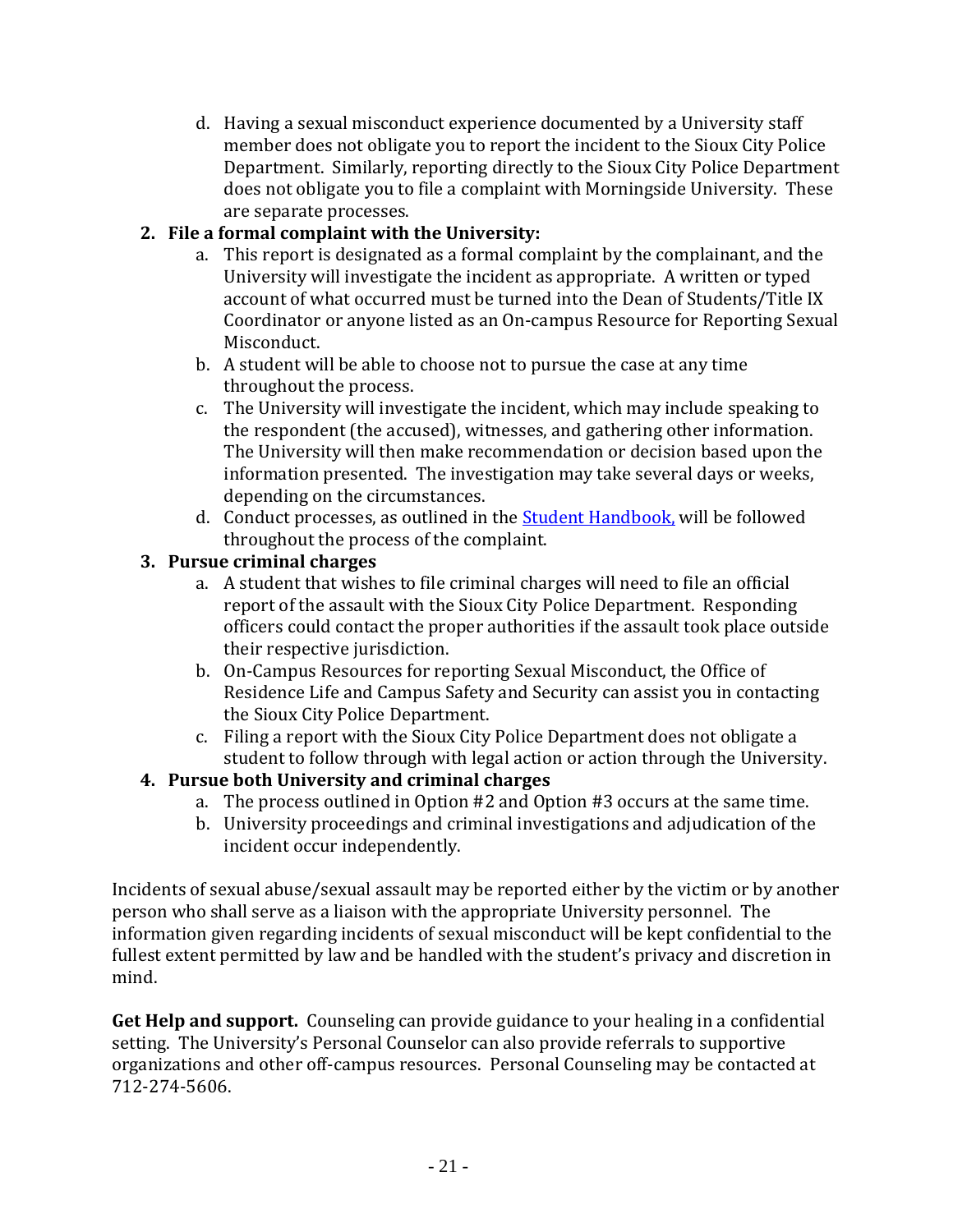The University recognizes that persons who are victims of sexual abuse/sexual assault have an important personal need for advocacy and support. The University's Dean of Students/Title IX Coordinator maintains a record of advocacy and support services available, i.e., SafePlace (formerly Council on Sexual Assault and Domestic Violence (712- 258-7233)) and other agencies that may assist in this regard. The campus and the community offer services to assist the victim of Domestic and Dating Abuse and Violence, including the transportation to the hospital, as advocates in the legal process, and in working towards psychological recovery from assault.

#### **Confidentiality**

If you have been affected by an incident involving sexual misconduct you may wish to seek confidential counseling and support. You could speak with any of the following **confidentially**. They will listen and explain options and will maintain information received as private. They will not share confidential information with University personnel others unless required to do so by law. All of the following resources are free of charge.

#### **Talking to any of the following resources (even those on campus) DOES NOT constitute reporting the incident.**

| <b>Student Health Nurse</b><br>Olsen Student Center Lower Level             | 712-274-5178                    |
|-----------------------------------------------------------------------------|---------------------------------|
| Personal Counselor<br>Student Services, Olsen Student Center Lower<br>Level | 712-274-5606                    |
| SafePlace (formerly Council on Sexual Assault and<br>Domestic Violence)     | 712-258-7233                    |
| National Coalition Against Domestic Violence                                | 1-800-799-SAFE (1-800-799-7233) |

Members of local clergy, pastors, etc.

**NOTE**: Morningside University complies with federal laws requiring the annual reporting of crimes statics in accordance with the Clery Act and the Violence Against Women Act (VAWA)/Campus SaVE Act. Morningside University must disclose non-personally identifiable information regarding incidents of sexual misconduct.

#### **On Campus "Mandatory Reporting" Resources**

Students should be aware that almost all faculty and staff members and most offices are considered "mandatory reporting resources" This means that they are required by law to file an official report with the University if talked about sexual misconduct. Because the University takes allegations and reports of sexual misconduct very seriously, we expect faculty and staff to report all allegations. The following mandatory reporting individuals and offices are equipped to follow up on allegations of sexual misconduct. These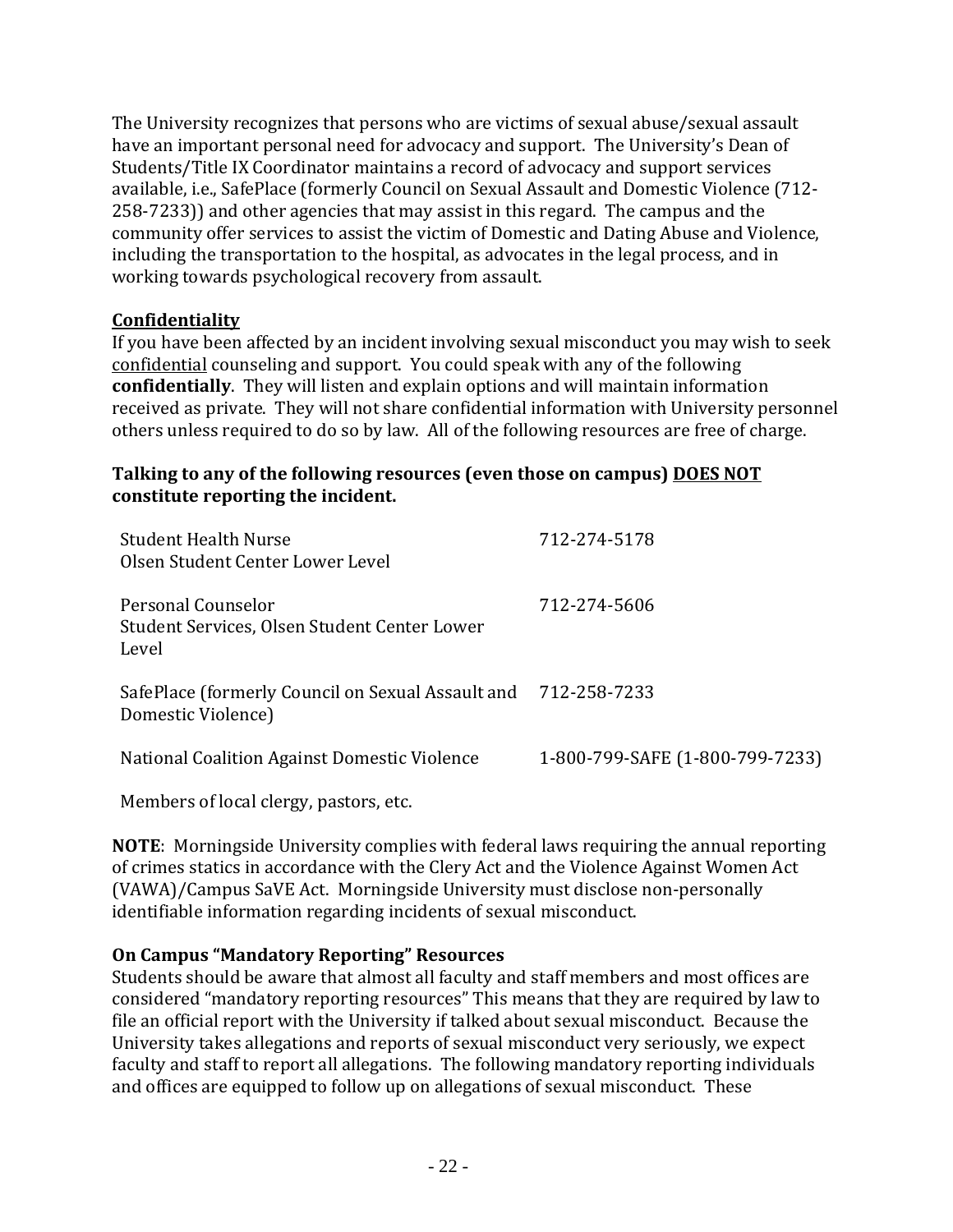individuals and offices will do so with respect and for the privacy of those allegedly involved in the incident.

#### **On-Campus "Mandatory Reporting" Resources**

| Director of Safety and Security                  | 712-274-5500, HJF Learning Center   |
|--------------------------------------------------|-------------------------------------|
| <b>Assistant Director of Safety and Security</b> | 712-274-5505, HJF Learning Center   |
| Dean of Students/Title IX Coordinator            | 712-274-5191, 1st Floor, Lewis Hall |
| Director of Student Health                       | 712-274-5178, Olsen Student Center  |
| Director of Residence Life                       | 712-274-5335, Olsen Student Center  |
| Area Coordinator, Student Engagement             | 712-274-5339, Olsen Student Center  |
| Area Coordinator, Student Activities             | 712-274-5337, Olsen Student Center  |
| Vice President for Academic Affairs              | 712-274-5103, 1st Floor, Lewis Hall |
| Vice President for Student Services              | 712-274-5257, 1st Floor, Lewis Hall |
| Associate Academic Dean                          | 712-274-5292, 1st Floor, Lewis Hall |
|                                                  |                                     |

#### **Off Campus Resources for Reporting**

Sioux City Police Department 911 or 712-279-6960

SafePlace (formerly Council on Sexual Assault and Domestic Violence)

## 712-258-7233

#### **Disciplinary Actions**

Violations of the sexual misconduct policy will result in disciplinary action for any perpetrator who is found in violation of the policy under University disciplinary procedures. The disciplinary action may include counseling to understand the impact of this behavior on others and may result in action including suspension from University. Any student perpetrator who is found by the University to be in violation of the sexual misconduct policy may be suspended indefinitely from the institution.

Both the complainant and the respondent are entitled to the same opportunity to have others present during a conduct committee hearing as outlined in the Students' Rights, Freedoms, and Responsibilities Statement.

Both the complainant and respondent shall be informed of the outcomes of any campus disciplinary proceeding brought by alleging sexual misconduct.

The Room Transfer Policy in the **Student Handbook** states that the University has the right to change a student's room assignment for medical, disciplinary, or health reasons. As stated in the Students' Rights, Freedoms, and Responsibilities Statement, a student has the right to be present on campus and attend classes except for reasons relating to the student's physical well-being or for reasons relating to the safety of students, faculty, or staff, or University property.

All Morningside University students have the right to feel safe in their residence hall rooms, as it is their home. If a student feels unsafe in their residence hall room, the student should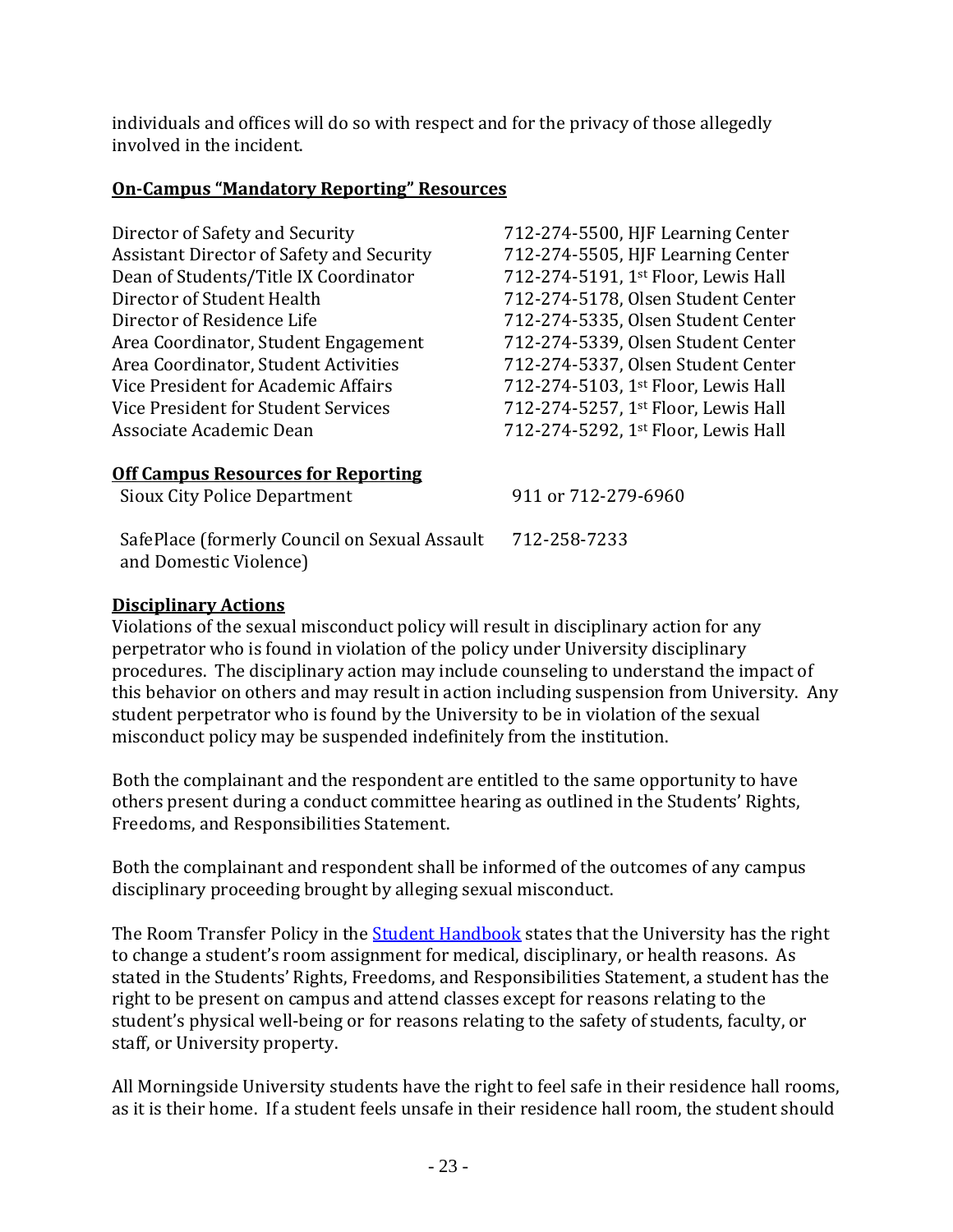contact the Office of Residence Life to discuss options. Options may include a room transfer within their same residence hall, temporary housing arrangements, or moving to a different residence hall entirely. For more information, please contact the Office of Residence Life at 712-274-5161. Offices as On-Campus Resources can assist you in contacting Residence Life to explore housing options if you do not feel comfortable doing so.

Morningside University students also have the right to feels safe in attending their classes so that students can be successful academically. If you would like to discuss possible options for alternate academic arrangements, please contact the Associate Dean for Academic Affairs at 712-274-5388.

#### **Rights of the Complainant**

- To be free from any suggestions or feeling obligated that the complainant MUST report the crimes.
- To be able to choose the level of involvement in the University Disciplinary proceedings against the respondent, including the right to an advocate.
- To have any allegations of sexual misconduct treated seriously and without judgment.
- To be treated with dignity.
- To be free from any suggestions the complainant is responsible for the commission of crimes against her/him.
- To be free from any pressure personnel to:
	- o Refrain from reporting policy violations
	- o Report policy violations in the complainant does not wish to do so.
	- o Report policy violations as lesser offenses.

#### **Rights of the Respondent**

- To be provided with a full and complete explanation of the charges.
- To be presumed innocent unless proven otherwise.
- To be provided with an explanation of the possible range of sanctions or punishments.
- To cross-examine witnesses and to testify on his/her own behalf.
- To remain silent during hearing proceedings.
- To present witnesses and documentary evidence, and an explanation or argument on his/her behalf.

#### **False Reporting**

Morningside University will not tolerate intentional false reporting of sexual misconduct. It is a violation of University policy to make an intentionally false report of sexual misconduct, and it may also violate state criminal statutes and civil defamation laws.

#### **Statement Regarding Non-Retaliation**

The University is committed to protecting the rights of both the complainant and respondent in situations involving sexual misconduct. Retaliation against members of the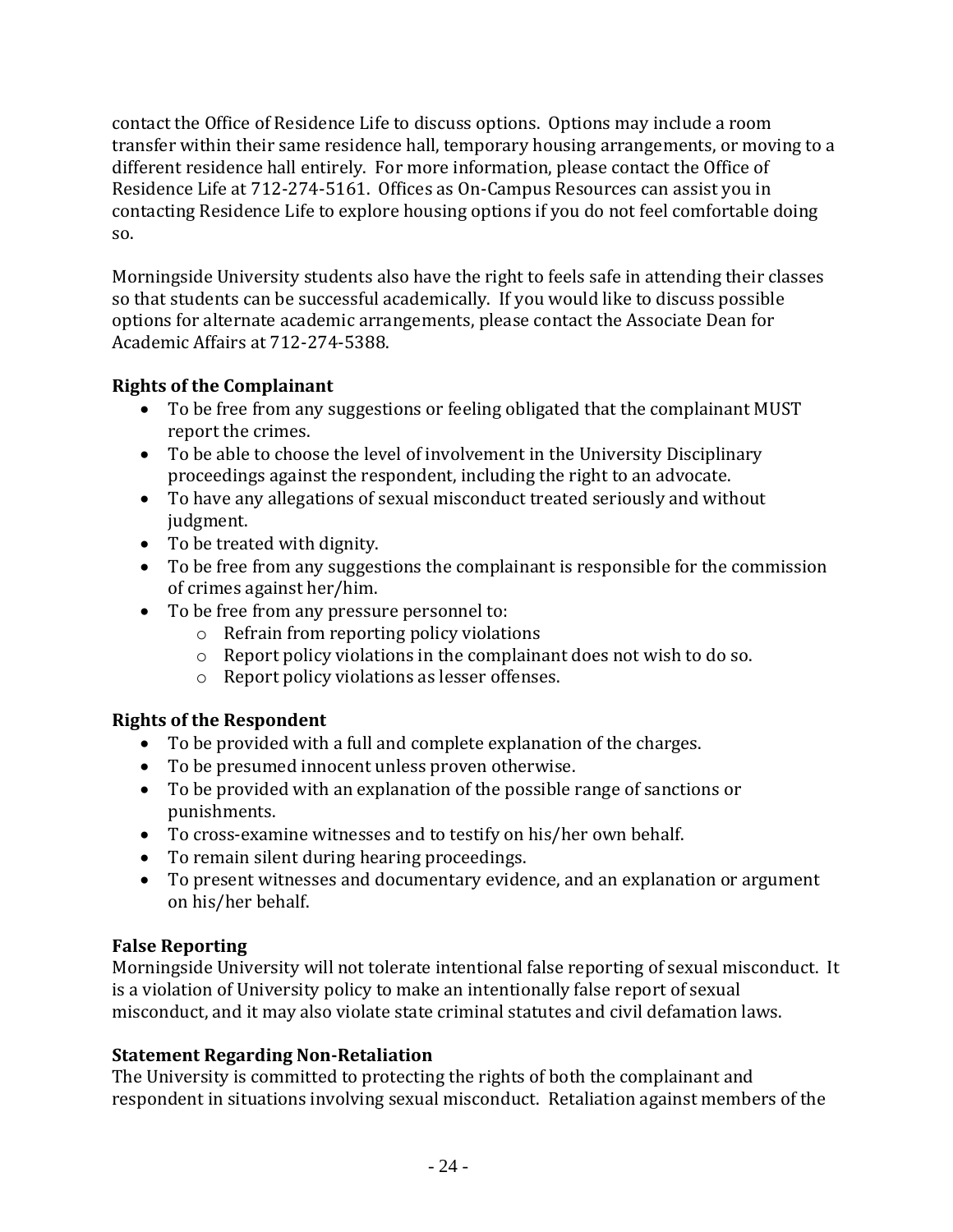University community who make good faith reports regarding potential University-related violations of laws, regulations, or University policies is prohibited, and violators may be subjected to disciplinary action up to and including dismissal or expulsion from the University.

## **HARASSMENT AND DISCRIMINATION**

Morningside University is committed to fostering a healthy, living, learning, and working environment and to upholding the dignity and integrity for all members of the campus community. The University does not discriminate on the basis of sex, race, age, color, creed, national or ethnic origin, sexual orientation, gender identity, or disability. All forms of verbal, written, or physical harassment or discrimination will not be tolerated by the University. Harassment and discrimination inhibit the student educational experience and is not in accordance with the University's values of ethical leadership and civic responsibility.

Harassment is defined as any unwanted or unwelcome physical, verbal, or written conduct of behavior that unreasonably impedes with a member of the campus community's performance, both in and out of the classroom, or by creating an environment of hostility, intimidation, or an offensive behavior. Harassment may include, but is not limited to, verbal, written, or physical threats, attitudes of condescension, bullying, stereotyping, intimidation, pranks, jokes, stalking, vandalism, and other forms of disrespect and intolerance that disrupt living and learning environment of a student and weaken the greater campus.

Harassment may be present when:

- A. Such conduct as purpose or effect of unreasonably interfering with an individual's academic work performance or of creating an intimidating, hostile, or offensive situation or environment; or
- B. Submission to or rejection of such conduct by an individual is used on the basis for academic or employment decisions affecting that individual; or
- C. Submission to such conduct is made either explicitly or implicitly a term or condition of an individual's education or employment.

Additionally, Morningside University recognizes the impact of technology and electronic and social media has on our campus. Using electronic mail, text messaging, social networking sites, and other forms of technology to harass, annoy, abuse, or torment others, threaten violence, or incite or produce lawless action is subject to the University's policy on Computer Ethics and Network Acceptable Use (found in th[e Student Handbook\)](https://my.morningside.edu/campus_offices/student_life/student_handbook), as well as the Harassment, Sexual Harassment, and Hate Crimes policies, and may be handled through the University's student conduct process.

The University takes reports of harassment and discrimination seriously. Students who believe they have been subjected to forms of harassment are encouraged to report such incidents to the Dean of Students/Title IX Coordinator. Faculty and staff are encouraged to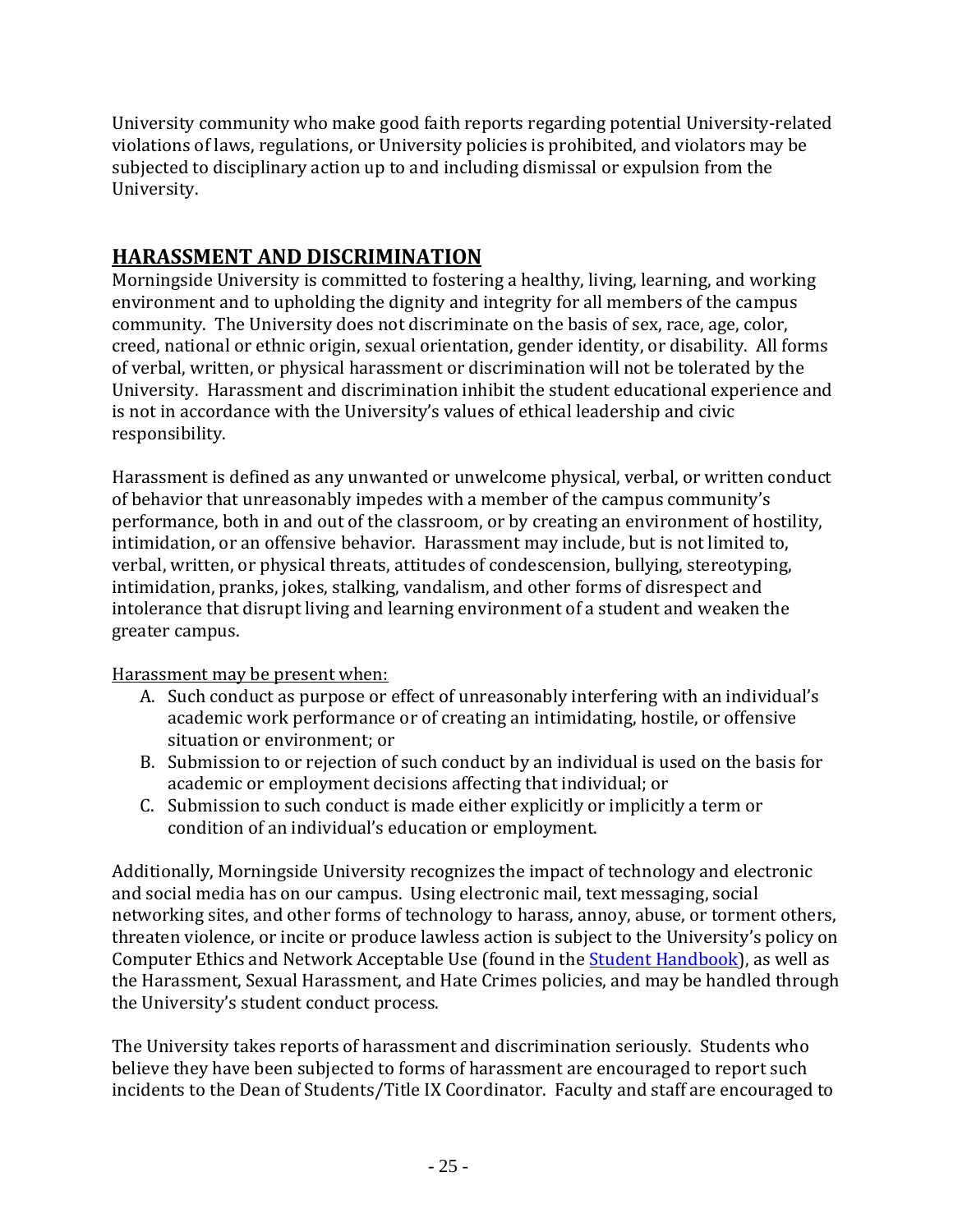report such incidents to the Director of Human Resources. When a formal complaint is filed, the University reserves the right to conduct an investigation and impose sanctions or corrective measures as deemed appropriate and in accordance with University policies. All reports and investigations of harassment will be done as discreetly as possible; however, full confidentiality or anonymity may not be attainable. Retaliation against persons making a report of an incident in good faith will not be tolerated and will be subject to additional University disciplinary actions as deemed appropriate.

The University prohibits harassment of or by members of the University community, guests, or visitors to campus. Sexual harassment violates both University policy and, when a student is the victim, Title IX of the Educational Amendments of 1972; or when an employee is the victim, Title VII of the Civil Rights Act of 1964, as amended.

#### **Formal Complaint Procedures**

Any person who believes that he or she has been subjected to harassment may file a formal complaint. The campus representative is available to assist with the composition of such a complaint. Guidelines governing the formal complaint stage are as follows:

1. The complainant will file a signed statement indicating the name(s) of the accused, the nature and date(s) of the incident(s) and a statement indicating that this is a formal complaint.

2. The written complaint will be forwarded to the campus representative for initiating the judicial process.

3. The campus representative will promptly notify the respondent of the complaint and will conduct a full, impartial, and timely investigation into the alleged incident. Both parties shall be allowed to have an advisor of their choosing at any hearing. In order to investigate fully, the campus representative may confer with any personnel he/she feels is appropriate. The campus will be using a preponderance of the evidence standard for the evidence. All written records will be retained in a locked, secure area to protect the rights of all concerned parties and will be treated with the highest level of confidentiality.

#### **Resources**

Students, faculty, staff, and administrators are encouraged to discuss concerns related to sexual harassment with the resources listed below:

#### **Campus Resources**

*Campus Representatives:* Director of Human Resources, 1st Floor, Lewis Hall, 712-274-5114 Dean of Students/Title IX Coordinator, 1st floor, Lewis Hall, 712-274-5191 Vice President for Academic Affairs, 1st floor, Lewis Hall, 712-274-5103 Personal Counseling Services – lower level, Olsen Student Center, 712-274-5606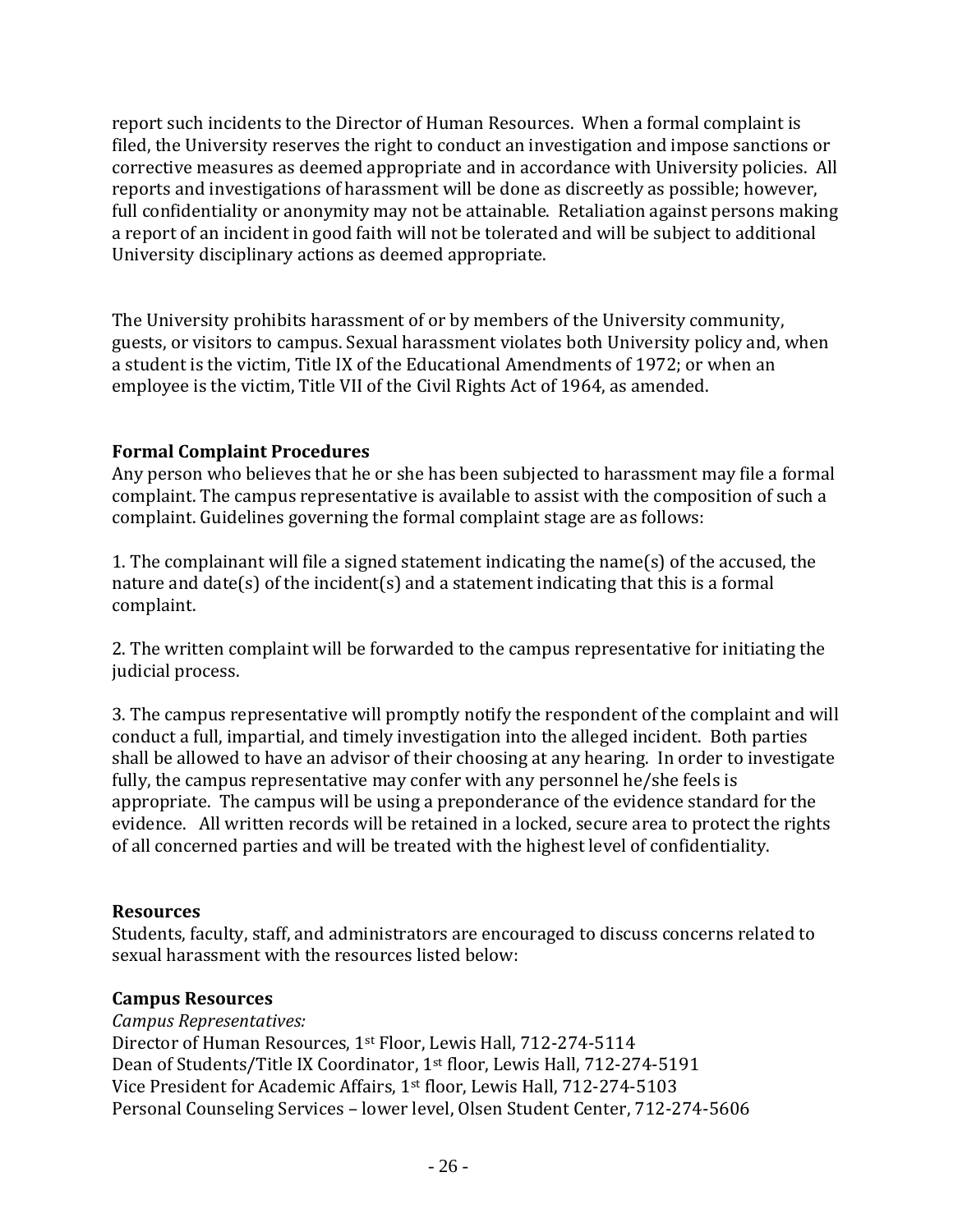Student Health Services - lower level, Olsen Student Center, 712-274-5178 Campus Safety and Security - main floor, Olsen Student Center, 712-274-5234 Residence Life - lower level, Olsen Student Center, 712-274-5161 Campus Ministry - first floor, Olsen Student, 712-274-5148

#### **Off-Campus Resources**

SafePlace (formerly Council on Sexual Assault and Domestic Violence) - 712-258-7233 Centers Against Abuse and Sexual Assault: 712-255-2432 MercyOne Medical Center-Sioux City - 712-279-2010 Unity Point Health-Sioux City- 712-279-3500 Sioux City Police Department - 712-279-6960

#### **Disciplinary Actions**

Violations of the harassment policy will result in disciplinary action for any perpetrator who is found guilty of the offense under University disciplinary procedures. The disciplinary action may include counseling to understand the impact of this behavior on others and may result in action including suspension from University. Any student perpetrator who is found by the University to be guilty of harassment may be suspended indefinitely from the institution.

Both the complainant and the respondent are entitled to the same opportunity to have others present during a conduct committee hearing as outlined in the Students' Rights, Freedoms, and Responsibilities Statement.

Both the complainant and respondent shall be informed of the outcomes of any campus disciplinary proceeding brought by alleging harassment.

The Room Transfer Policy in the **Student Handbook** states that the University has the right to change a student's room assignment for medical, disciplinary, or health reasons. As stated in the Students' Rights, Freedoms, and Responsibilities Statement, a student has the right to be present on campus and attend classes except for reasons relating to the student's physical well-being or for reasons relating to the safety of students, faculty, or staff, or University property.

All Morningside University students have the right to feel safe in their residence hall rooms, as it is their home. If a student feels unsafe in their residence hall room, the student should contact the Office of Residence Life to discuss options. Options may include a room transfer within their same residence hall, temporary housing arrangements, or moving to a different residence hall entirely. For more information, please contact the Office of Residence Life at 712-274-5161. Offices as On-Campus Resources can assist you in contacting Residence Life to explore housing options if you do not feel comfortable doing so.

Morningside University students also have the right to feels safe in attending their classes so that students can be successful academically. If you would like to discuss possible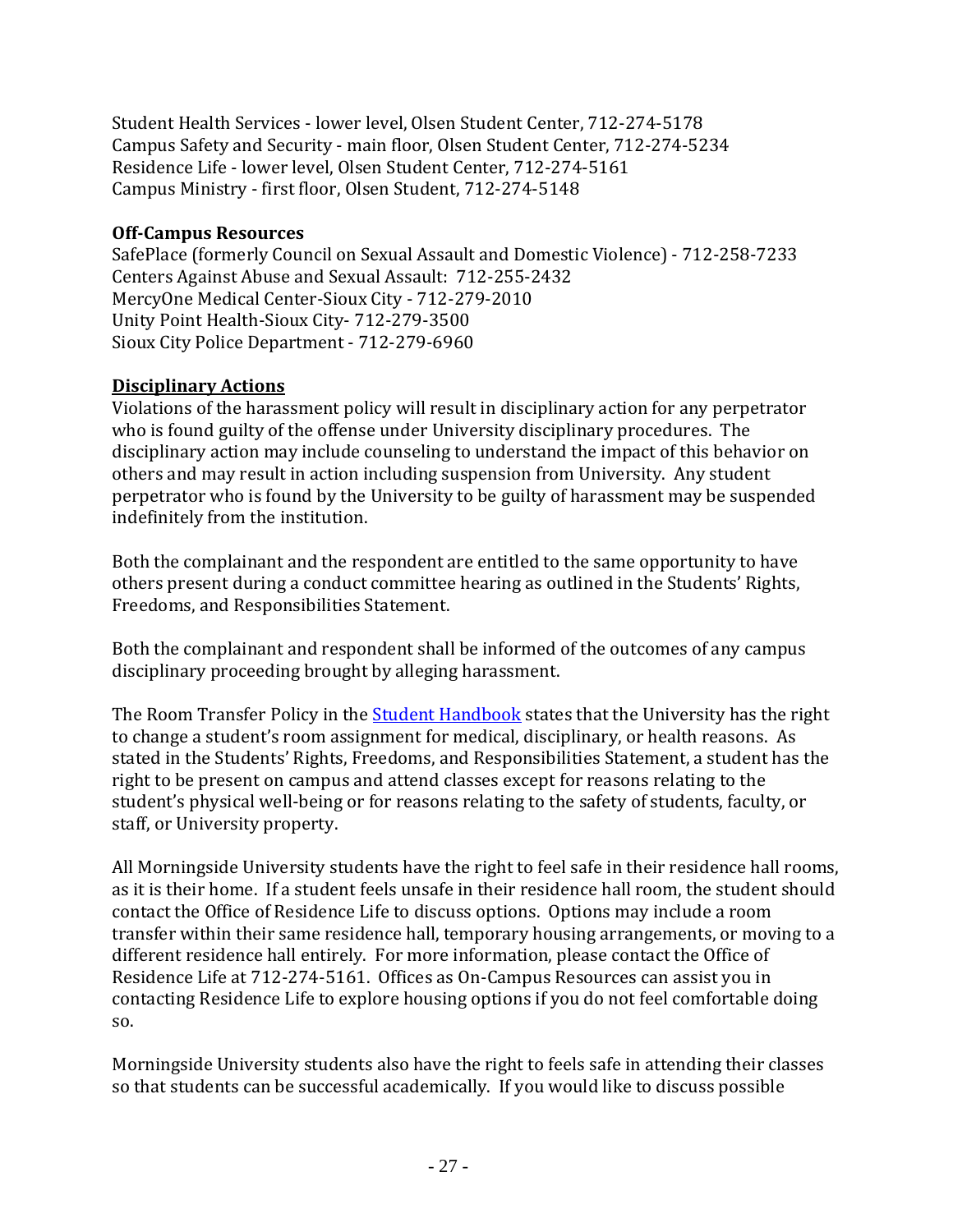options for alternate academic arrangements, please contact the Associate Dean for Academic Affairs at 712-274-5388.

### **Rights of the Complainant**

- To be free from any suggestions or feeling obligated that the complainant MUST report the crimes.
- To be able to choose the level of involvement in the University Disciplinary proceedings against the respondent, including the right to an advocate.
- To have any allegations of harassment treated seriously and without judgment.
- To be treated with dignity.
- To be free from any suggestions the complainant is responsible for the commission of crimes against her/him.
- To be free from any pressure personnel to:
	- o Refrain from reporting policy violations
	- o Report policy violations in the complainant does not wish to do so.
	- o Report policy violations as lesser offenses.

#### **Rights of the Respondent**

- To be provided with a full and complete explanation of the charges.
- To be presumed innocent unless proven otherwise.
- To be provided with an explanation of the possible range of sanctions or punishments.
- To cross-examine witnesses and to testify on his/her own behalf.
- To remain silent during hearing proceedings.
- To present witnesses and documentary evidence, and an explanation or argument on his/her behalf.

#### **False Reporting**

Morningside University will not tolerate intentional false reporting of harassment. It is a violation of University policy to make an intentionally false report of harassment, and it may also violate state criminal statutes and civil defamation laws.

#### **Statement Regarding Non-Retaliation**

The University is committed to protecting the rights of both the complainant and respondent in situations involving sexual misconduct. Retaliation against members of the University community who make good faith reports regarding potential University-related violations of laws, regulations, or University policies is prohibited, and violators may be subjected to disciplinary action up to and including dismissal or expulsion from the University.

## **Domestic Violence/Abuse, Dating Violence/Abuse, and Stalking Policy**

Morningside University is concerned about the safety and welfare of all members of the campus community and is committed to providing living and learning environment, free of all forms of abuse, violence, harassment, and coercive conduct, including domestic abuse, dating violence, and intimate partner violence. In an effort to promote the dignity and well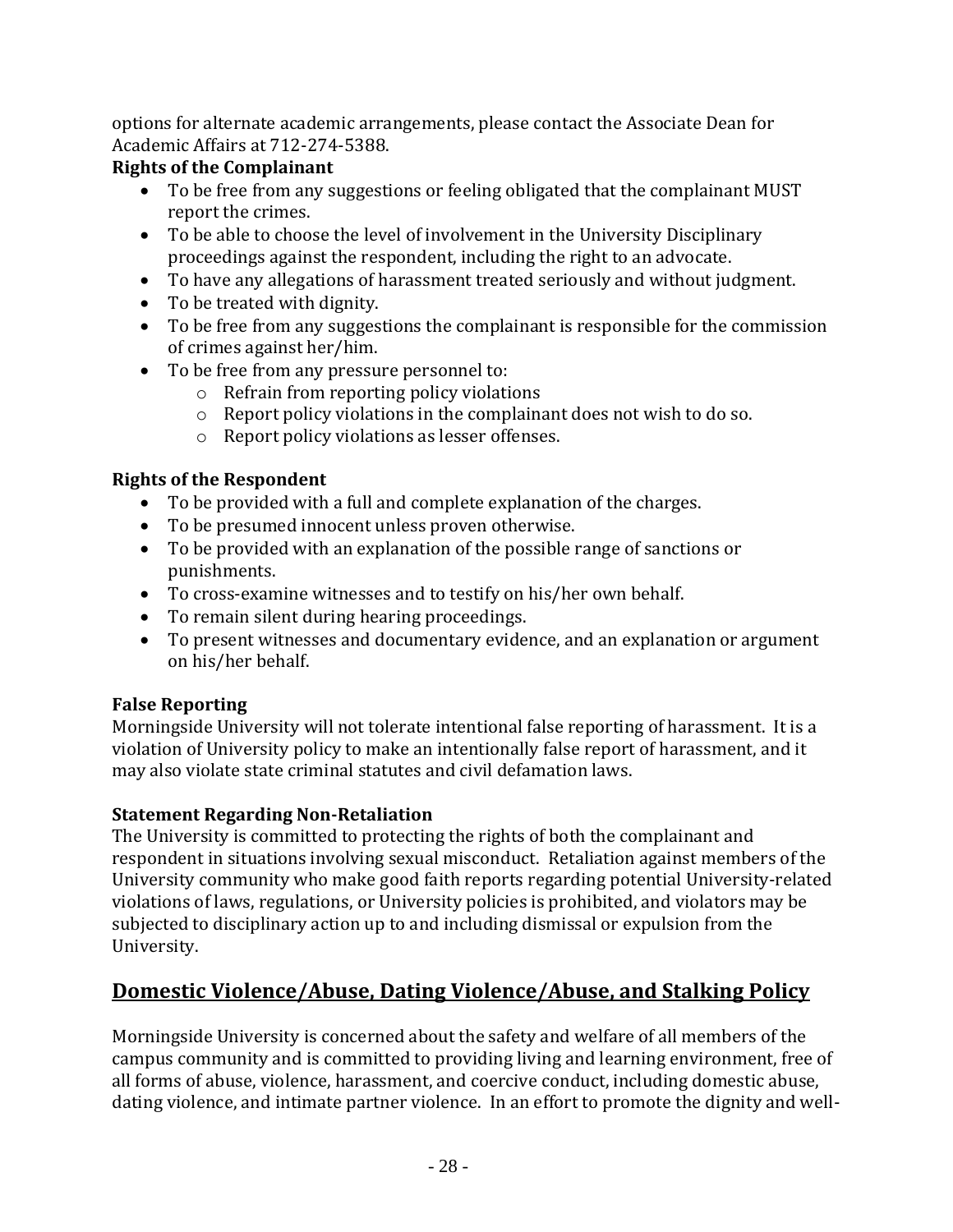being of members of the campus community, the University is committed to addressing allegations of domestic abuse, dating violence, and the like. The University provides educational programs to promote the overall awareness of domestic and dating violence and abuse and maintains a list of resources both on and off campus. The University has developed this policy which is consistent with the Domestic Violence Against Women Act and State of Iowa Code 708.

Morningside University will not tolerate acts of domestic and dating violence. Incidents of domestic and dating violence and abuse may include (but not limited to) physical assault and aggressive behavior such as hitting, punching, or choking; sexual violence or forcible, non-consensual sex acts between intimidate partners (or attempts to commit the same); and emotional abuse. Members of the Morningside University community are strongly encouraged to report all incidents of domestic and dating violence and abuse. Reports of domestic and dating violence and abuse received by the University will be taken seriously and will be investigated.

Domestic and Dating Violence/Abuse may also have certain criminal and civil law repercussions. University personnel are available to assist victims in contacting law enforcement and emergency medical providers if the student so chooses.

#### **Definition of Terms:**

Morningside University as adopted several definitions based on statutory laws of the State of Iowa, the United States Department of Justice and through established best practices.

Pursuant to Iowa Code 708 and Chapter 236, the follow is the statutory definition of domestic abuse in the state of Iowa.

#### **Domestic Violence**

A felony or misdemeanor crime of violence committed:

- A. By a current or former spouse or intimate partner of the victim
- B. By a person with whom the victim shares a child in common
- C. By a person who is cohabitating with, or has cohabitated with the victim as a spouse or intimate partner
- D. By a person similarly situated to a spouse or the victim under domestic or family violence laws of the jurisdiction in which the violence occurred.
- E. By any other person against an adult or youth victim who is protected from the person's acts under domestic or family violence laws of the jurisdiction in which the crime of violence occurred.

Domestic violence is a pattern of abusive behavior in any relationship that is used by one partner to gain or maintain power and control over another intimate partner. Domestic violence can be physical, sexual, emotional, economic, or psychological actions or threats of actions that influence another person. This includes any behaviors that intimidate,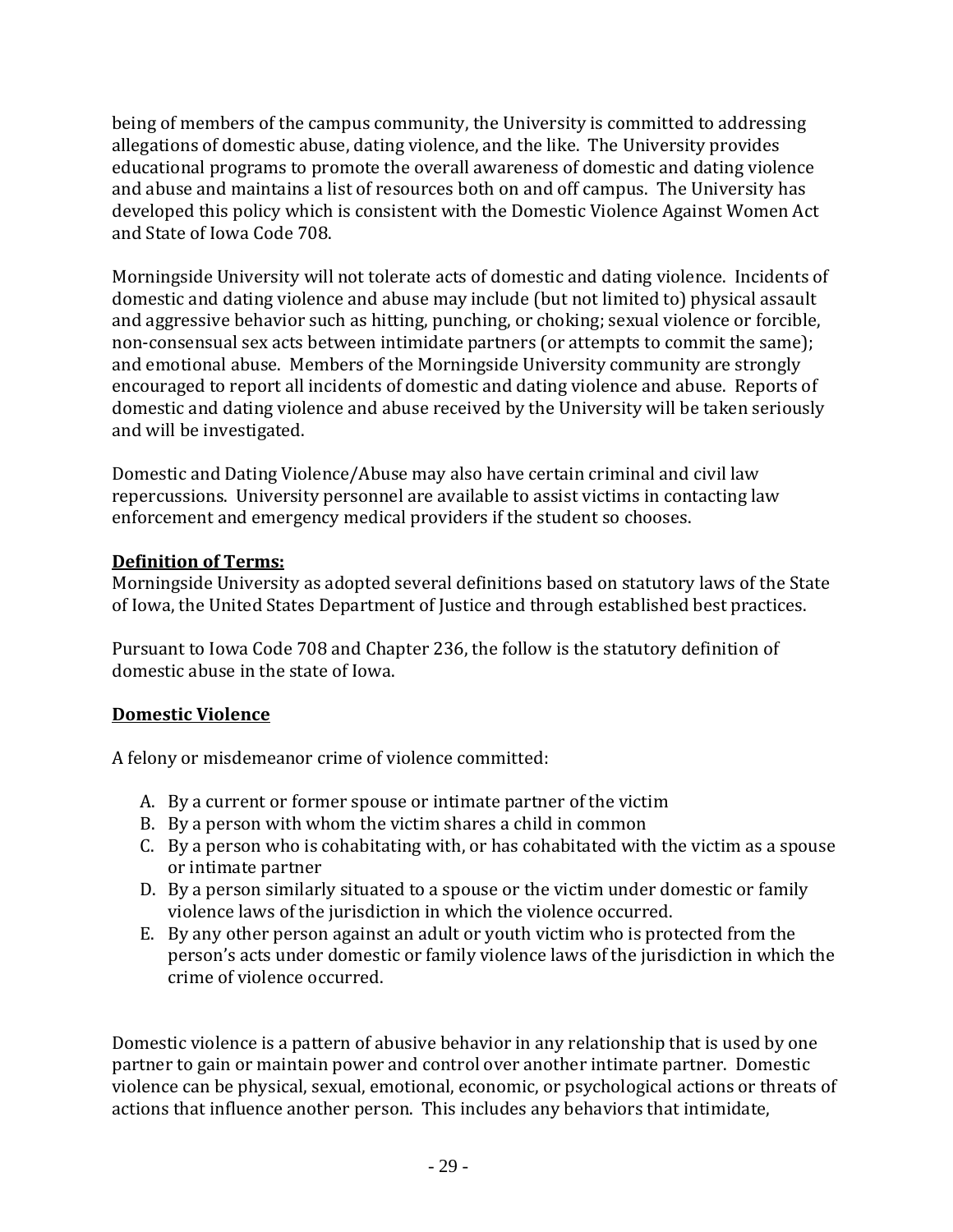manipulate, isolate, frighten, terrorize, coerce, threaten, blame, hurt, injure, or wound someone. This may include:

Physical abuse: Hitting, slapping, shoving, grabbing, pinching, biting, hair pulling, etc. are types of physical abuse. This type of abuse also includes denying a partner medical care or forcing alcohol and/or drugs use upon him or her.

Sexual abuse: Coercing or attempting to coerce any sexual contact or behavior without consent. Sexual abuse includes, but is certainly not limited to, marital rape, attacks on sexual parts of the body, forcing sex after physical violence has occurred or treating one in a sexually demeaning manner.

Economic abuse: Is defined as making or attempting to make an individual financially dependent by maintaining total control over financial resources, withholding one's access to money, or forbidding one's attendance at school or employment.

Psychological abuse: Elements of psychological abuse include, but not limited to, causing fear by intimidation, threatening physical harm to self, partner, children, or partner's family or friends, destruction of pets or property, and forcing isolation from family, friends, or school and/or work.

#### **Domestic Abuse under Iowa Chapter 236:**

"Domestic abuse" means committing assault as defined in section 708.1 under any of the following circumstances:

- a. The assault is between family or household members who reside together at the time of the assault.
- b. The assault is between separated spouses or persons divorced from each other and not residing together at the time of the assault.
- c. The assault is between persons who are parents of the same minor child, regardless of whether they have been married or have lived together at any time.
- d. The assault is between persons who have been family or household members residing together within the past year and are not residing together at the time of the assault.
- e. (1) The assault is between persons who are in an intimate relationship or have been in an intimate relationship and have had contact within the past year of the assault. In determining whether the person is or have been in intimate relationship, the court may consider:
	- o The duration of the relationship
	- o The frequency of interaction
	- o Whether the relationship has been terminated
	- o The nature of the relationship characterized by either party's expectation of sexual romantic involvement.

(2) A person may be involved in intimate relationship with more than one person at a time.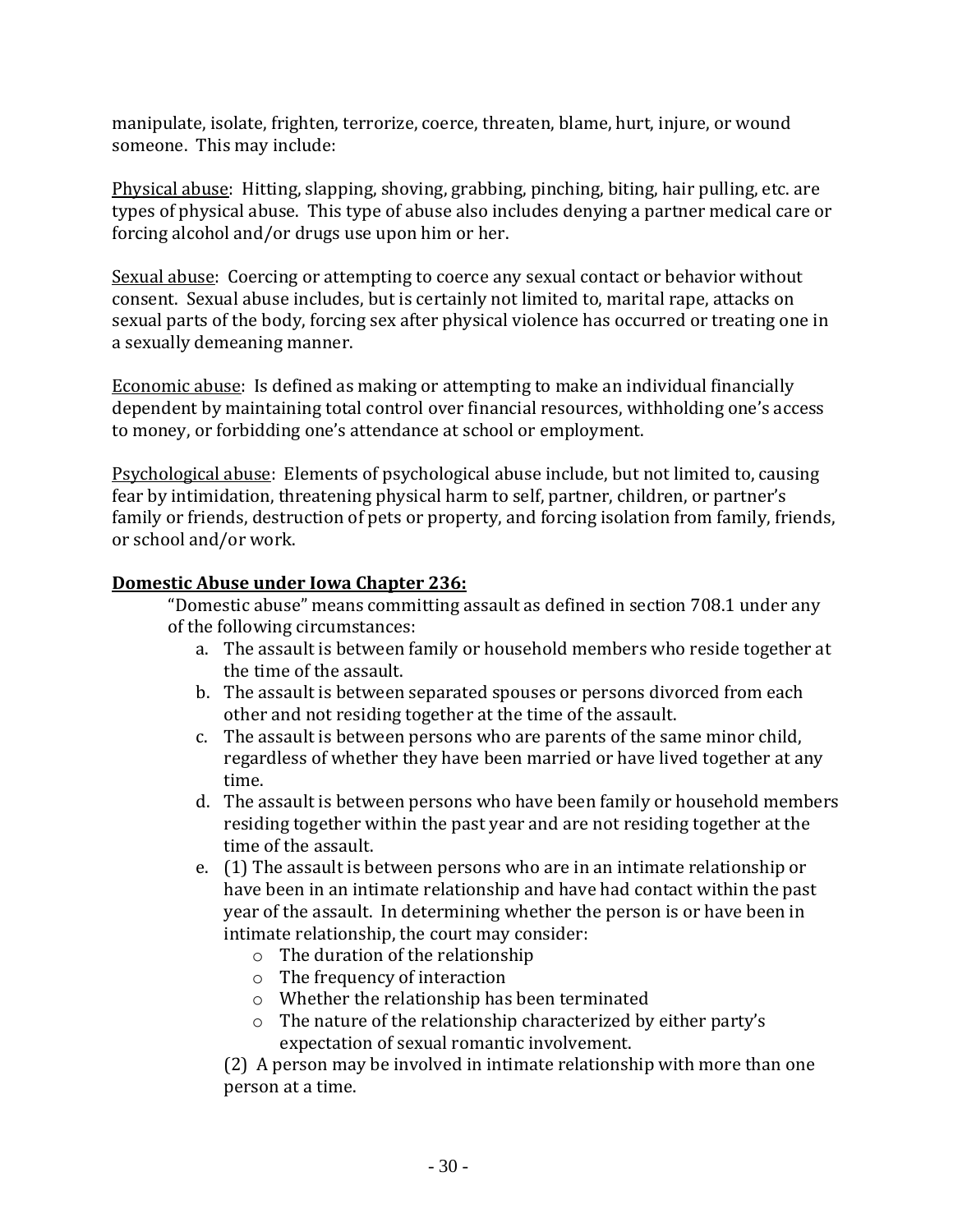#### **Assault under Iowa Code 708.1:**

An assault as defined in this section is general intent crime. A person commits an assault when, without justification, the person does any of the following:

- 1. Any act which is intended to cause pain or injury to, or which is intended to result in physical contact which will be insulting or offensive to another, coupled with the apparent ability to execute the act.
- 2. Any act which is intended to place another in fear of immediate physical contact which will be painful, injurious, insulting, or offensive, coupled with the apparent ability to execute the act.
- 3. Intentionally points any firearm toward another or displays in a threatening manner any dangerous weapon towards another. Provided that where the person doing any of the above enumerated acts, and such other person, are voluntary participants in a sport, social, or other activity, not in itself criminal, and such act is reasonably foreseeable incident of such sport or activity and does create an unreasonable risk of serious injury or breach of the peace the act shall not be an assault.

Provided, that where the person doing any of above enumerated acts is employed by a school district or accredited nonpublic school, or is an area education agency staff member who provides services to a school or school district, and intervenes in a fight or physical struggle, or other disruptive situation, that takes place in the presence of the employee or staff member performing employment duties in a school building, on school grounds, or at an official school function regardless of the location, the act shall not be an assault, whether the fight or physical struggle or other disruptive situation is between students or other individuals, if the degree and the force of the intervention is reasonably necessary to restore order and to protect the safety of those assembled.

#### **Dating Violence**

Violence committed by a person who is or has been in a social relationship of a romantic or intimate nature with the victim.

(i) The existence of such a relationship shall be determined based on the reporting party's statement and with consideration of the length of the relationship, the type of relationship, and the frequency of interaction between the persons involved in the relationship.

(ii) For the purposes of this definition--

(A) Dating violence includes, but is not limited to, sexual or physical abuse or the threat of such abuse.

(B) Dating violence does not include acts covered under the definition of domestic violence.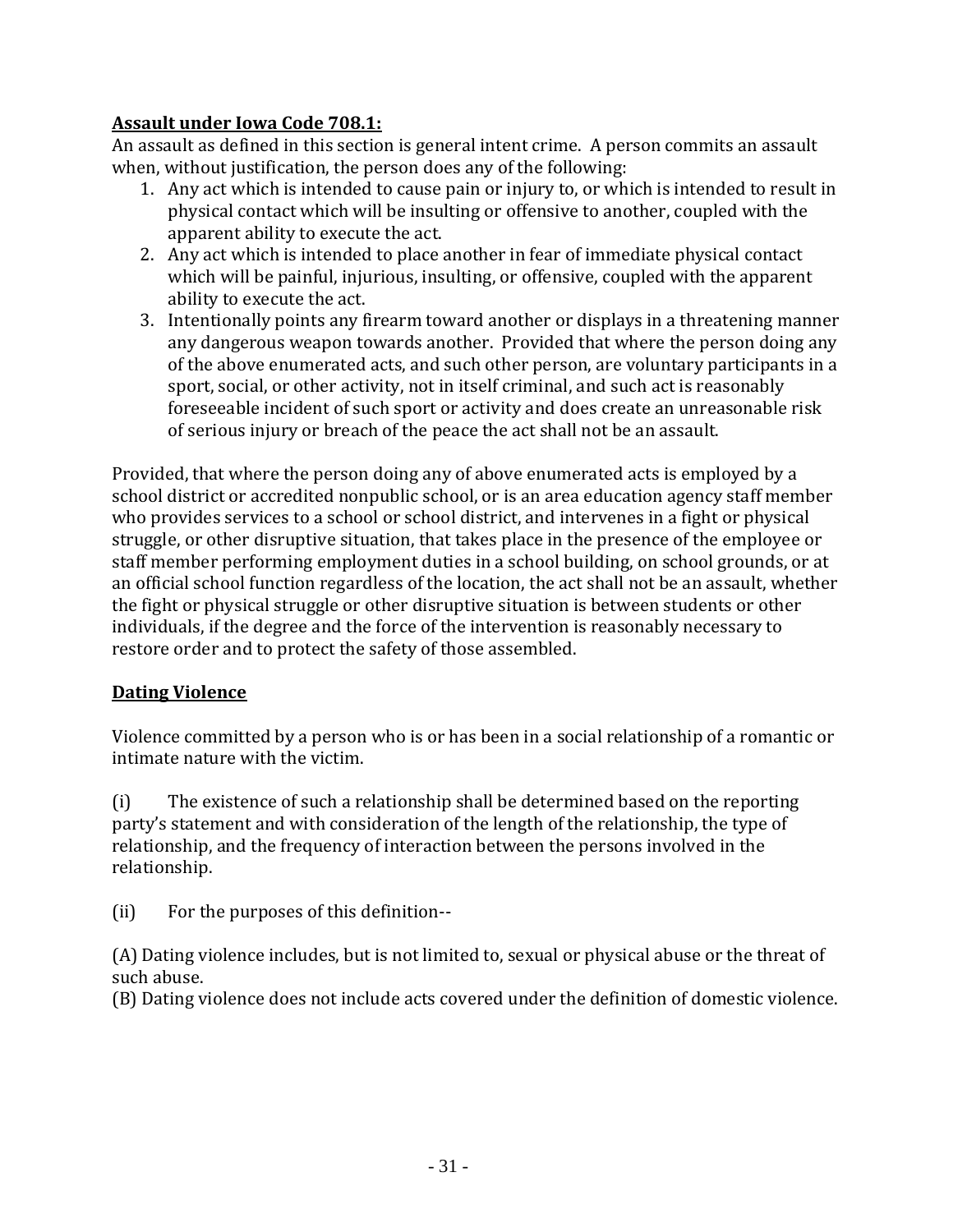#### **Stalking**

Engaging in a course of conduct directed at a specific person that would cause a reasonable person to--

- (A) Fear for the person's safety or the safety of others; or
- (B) Suffer substantial emotional distress.

For the purposes of this definition--

- (A) *Course of conduct* means two or more acts, including, but not limited to, acts in which the stalker directly, indirectly, or through third parties, by any action, method, device, or means, follows, monitors, observes, surveys, threatens, or communicates to or about a person, or interferes with a person's property.
- (B) *Reasonable person* means a reasonable person under similar circumstances and with similar identities to the victim.
- (C) *Substantial emotional distress* means significant mental suffering or anguish that may, but does not necessarily, require medical or other professional treatment or counseling

#### **Additional terms as defined by Morningside University:**

#### **Complainant (the Accuser)**

The person/persons filing the complaint with the University under the Domestic and Dating Abuse and Violence policy.

#### **Respondent (the Accused)**

The person/persons names as the perpetrator in the complaint who is alleged to have committed an act in violation of this policy.

#### **Response**

If you have experienced or are experiencing domestic and dating violence or abuse, please consider the following:

- **A. Get to a safe place and seek out supportive people you can trust to assist you.** Contact a friend, resident assistant (R.A.), apartment manager (A.M.), head resident (H.R.), area coordinator (A. C.), residence life professional staff, campus Safety and Security, campus nurse, University staff or faculty, or someone you feel safe with.
- **B. Create a safety plan.** The campus offices and resources listed above can help in identifying strategies and other measures that can be taken to enhance your personal safety and security. Safety plans may take in account your living situation, attending classes, and other regular campus activities and may aid in reducing any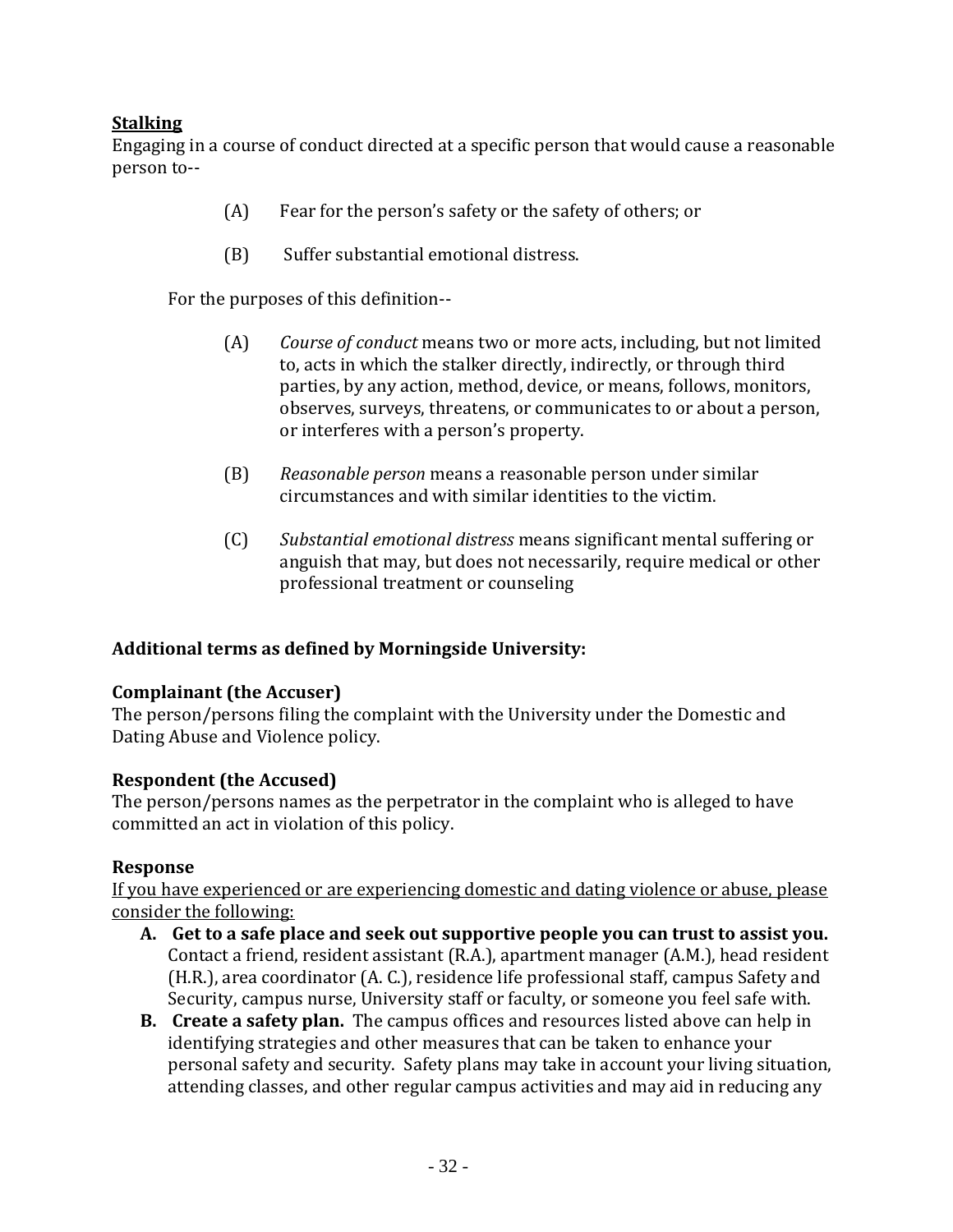anxiety, fear, or intimidation after an accident. A safety plan can be obtained through Residence Life, Student Services, or Campus Safety and Security.

- **C. Get medical attention**. If you are injured, you should consider going to the hospital of your choice as soon as it is safe and possible. Getting medical attention will allow trained medical professional to assess and treat any injuries you may have received and answer any questions about your physical health.
	- a. UnityPoint Health-St. Luke's, 2720 Stone Park Blvd. Sioux City, IA
	- b. MercyOne Medical Center-Sioux City, 801 5<sup>th</sup> Street, Sioux City, IA
- **D. Write Down (document) what happened.** Make some personal notes about the incident from your perspective, when it happened, how the events of the incident took place, etc. This information may be helpful if you choose to report the incident to the University or the Sioux City Police Department. Personal notes may also help you remember what happened at a later time. If you have evidence (voicemails, texts, emails, social media, etc.) it is important to keep it so that it may be added to your case if necessary.
- **E. Seek Help and Support.** Domestic and Dating Violence/Abuse can be a traumatic experience. Students are encouraged to seek assistance from a therapist or counselor to help process the events.
- **F. Domestic and Dating Violence and Abuse is a crime, and you are strongly encouraged to report it.** Reporting sexual abuse/sexual assault DOES NOT commit you to filing a complaint with the University or criminal charges with the Sioux City Police Department. You can make that decision later.

**Get help and support**. Counseling can provide guidance to your healing in a confidential setting. The University's Personal Counselor can also provide referrals to supportive organizations and other off-campus resources. Personal Counseling may be contacted at 712-274-5606.

The University recognizes that persons who are victims of Domestic and Dating Abuse and Violence have an important personal need for advocacy and support. The University's Dean of Students/Title IX Coordinator maintains a record of advocacy and support services available, i.e., SafePlace (formerly Council on Sexual Assault and Domestic Violence (712- 258-7233)), Center Against Abuse and Sexual Assault (712-255-2432), and other agencies that may assist in this regard. The campus and the community offer services to assist the victim of Domestic and Dating Abuse and Violence, including the transportation to the hospital, as advocates in the legal process, and in working towards psychological recovery from assault.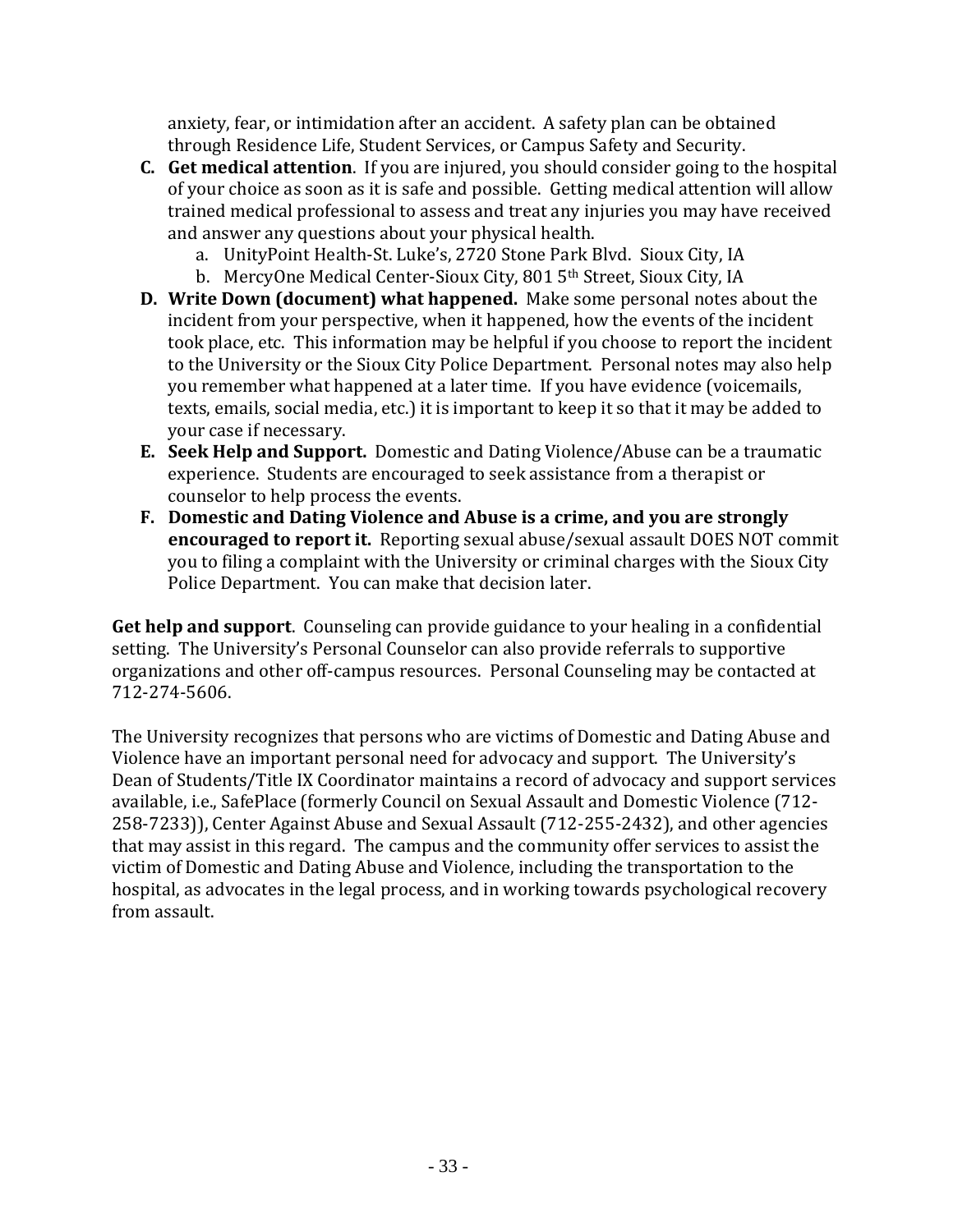#### **Reporting the Incident**

Students have the following options to report any instances of Domestic and Dating Violence and Abuse. You have the right to choose to do any or all of these options, or to do nothing. The choice is yours:

- **1. Report the incident of abuse/violence, but choose not to file a complaint with the University or criminal charges:**
	- c. A report is a written or typed account of what happened that is taken by the Dean of Students/Title IX Coordinator or anyone listed as an On-Campus Resource for reporting Domestic and Dating Abuse and Violence. This report is for documentation purposes only and will be kept on record with the University
	- d. If a student wishes NOT to pursue the case through the University conduct system, the student will be able to determine that when he/she provides his/her report.
	- e. If the student is unsure, he/she wishes to file a report, they are encouraged to file a report so that information about the incident is documented while it easily remembered.
	- f. Having a Domestic and Dating Abuse and Violence experience documented by a University staff member does not obligate you to report the incident to the Sioux City Police Department. Similarly, reporting directly to the Sioux City Police Department does not obligate you to file a complaint with Morningside University. These are separate processes.

#### **2. File a formal complaint with the University:**

- a. This report is designated as a formal complaint by the complainant, and the University will investigate the incident as appropriate. A written or typed account of what happened is taken by the Dean of Students/Title IX Coordinator or anyone listed as an On-campus Resource for Reporting Domestic and Dating Abuse and Violence.
- b. A student will be able to choose not to pursue the case at any time throughout the process.
- c. The University will investigate the incident, which may include speaking to the respondent (the accused), witnesses, and gathering other information. The University will then make recommendation or decision based upon the information presented. The investigation may take several days or weeks, depending on the circumstances.
- d. Conduct processes, as outlined in the **Student Handbook**, will be followed throughout the process of the complaint, including allowing both parties to have a representative at any hearing and using a preponderance of evidence standard.

#### **3. Pursue criminal charges**

a. A student that wishes to file criminal charges will need to file an official report of the assault with the Sioux City Police Department. Responding officers could contact the proper authorities if the assault took place outside their respective jurisdiction.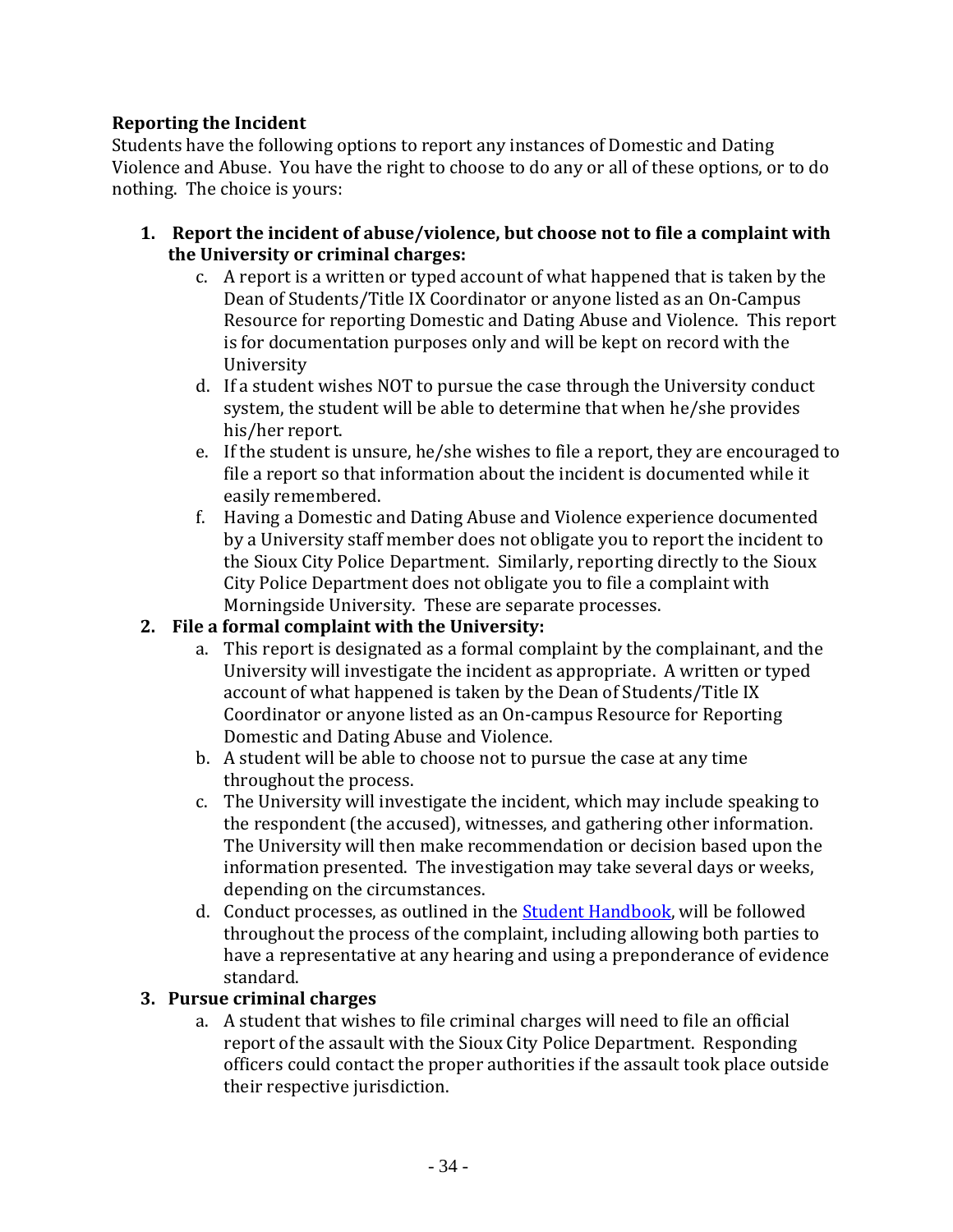- b. On-Campus Resources for reporting Domestic and Dating Abuse and Violence, the Office of Residence Life, and Campus Safety and Security can assist you in contacting the Sioux City Police Department.
- c. Filing a report with the Sioux City Police Department does not obligate a student to follow through with legal action or action through the University.
- **4. Pursue both University and criminal charges**
	- a. The process outlined in Option #2 and Option #3 occurs at the same time.
	- b. University proceedings and criminal investigations and adjudication of the incident occur independently.

Incidents of Domestic and Dating Abuse and Violence may be reported either by the victim or by another person who shall serve as a liaison with the appropriate University personnel. The information given regarding incidents of Domestic and Dating Abuse and Violence will be kept confidential to the fullest extent permitted by law and be handled with the student's privacy and discretion in mind.

#### **Confidentiality**

If you have been affected by an incident involving Domestic and Dating Abuse and Violence you may wish to seek confidential counseling and support. You could speak with any of the following **confidentially**. They will listen and explain options and will maintain information received as private. They will not share confidential information with University personnel or others unless required to do so by law. All of the following resources are free of charge. **Talking to any of the following resources (even those on campus) DOES NOT constitute reporting the incident.** 

| <b>Student Health Nurse</b><br>Olsen Student Center Lower Level         | 712-274-5178                    |
|-------------------------------------------------------------------------|---------------------------------|
| Personal Counselor<br>Student Services, Olsen Student Center            | 712-274-5606                    |
| SafePlace (formerly Council on Sexual Assault and<br>Domestic Violence) | 712-258-7233                    |
| National Coalition Against Domestic Violence                            | 1-800-799-SAFE (1-800-799-7233) |

Members of local clergy, pastors, etc.

**NOTE**: Morningside University complies with federal laws requiring the annual reporting of crimes statics in accordance with the Clery Act and the Violence Against Women Act (VAWA)/Campus SaVE Act. Morningside University must disclose non-personally identifiable information regarding incidents of Domestic and Dating Abuse and Violence.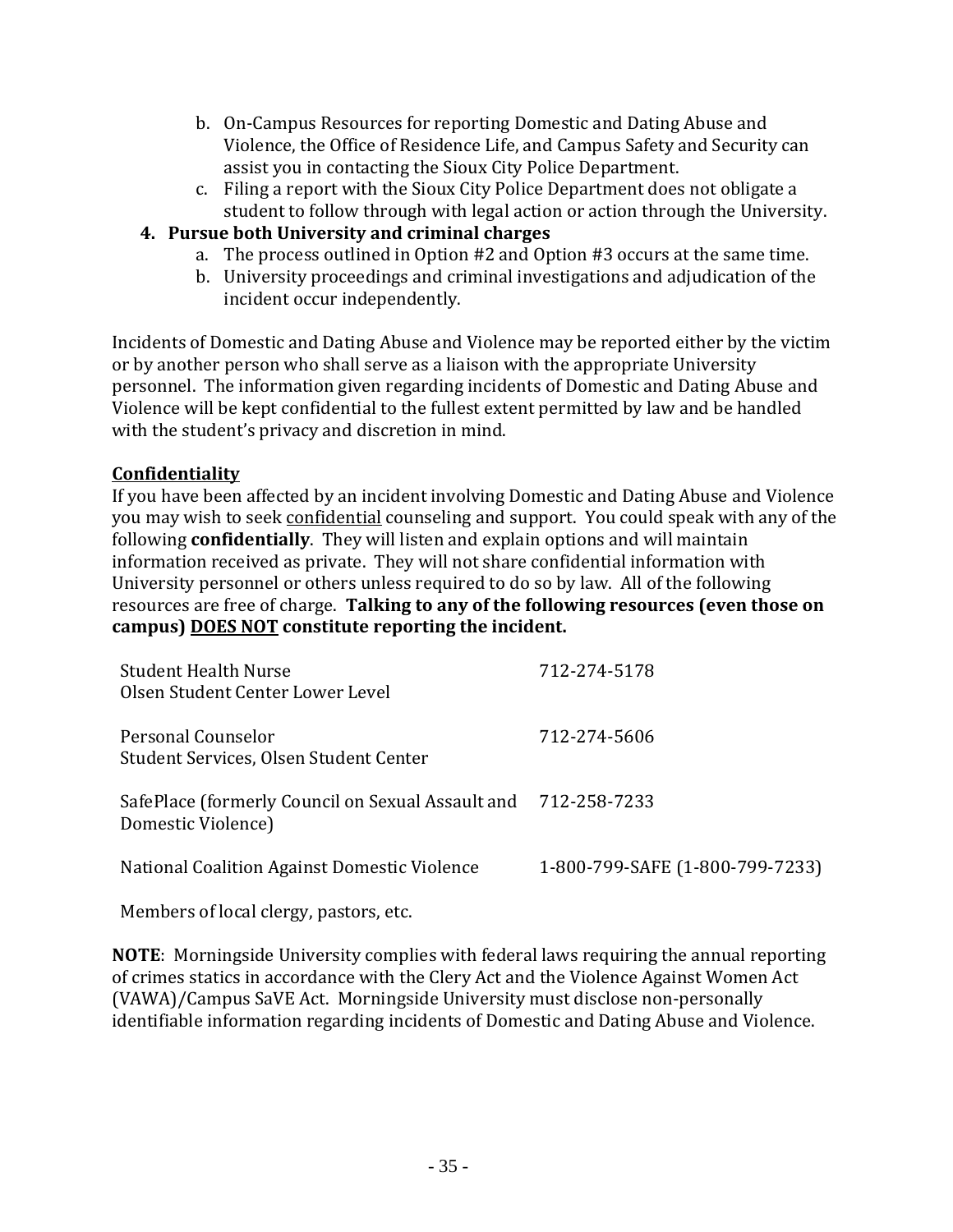#### **On-Campus "Mandatory Reporting" Resources**

| Director of Safety and Security                  | 712-274-5500, HJF Learning Center   |
|--------------------------------------------------|-------------------------------------|
| <b>Assistant Director of Safety and Security</b> | 712-274-5505, HJF Learning Center   |
| Dean of Students/Title IX Coordinator            | 712-274-5191, 1st Floor, Lewis Hall |
| Director of Student Health                       | 712-274-5178, Olsen Student Center  |
| Director of Residence Life                       | 712-274-5335, Olsen Student Center  |
| Area Coordinator, Student Engagement             | 712-274-5339, Olsen Student Center  |
| Area Coordinator, Student Activities             | 712-274-5337, Olsen Student Center  |
| Personal Counselor                               | 712-274-5606, Olsen Student Center  |
| Vice President for Academic Affairs              | 712-274-5103, 1st Floor, Lewis Hall |
| Vice President for Student Services              | 712-274-5257, 1st Floor, Lewis Hall |
| Associate Academic Dean                          | 712-274-5292, 1st Floor, Lewis Hall |

#### **Off Campus Resources for Reporting**

| <b>Sioux City Police Department</b>                                     | 911 or 712-279-6960 |
|-------------------------------------------------------------------------|---------------------|
| SafePlace (formerly Council on Sexual Assault<br>and Domestic Violence) | 712-258-7233        |

#### **Disciplinary Actions**

Violations of the Domestic Abuse and Violence Policy will result in disciplinary action for any perpetrator who is found guilty of the offense under University disciplinary procedures. The disciplinary action may include counseling to understand the impact of this behavior on others and may result in action including suspension from University. Any student perpetrator who is found by the University to be guilty of Domestic and Dating Abuse and Violence may be suspended indefinitely from the institution.

Both the complainant and the respondent are entitled to the same opportunity to have others present during a conduct committee hearing as outlined in the Students' Rights, Freedoms, and Responsibilities Statement.

Both the complainant and respondent shall be informed of the outcomes of any campus disciplinary proceeding brought by alleging Domestic and Dating Abuse and Violence.

The Room Transfer Policy in the [Student Handbook](https://my.morningside.edu/campus_offices/student_life/student_handbook) states that the University has the right to change a student's room assignment for medical, disciplinary, or health reasons. As stated in the Students' Rights, Freedoms, and Responsibilities Statement, a student has the right to be present on campus and attend classes except for reasons relating to the student's physical well-being or for reasons relating to the safety of students, faculty, or staff, or University property.

All Morningside University students have the right to feel safe in their residence hall rooms, as it is their home. If a student feels unsafe in their residence hall room, the student should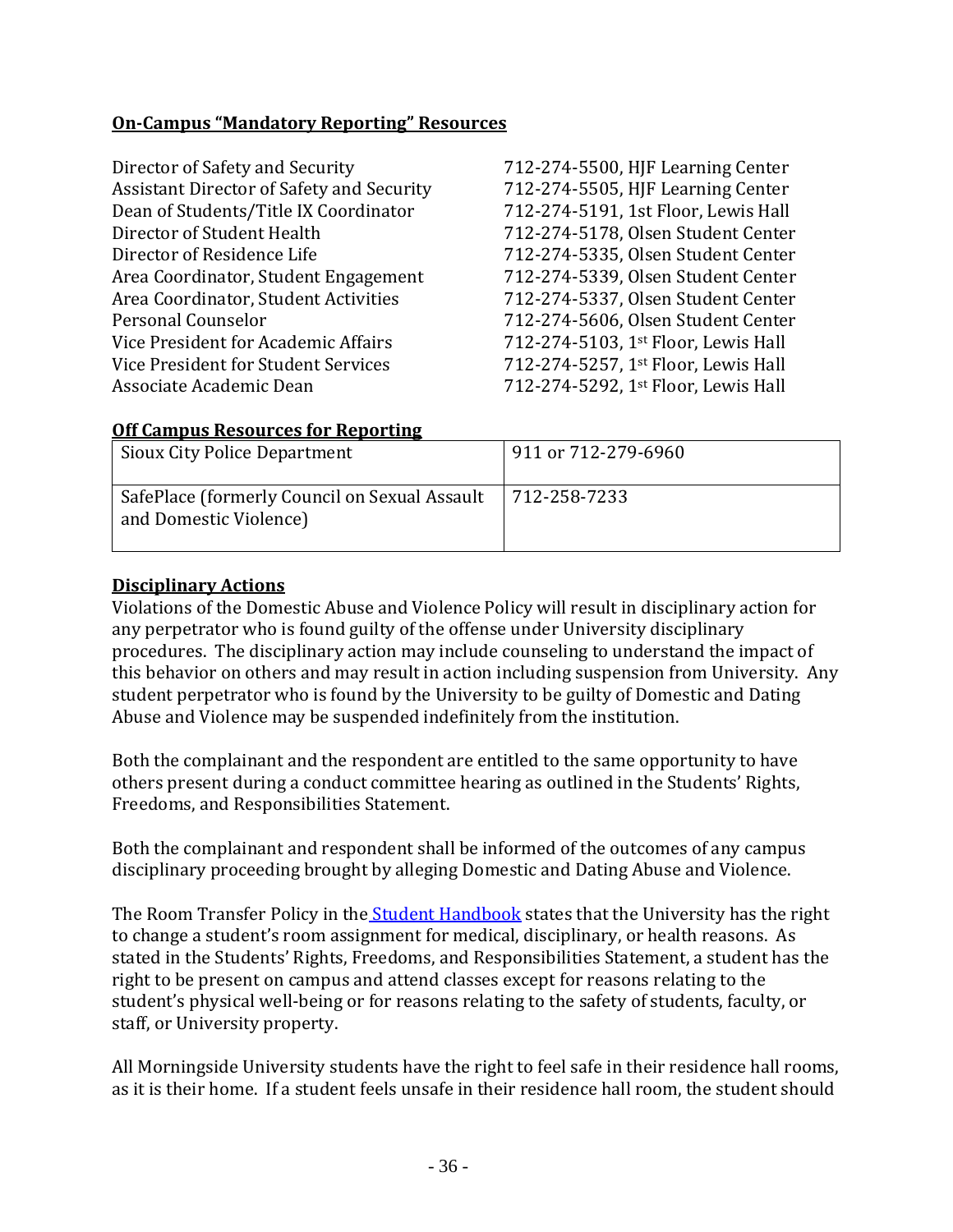contact the Office of Residence Life to discuss options. Options may include a room transfer within their same residence hall, temporary housing arrangements, or moving to a different residence hall entirely. For more information, please contact the Office of Residence Life at 712-274-5161. Offices as On-Campus Resources can assist you in contacting Residence Life to explore housing options if you do not feel comfortable doing so.

Morningside University students also have the right to feels safe in attending their classes so that students can be successful academically. If you would like to discuss possible options for alternate academic arrangements, please contact the Associate Dean for Academic Affairs at 712-274-5388.

#### **Rights of the Complainant**

- To be free from any suggestions or feeling obligated that the complainant MUST report the crimes.
- To be able to choose the level of involvement in the University Disciplinary proceedings against the respondent, including the right to an advocate.
- To have any allegations of Domestic and Dating Abuse and Violence treated seriously and without judgment.
- To be treated with dignity.
- To be free from any suggestions the complainant is responsible for the commission of crimes against her/him.
- To be free from any pressure personnel to:
	- o Refrain from reporting policy violations
	- o Report policy violations in the complainant does not wish to do so.
	- o Report policy violations as lesser offenses.

#### **Rights of the Respondent**

- To be provided with a full and complete explanation of the charges.
- To be presumed innocent until proven otherwise.
- To be provided with an explanation of the possible range of sanctions or punishments.
- To cross-examine witnesses and to testify on his/her own behalf.
- To remain silent during hearing proceedings.
- To present witnesses and documentary evidence, and an explanation or argument on his/her behalf.

#### **False Reporting**

Morningside University will not tolerate intentional false reporting of Domestic and Dating Abuse and Violence. It is a violation of University policy to make an intentionally false report of Domestic and Dating Abuse and Violence, and it may also violate state criminal statutes and civil defamation laws.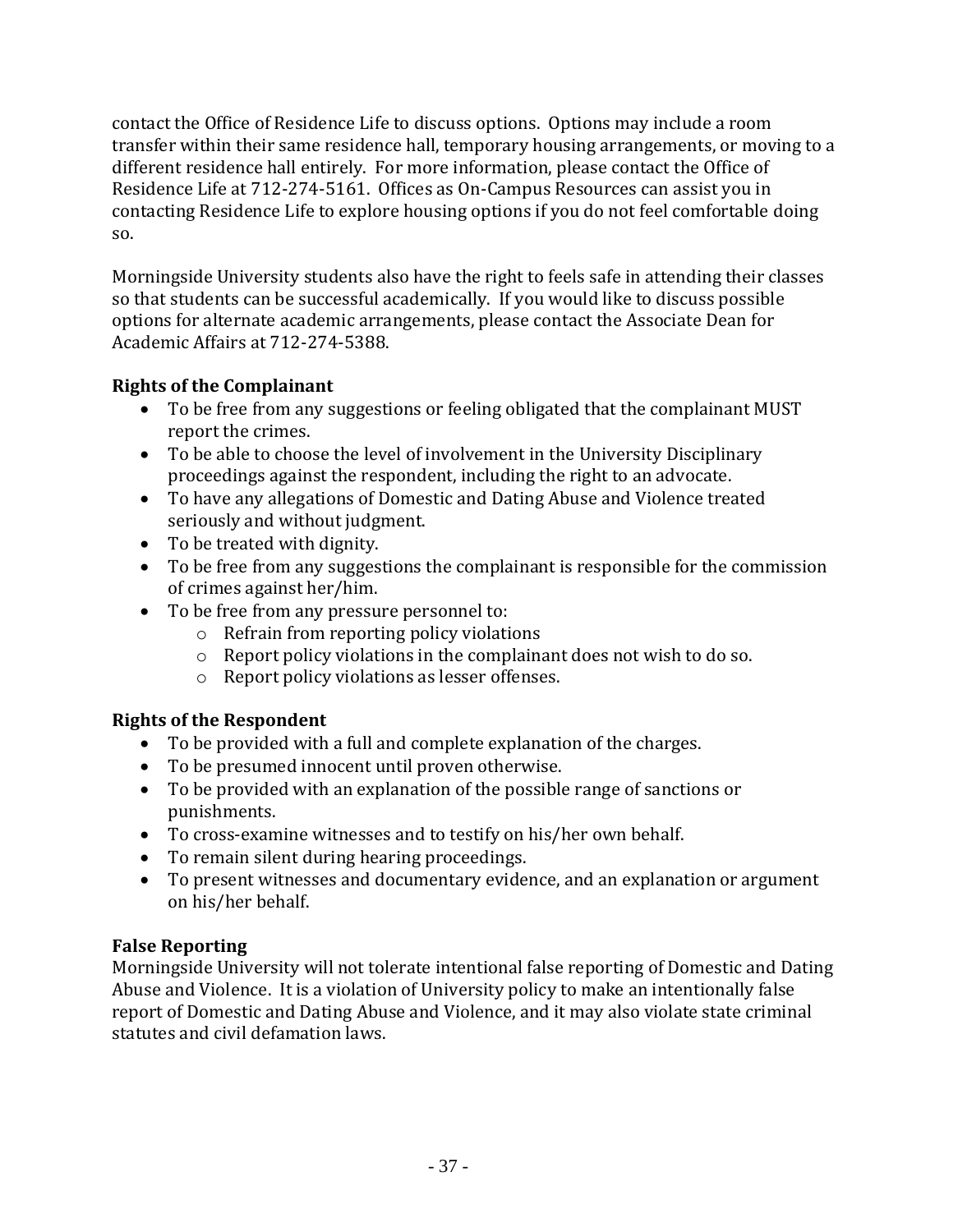#### **Statement Regarding Non-Retaliation**

The University is committed to protecting the rights of both the complainant and respondent in situations involving Domestic and Dating Abuse and Violence. Retaliation against members of the University community who make good faith reports regarding potential University-related violations of laws, regulations, or University policies is prohibited, and violators may be subjected to disciplinary action up to and including dismissal or expulsion from the University.

## **Investigation Process for cases of Dating Violence, Domestic Violence, Sexual Assault, and Stalking**

- 1. Student or Employee files a complaint with one of the aforementioned individuals.
- 2. Initial investigation will confirm the validity of the claims
- 3. Two trained investigators will be assigned to the case by the Title IX Coordinator/Dean of Students.
- 4. Investigators will meet with parties involved and witnesses to gather facts.
- 5. Investigators will allow each party to look over the findings to ensure accuracy of information before sending it to the Title IX Coordinator. Parties will have 10 days to review the information.
- 6. Investigators will render a recommendation to the Title IX Coordinator and a Deputy Coordinator.
- 7. The Coordinator and Deputy Coordinator will review evidence and either agree with the recommendation or render their own finding from the evidence.
- 8. The Coordinator will then send the findings and penalties to those parties involved.
- 9. Parties have 10 days for appeal.

## **Orders of Protection and Restraining Orders**

Morningside University will work with local, state, and tribal authorities to enforce all orders of protection, restraining orders, and other similar lawful orders issued by criminal, civil, and tribal courts. This will include escorting individuals off campus or contacting local law enforcement for assistance in removing individuals from campus property and/or buildings as needed. It is the right of the victim to have a safe place to live and attend school free from the threat of previous perpetrators.

## **Notification of Final Results**

Morningside University will, upon written request, disclose to the alleged victim of a crime of violence or a non-forcible sex offense, the report on the results of any disciplinary proceeding conducted by the institution against a student who is the alleged perpetrator of such crime or offense. If the alleged victim is deceased as a result of such crime or offense, the next of kin of such victim shall be treated as the alleged victim.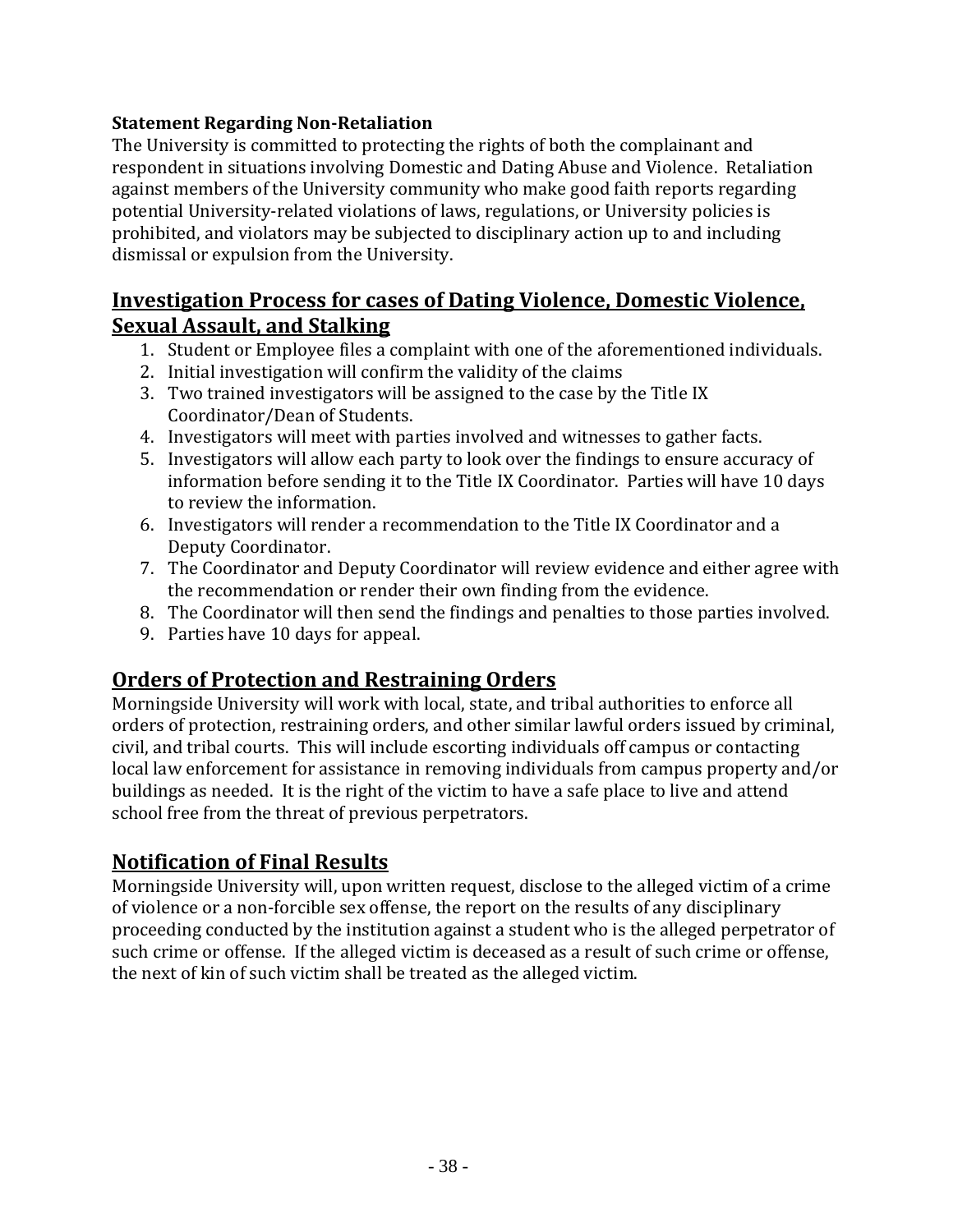## **Policy on the Reporting of Suspected Child Abuse**

#### **I. PURPOSE**

The purpose of this policy is to provide guidance to staff, faculty, and students of the Morningside University community regarding the mandatory requirements in Iowa law that govern the reporting of suspected cases of child abuse; and to affirm the commitment of the University to the protection of the safety and welfare of children who come into contact with the Morningside University community.

#### **II. DEFINITIONS**

A. "Abuse" means:

- 1. The physical or mental injury of a child by a person who has permanent or temporary care or custody or responsibility for supervision of a child; or
- 2. Sexual abuse of a child, whether physical injuries are sustained or not, defined as any act that involves sexual molestation or exploitation of a child by a parent or other person who has permanent or temporary care or custody or responsibility for supervision of a child.
- B. "Child" means any individual under the age of 18 years.

#### **III. REPORTING REQUIREMENTS**

- A. Reporting Requirements for any University employee, who in the scope of the employee's employment responsibilities examines, attends, counsels, or treats a child.
	- 1. Any University employee who has reason to believe that a child has been physically or sexually abused shall report this suspicion as follows:
		- A. A verbal report shall be made as immediately as is practicable, within 48 hours of the event that caused the employee to believe that a child has been subject to abuse:
		- B. To the Director of Safety and Security, or the Campus Conduct Hotline.
		- C. Nothing shall limit an employee from reporting directly to law enforcement.
	- 2. An incident report shall also be provided to the Vice President for Business and Finance within 48 hours of the event that caused the employee to believe that a child has been subject to abuse.
		- a. The report shall include the following information, to the extent that it is known by the employee:
			- 1. The name, age, and home address of the child.
			- 2. The name and home address of the parent or other person responsible for the care of the child.
			- 3. The child's whereabouts.
			- 4. The nature and extent of the suspected abuse, including any information regarding possible previous instances of abuse; and
			- 5. Any other information that may help to identify the person responsible for the abuse or determine the cause.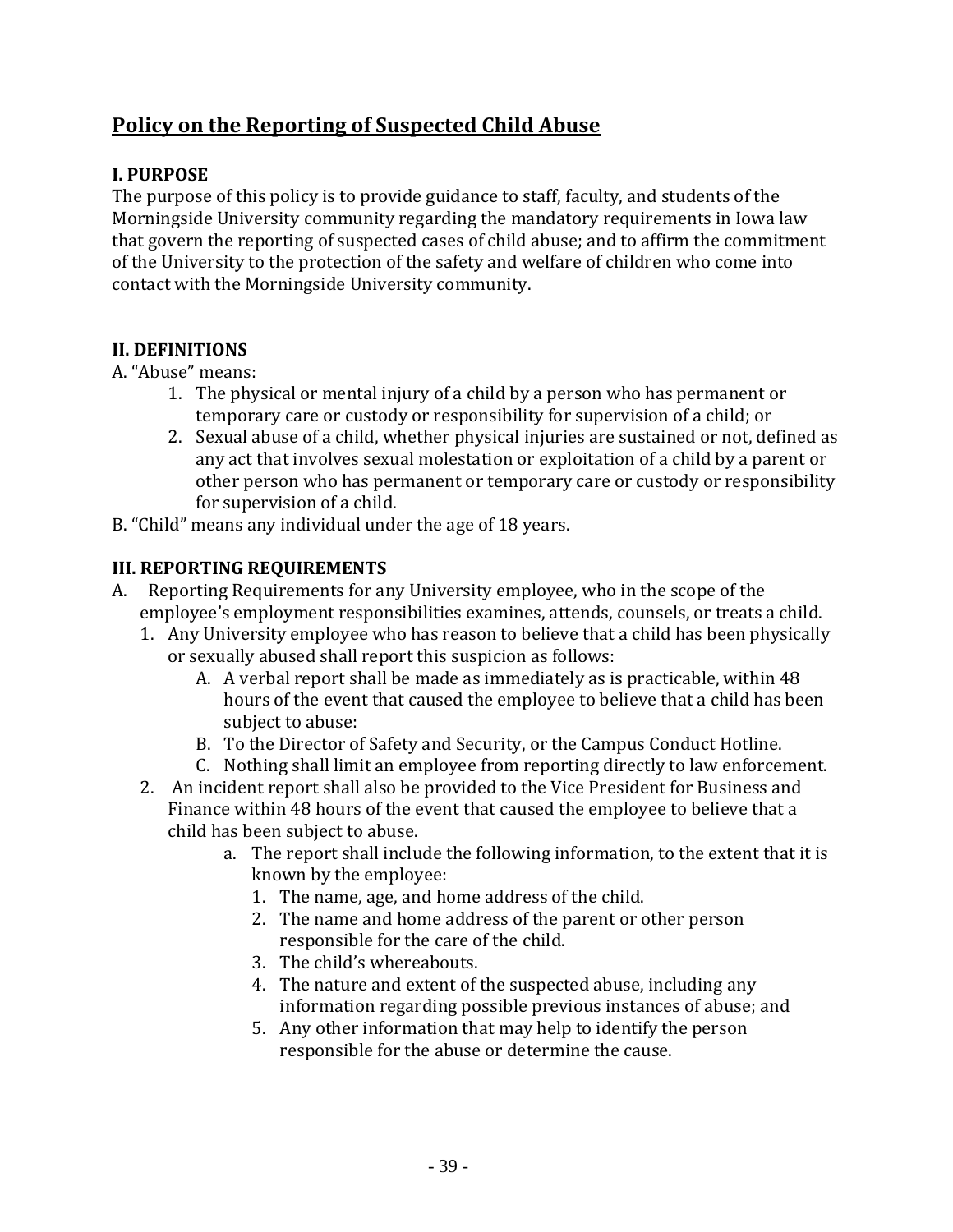B. Questions Regarding the Reporting Requirements.

Questions regarding the applicability of these requirements to a particular individual or situation may be directed to Vice President for Business and Finance.

#### **IV. POLICY IMPLICATIONS AND CONSEQUENCES**

#### A. Failure to Report.

Any employee who fails to report suspected child abuse in violation of this policy may be subject to discipline for misconduct, up to and including termination of the employee's employment.

B. Confidentiality.

The confidentiality of a report of suspected child abuse, including the identity of an individual who makes a report under this policy, the individual suspected of abuse, and the child who may have been abused, will be protected consistent with relevant federal and state laws.

C. Retaliation

No employee will suffer retaliation for reporting alleged instances of child abuse. Any person found to have made an unsubstantiated complaint with intentional dishonesty or malice will also be subject to appropriate corrective action.

#### **V. RESPONSIBILITIES OF THE INSTITUTION**

A. Information Dissemination.

Employees, students and other members of the campus community shall be informed of this policy through **Employee** or **Student Handbook**, and any other appropriate means of communication.

B. Training.

Employees and students who have regular contact with children will receive periodic training in the requirements of this policy.

C. Cooperation with Other Agencies.

The University will cooperate fully and appropriately with any investigation of suspected child abuse by a local department of social services or law enforcement agency. If the individual suspected of child abuse is an employee, student, or contractor of the University, the University will coordinate its own investigation or other activities in response to a report with the appropriate local agency.

## **SEX OFFENDER REGISTRATION**

In accordance with the "Campus Sex Crimes Prevention Act" of 2000, which amends the Jacob Wetterling Crimes Against Children and Sexually Violent Offender Registration Act, the Jeanne Clery Act, and the Family Educational Rights and Privacy Act of 1974, the Campus Safety and Security Department is providing a link to the Iowa Sex Offender Registry. This act requires institutions of higher education to issue a statement advising the campus community where information provided by a state law enforcement agency concerning registered sex offenders may be obtained. It also requires sex offenders already required to register in a State to provide notice of each institution of higher education in the State at which the person is employed, carries a vocation, or is a student. In the State of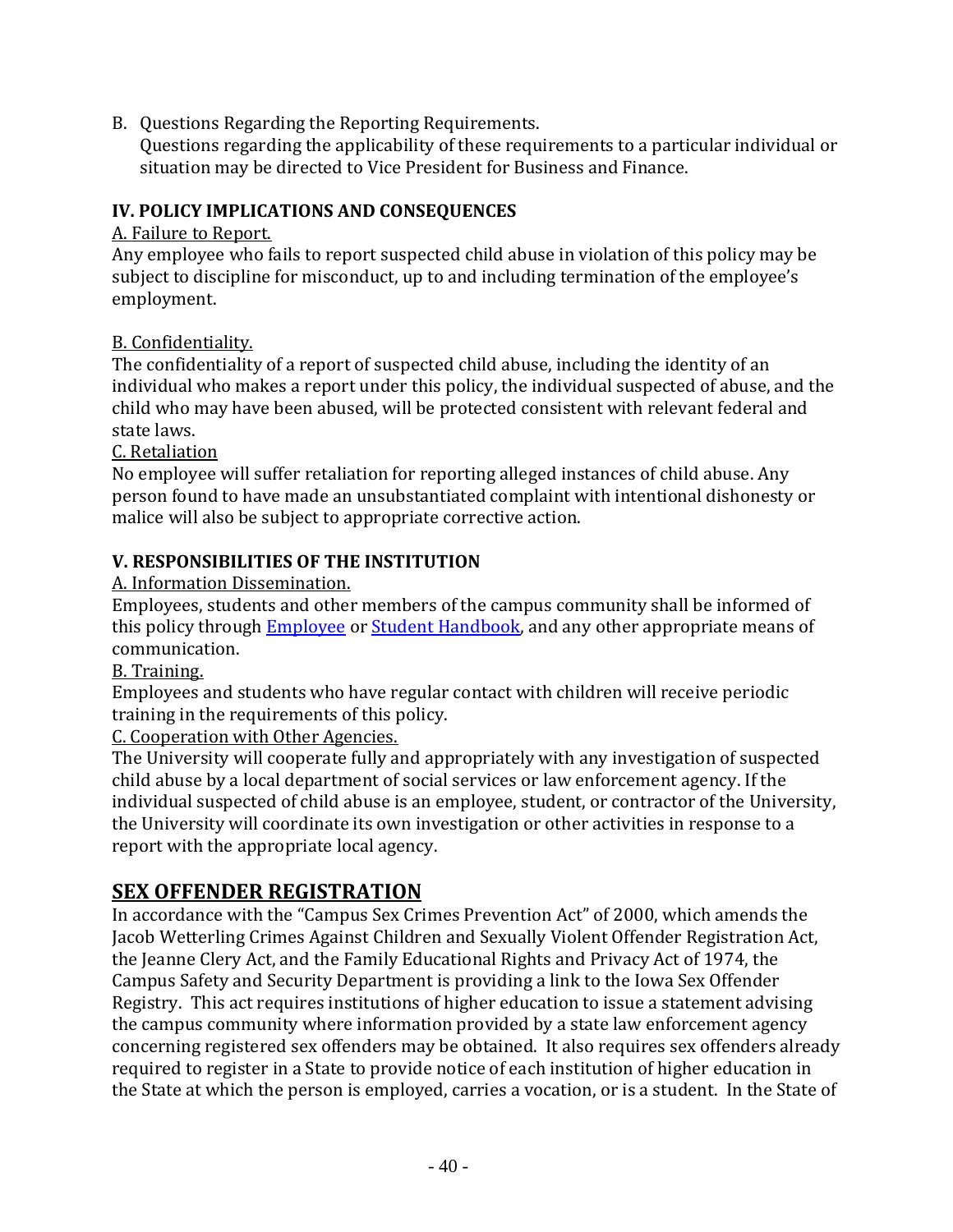Iowa, sex offenders much register through the Iowa Sex Offenders Registry which is maintained by the Department of Public Safety.

The Iowa Sex Offenders Registry: <http://www.iowasexoffender.com/>

## **HATE CRIMES POLICY**

Hate Crimes are defined as any crime that manifests evidence that a victim was selected because of his/her actual or perceived race; gender; gender identity; religion; sexual orientation; ethnicity; national origin or disability. A hate crime is not a separate, distinct crime, but is the commission of a criminal offense which was motivated by the offender's bias. If the facts of the case indicate that the offender was motivated to commit the offense because of his/her bias against the victim's perceived race; gender; gender identity; religion; sexual orientation; ethnicity; national origin or disability, the crime is classified as a hate crime**.** Hate Crime, as defined in Iowa Code 729.A.2 means one of the following public offenses (assault, criminal mischief, trespass, arson) when committed against a person or person's property because of the person's race, color, religion, national origin, political affiliation, sex, sexual orientation, gender identity, age, disability, or a person's association with a person of any of the above determinants.

*Assault* is defined in Iowa Code 708.1 is any act committed without justification intended to cause pain or injury; insulting or offensive physical contact; intention to place another in fear; threats involving firearms or dangerous weapons.

*Criminal Mischief* as defined in Iowa Code 761.1 is any intentional damage, defacing, alteration, or destruction of tangible property.

*Trespass* as defined in Iowa Code 716.7 is entering property without permission of the owner with intent to commit public offense; remaining after being requested to abstain or vacate; or removing, altering, or damaging items.

*Arson* as defined in Iowa Code 712.1 is causing fire or explosion; placing burning or combustible incendiary or explosive materials or devices in or near property with intent to destroy or damage such property or with knowledge that property be damaged, whether damage results or not.

#### **Policy:**

The University may discipline any student in non-academic matters if he or she is found to have committed the following misconduct on University premises or functions sponsored by or participated in by the University:

- A. Any behavior that is directed at a specific person or group of persons, and which creates an environment wherein the behavior is inherently likely to provoke a violent action whether or not it actually does so.
- B. Behavior by any student, in class or out of class, which for any reason whether it stems from time, place, or type of behavior-disrupts the class work of others,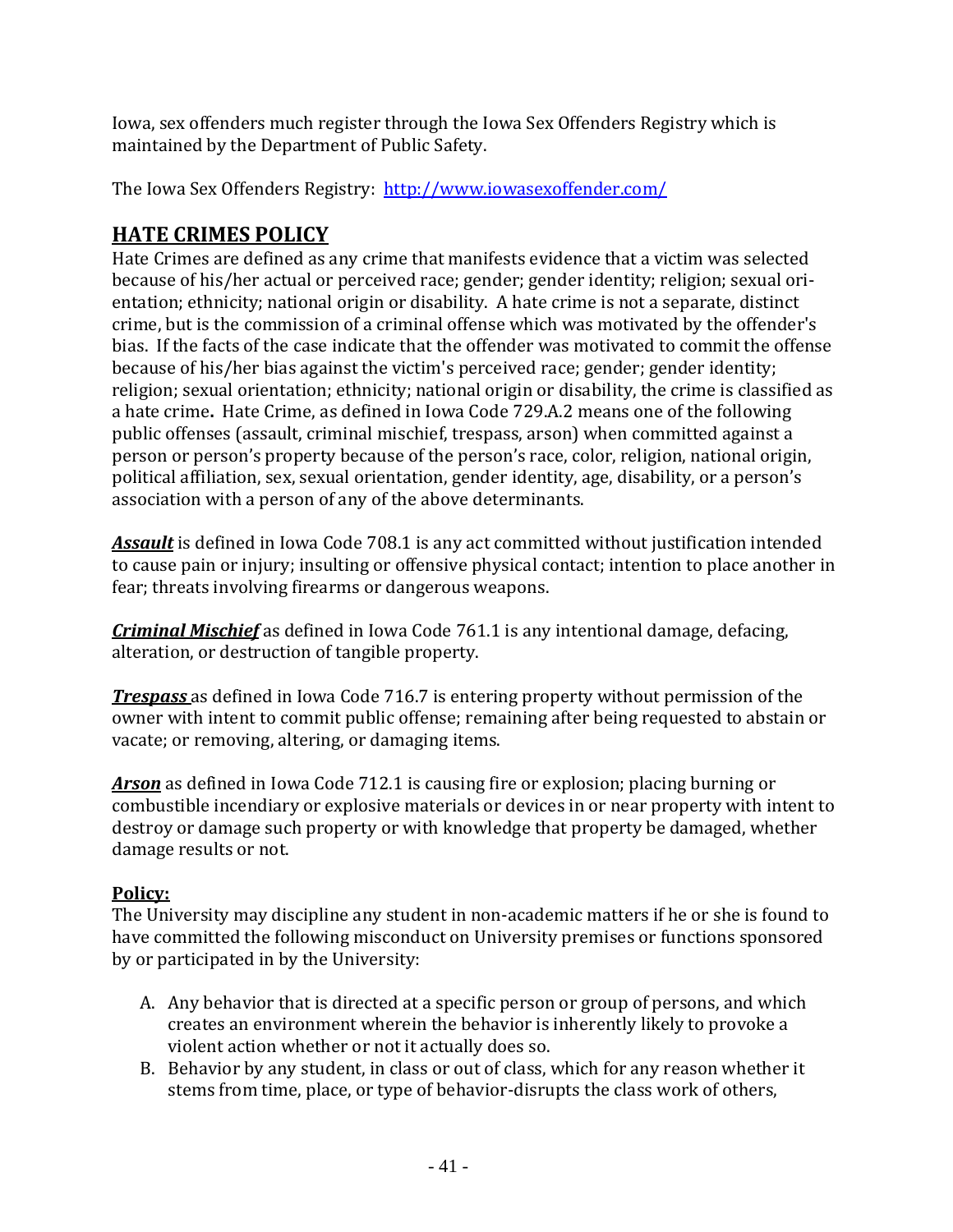involves substantial disorder, invades the rights of others, or otherwise disrupts the regular and essential operation of the University.

- C. Participation in a campus demonstration: See Freedom of Inquiry and Expression in the [Student Handbook.](https://my.morningside.edu/campus_offices/student_life/student_handbook)
- D. Behavior of any kind that involves an expressed or implied threat to interfere with an individual's personal safety, academic efforts, employment, or participation in University sponsored extracurricular activities. The sanction or sanctions imposed by the University upon a student may be enhanced when the student has:
	- 1. Violated the lawful regulations in the Student Code,
	- 2. Intentionally selected the person or persons against whom the underlying violation was committed or selected property which was damaged or otherwise affected by the student code because of race, religion, color, disability, sexual orientation, national origin, or ancestry of that group of persons or the owner(s) or occupant(s) of that property. Whether the intent required (as specified in the paragraph above) is present shall be determined by consideration of all relevant circumstances.

#### **Reporting the Incident**

Students have the following options to report any instances of hate crimes. You have the right to choose to do any or all of these options, or to do nothing. The choice is yours:

- **1. Report the incident of abuse/violence, but choose not to file a complaint with the University or criminal charges:**
	- g. A report is a written or typed account of what happened that is taken by the Dean of Students/Title IX Coordinator or anyone listed as an On-Campus Resource for reporting hate crimes. This report is for documentation purposes only and will be kept on record with the University
	- h. If a student chooses NOT to pursue the case through the University conduct system, the student will be able to determine that when he/she provides his/her report.
	- i. If the student is unsure, he/she wishes to file a report, they are encouraged to file a report so that information about the incident is documented while it easily remembered.
	- j. Having a hate crime experience documented by a University staff member does not obligate you to report the incident to the Sioux City Police Department. Similarly, reporting directly to the Sioux City Police Department does not obligate you to file a complaint with Morningside University. These are separate processes.

#### **2. File a formal complaint with the University:**

- a. This report is designated as formal complaint by the complainant, and the University will investigate the incident as appropriate. A written or typed account of what happened is taken by the Dean of Students/Title IX Coordinator or anyone listed as an On-campus Resource for Reporting Hate Crime Policy violation.
- b. A student will be able to choose not to pursue the case at any time throughout the process.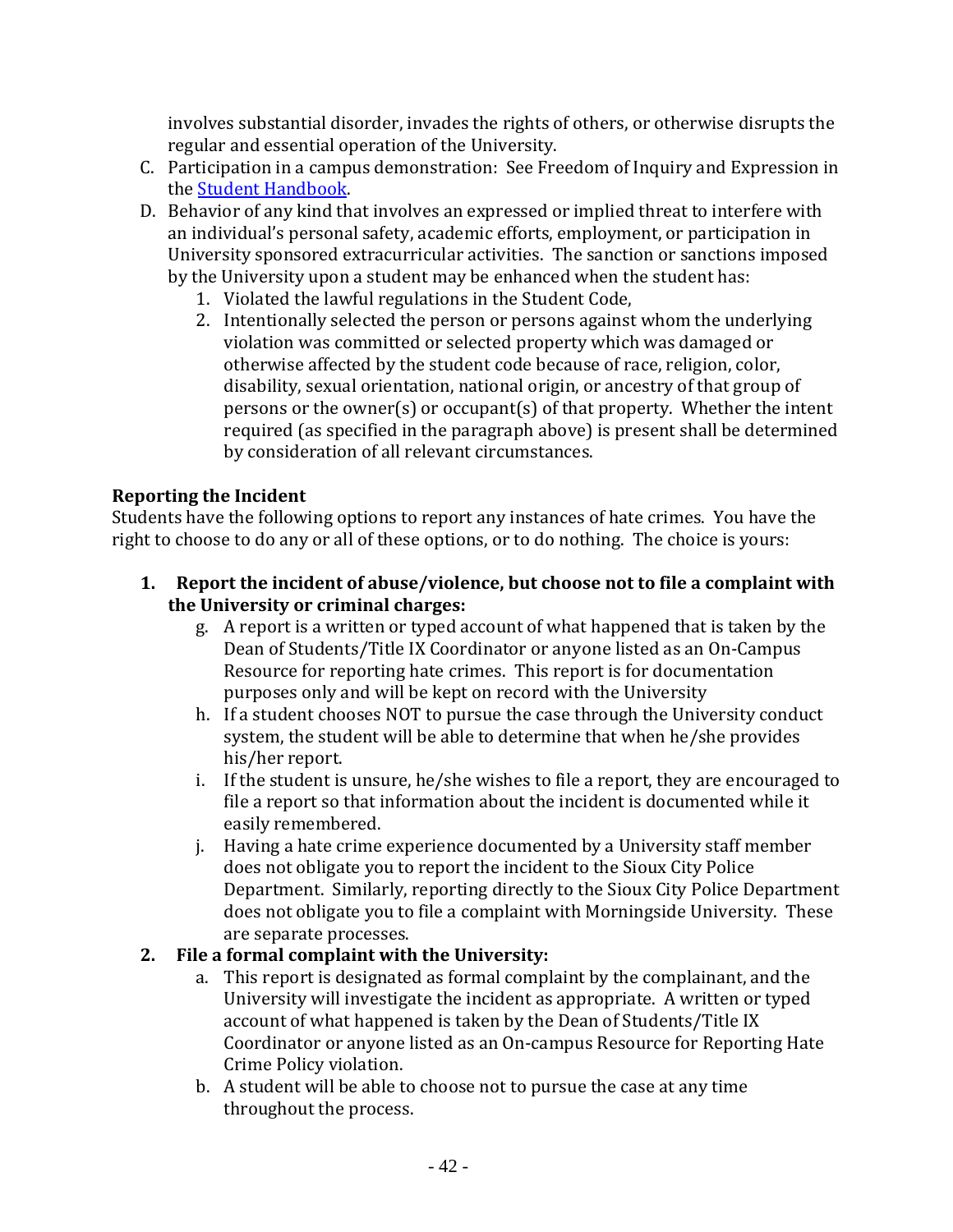- c. The University will investigate the incident, which may include speaking to the respondent (the accused), witnesses, and gathering other information. The University will then make recommendation or decision based upon the information presented. The investigation may take several days or weeks, depending on the circumstances.
- d. Conduct processes, as outlined in th[e Student Handbook,](https://my.morningside.edu/campus_offices/student_life/student_handbook/) will be followed throughout the process of the complaint.

#### **3. Pursue criminal charges**

- a. A student that wishes to file criminal charges will need to file an official report of the assault with the Sioux City Police Department. Responding officers could contact the proper authorities if the assault took place outside their respective jurisdiction.
- b. On-Campus Resources for reporting hate crime violations, the Office of Residence Life, and Campus Safety and Security can assist you in contacting the Sioux City Police Department.
- c. Filing a report with the Sioux City Police Department does not obligate a student to follow through with legal action or action through the University.

#### **4. Pursue both University and criminal charges**

- a. The process outlined in Option #2 and Option #3 occurs at the same time.
- b. University proceedings and criminal investigations and adjudication of the incident occur independently.

Incidents of hate crimes may be reported either by the victim or by another person who shall serve as a liaison with the appropriate University personnel. The information given regarding incidents of hate crimes will be kept confidential to the fullest extent permitted by law and be handled with the student's privacy and discretion in mind.

#### **Disciplinary Actions**

Violations of the Hate Crime Policy will result in disciplinary action for any perpetrator who is found guilty of the offense under University disciplinary procedures. The disciplinary action may include counseling to understand the impact of this behavior on others and may result in action including suspension from University. Any student perpetrator who is found by the University to be guilty of hate crimes may be suspended indefinitely from the institution.

Both the complainant and the respondent are entitled to the same opportunity to have others present during a conduct committee hearing as outlined in the Students' Rights, Freedoms, and Responsibilities Statement.

Both the complainant and respondent shall be informed of the outcomes of any campus disciplinary proceeding brought by alleging hate crimes.

The Room Transfer Policy in the **Student Handbook** states that the University has the right to change a student's room assignment for medical, disciplinary, or health reasons. As stated in the Students' Rights, Freedoms, and Responsibilities Statement, a student has the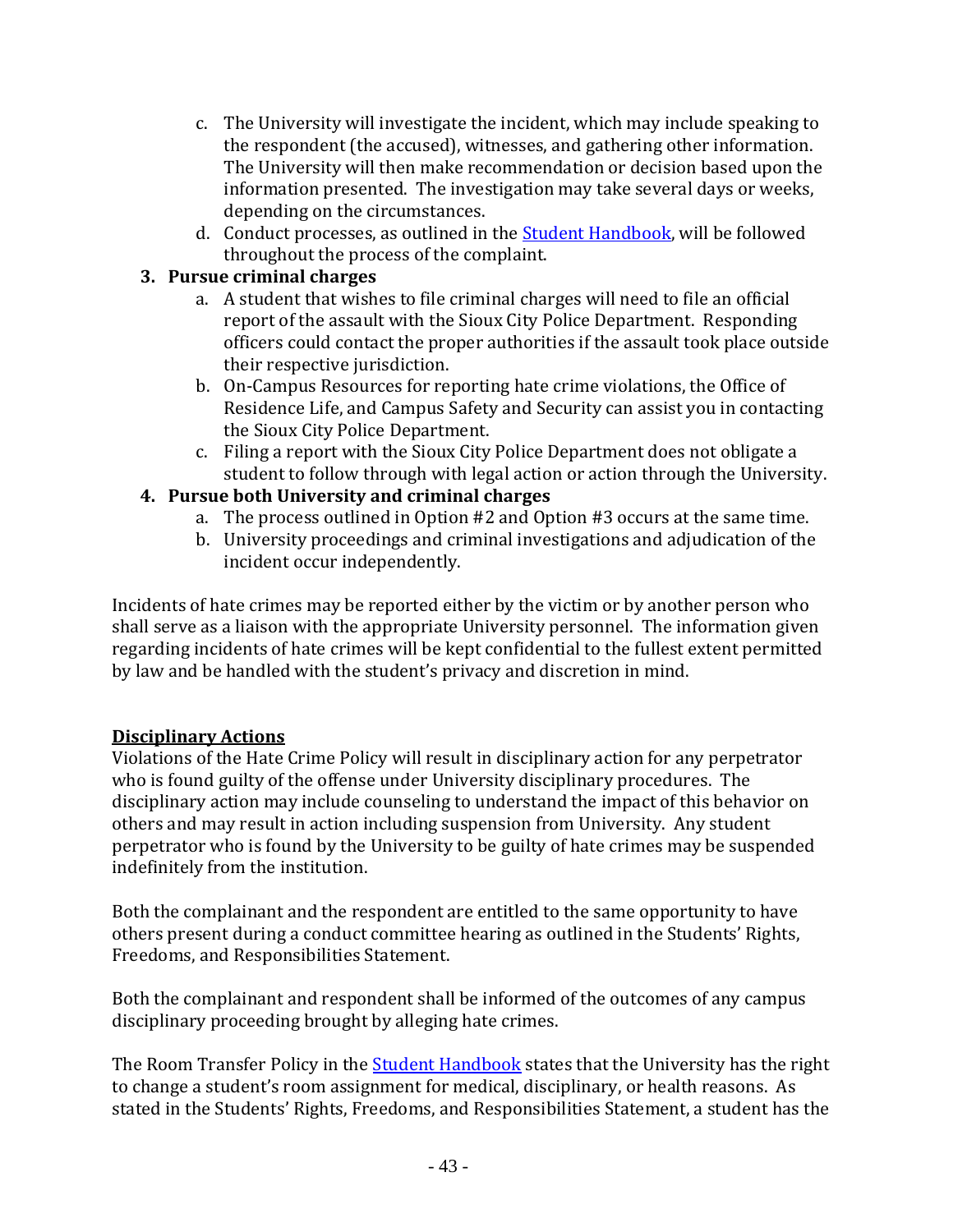right to be present on campus and attend classes except for reasons relating to the student's physical well-being or for reasons relating to the safety of students, faculty, or staff, or University property.

All Morningside University students have the right to feel safe in their residence hall rooms, as it is their home. If a student feels unsafe in their residence hall room, the student should contact the Office of Residence Life to discuss options. Options may include a room transfer within their same residence hall, temporary housing arrangements, or moving to a different residence hall entirely. For more information, please contact the Office of Residence Life at 712-274-5161. Offices as On-Campus Resources can assist you in contacting Residence Life to explore housing options if you do not feel comfortable doing so.

Morningside University students also have the right to feel safe in attending their classes so that students can be successful academically. If you would like to discuss possible options for alternate academic arrangements, please contact the Associate Dean for Academic Affairs at 712-274-5388.

#### **Rights of the Complainant**

- To be free from any suggestions or feeling obligated that the complainant MUST report the crimes.
- To be able to choose the level of involvement in the University Disciplinary proceedings against the respondent, including the right to an advocate.
- To have any allegations of hate crimes treated seriously and without judgment.
- To be treated with dignity.
- To be free from any suggestions the complainant is responsible for the commission of crimes against her/him.
- To be free from any pressure personnel to:
	- o Refrain from reporting policy violations
	- o Report policy violations in the complainant does not wish to do so.
	- o Report policy violations as lesser offenses.

#### **Rights of the Respondent**

- To be provided with a full and complete explanation of the charges.
- To be presumed innocent unless proven otherwise.
- To be provided with an explanation of the possible range of sanctions or punishments.
- To cross-examine witnesses and to testify on his/her own behalf.
- To remain silent during hearing proceedings.
- To present witnesses and documentary evidence, and an explanation or argument on his/her behalf.

#### **False Reporting**

Morningside University will not tolerate intentional false reporting of hate crimes. It is a violation of University policy to make an intentionally false report of hate crimes, and it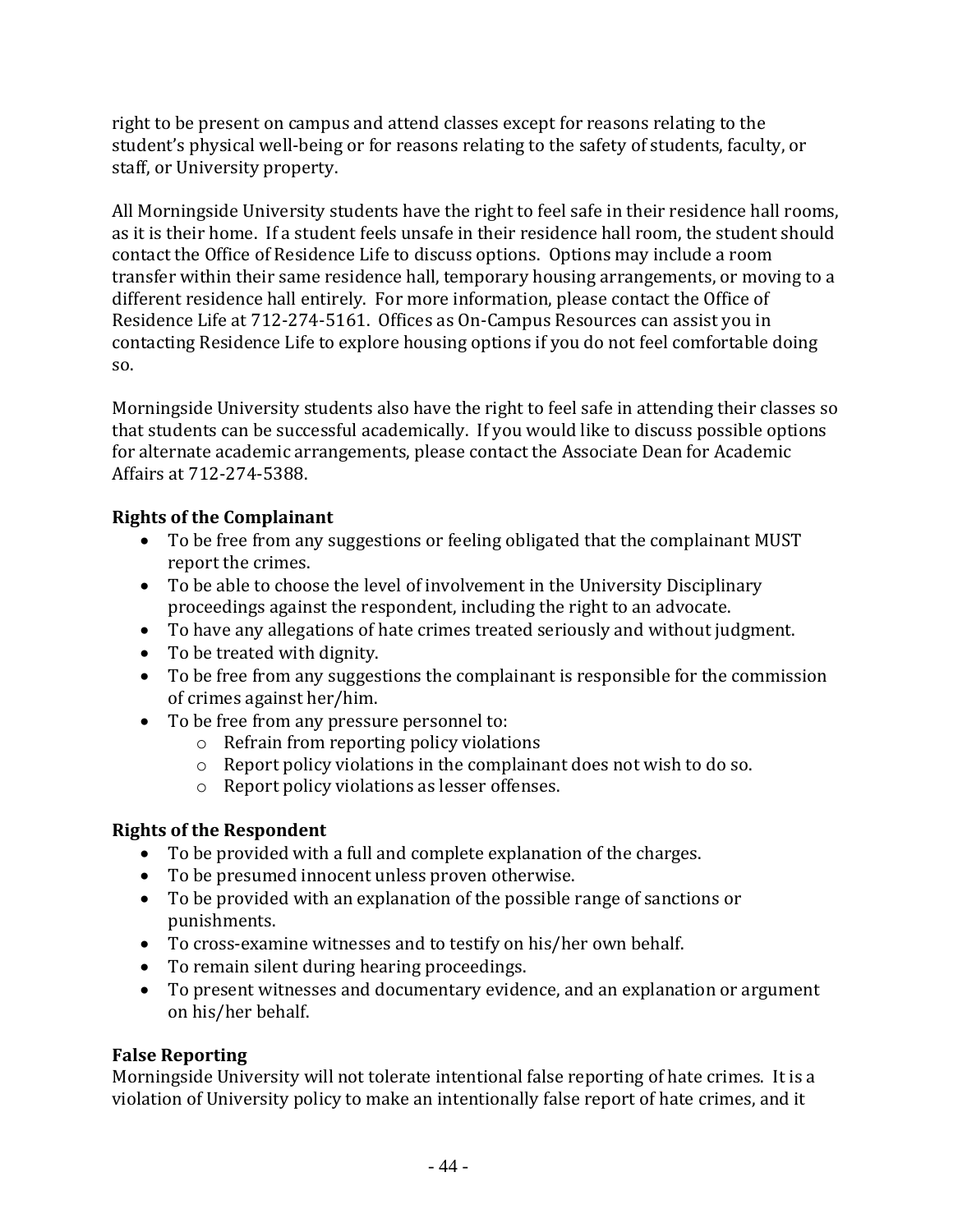may also violate state criminal statutes and civil defamation laws.

#### **Statement Regarding Non-Retaliation**

The University is committed to protecting the rights of both the complainant and respondent in situations involving hate crimes. Retaliation against members of the University community who make good faith reports regarding potential University-related violations of laws, regulations, or University policies is prohibited, and violators may be subjected to disciplinary action up to and including dismissal or expulsion from the University.

## **EMPLOYEE INVESTIGATIONS**

Employees of the college will follow the same investigation process of students.

Employees should report incidents of sexual misconduct, harassment, stalking, domestic abuse, dating violence, sexual assault to the following:

- Director of Safety and Security
- Human Resources Director
- Title IX Coordinator
- Vice President for Academic Affairs

#### **Rights of the Complainant**

- To be free from any suggestions or feeling obligated that the complainant MUST report the crimes.
- To be able to choose the level of involvement in the University Disciplinary proceedings against the respondent, including the right to an advocate.
- To have any allegations of hate crimes treated seriously and without judgment.
- To be treated with dignity.
- To be free from any suggestions the complainant is responsible for the commission of crimes against her/him.
- To be free from any pressure personnel to:
	- o Refrain from reporting policy violations
	- o Report policy violations in the complainant does not wish to do so.
	- o Report policy violations as lesser offenses.

#### **Rights of the Respondent**

- To be provided with a full and complete explanation of the charges.
- To be presumed innocent unless proven otherwise.
- To be provided with an explanation of the possible range of sanctions or punishments.
- To cross-examine witnesses and to testify on his/her own behalf.
- To remain silent during hearing proceedings.
- To present witnesses and documentary evidence, and an explanation or argument on his/her behalf.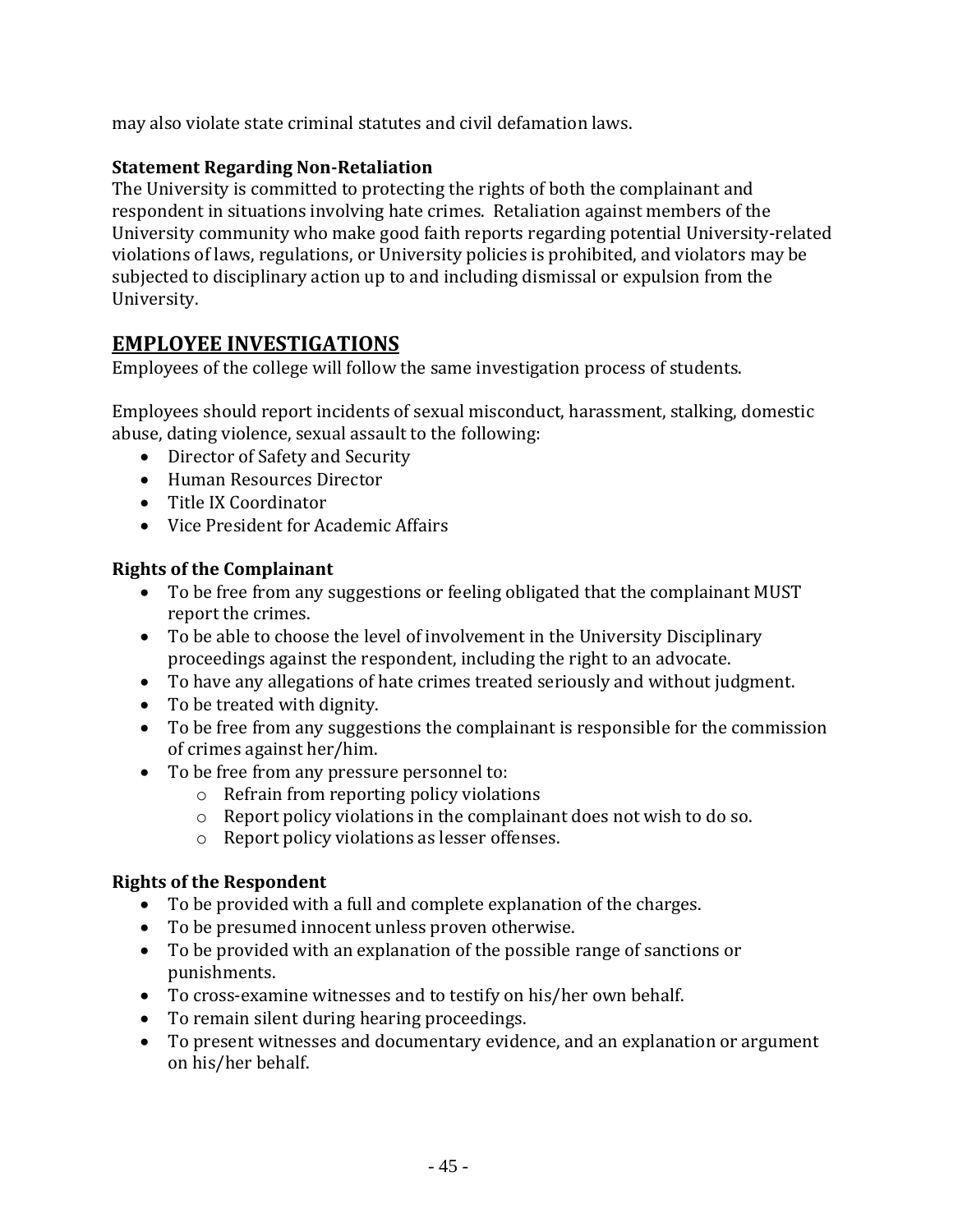#### **Disciplinary Actions**

Violations by employees may result in the application of sanctions, including possible required participation in an approved drug abuse assistance or rehabilitation program, and disciplinary action up to and including termination of employment under applicable State and/or University regulations, University policies, statues, and employment contracts. The severity of disciplinary action for violations of any policy shall be determined on a case-bycase basis.

## **Education Programs: Sexual Assault, Domestic Violence, Dating Violence, Stalking, and Bystander Intervention**

Educational programing is done throughout the year in the residence halls and on campus through the assistance of Campus Safety and Security, Residence Life, Student Activities, and various other campus and local organizations. All programs are open to the entire campus including students, faculty, and staff to attend. Information is also posted throughout campus via posters, sent out via email, and posted on the Myside intranet website.

Below is a list of the resident hall educational activities. Several of the programs were done multiple times across campus in different residence halls. Many were done several times throughout the year in the various halls.

| "Keep Calm and Check Your Boobies"               |
|--------------------------------------------------|
| A shot of Information                            |
| Alcohol & Law                                    |
| Alcohol and substance awareness                  |
| Alcohol Awareness Presenter                      |
| Alcohol Awareness Talk                           |
| Alcohol Education                                |
| Alcohol, parties, and the law                    |
| Alcohol/Substance Awareness                      |
| Area 51 Watch Party and Sexual Assault Education |
| Bae-goals                                        |
| Beer Goggle Pong and Games                       |
| Ben and Jerry's in your PJ's                     |
| Beyonce- Single Ladies                           |
| Bulletin board: drink drank drunk                |
| C.L Lindsey                                      |
| Casino night                                     |

On campus activities included emails and posters on and to the entire campus. Many of the programs were done across campus at various times. Commuters were informed of this information through emails sent out to the campus throughout the year.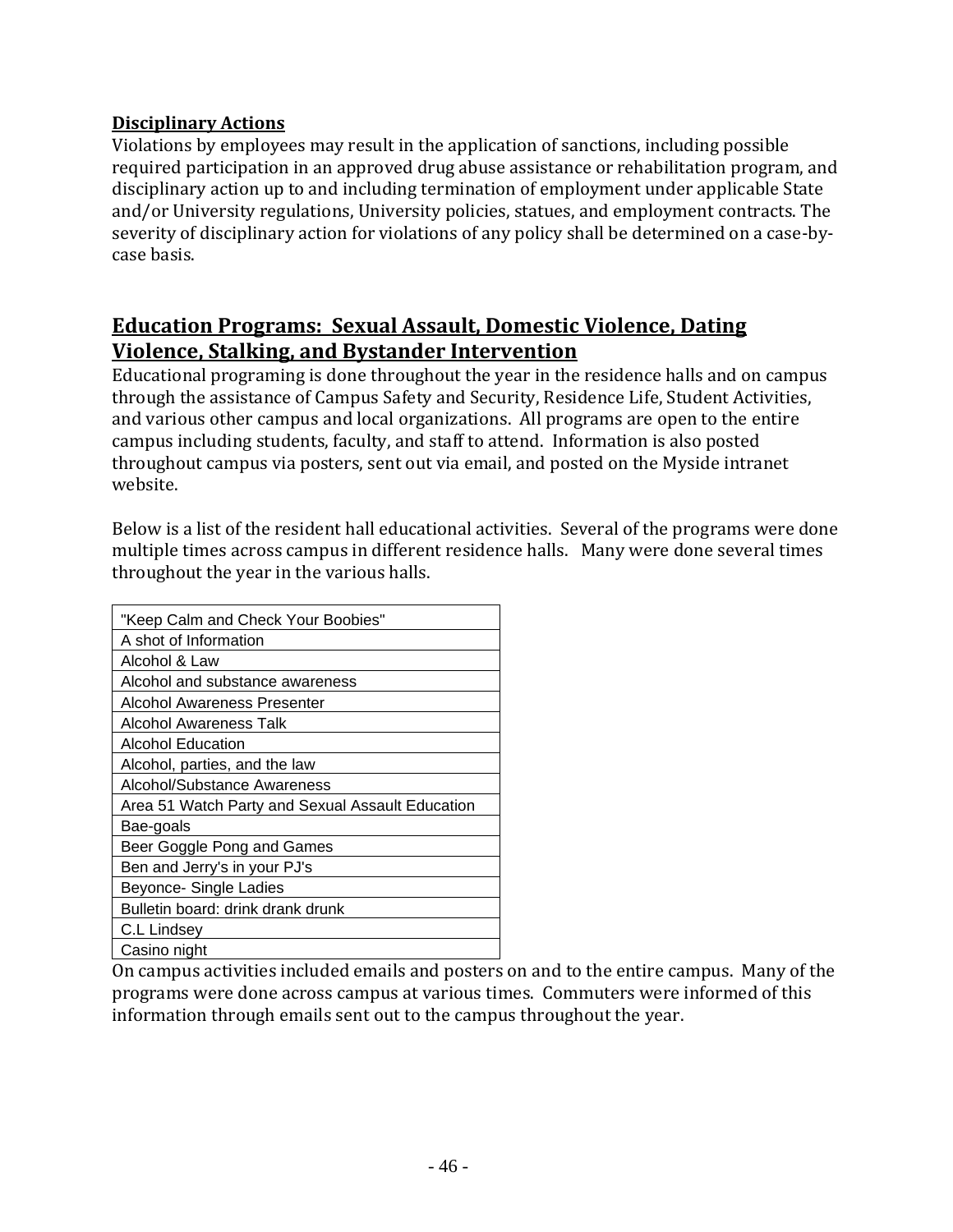#### **SECURITY ALERTS**

Morningside University makes timely reports to the campus community regarding crimes reported to Campus Safety and Security and/or the Sioux City Police Department that are considered a threat to other students and employees. In the case of a major emergency or severe weather, alerts are posted via the *Morningside Electronic Notification System*, which will alert all students, faculty, and staff via a text message to their cell phone and an email to their university email account. They may also be posted in the residence halls, the Olsen Student Center and in the campus newspaper, the *Collegian Reporter*. In some instances, the alerts will be broadcast via KMSC Fusion 92.9, the campus radio station. In the case of a major emergency, updates will be posted to the University website and messages will be sent out via the *Electronic Notification System*. In the case of the campus being closed due to weather, a message will also be sent out using the *Electronic Notification System* from the Academic Affairs Office. Crime and Security alerts will be issued via an e-mail sent out to all students, faculty, and staff alerting them of crimes that may put the campus at-risk for both short-and long-term periods of time. Security Alerts are advisories reminding the campus community of crime trends, not necessarily in response to a specific crime.

## **TIMELY WARNINGS**

In the event that a situation arises, either on or off campus, that in the judgment of the Director of Campus Safety and Security or his designee constitutes an ongoing or continuing threat, a campus wide "timely warning" will be issued without delay to the campus community and the proper law enforcement authorities will be contacted, if appropriate.

Timely warnings will include the following:

- Date/time of the incident,
- Location
- Nature of the crime
- Information that promotes safety such as crime prevention and safety tips
- Information that will assist individuals in protecting themselves

Situations which a timely warning would be issued:

- Reoccurring sexual assaults
- Armed robbery on or near campus
- Attempted robbery on or near campus
- Any situation that could pose a serious or ongoing threat to the campus community

The following people/offices can issue (write and issue) timely warnings:

- Director of Safety and Security
- Assistant Director of Safety and Security
- Dean of Students/Title IX Coordinator
- Director of Residence Life
- Vice President for University Engagement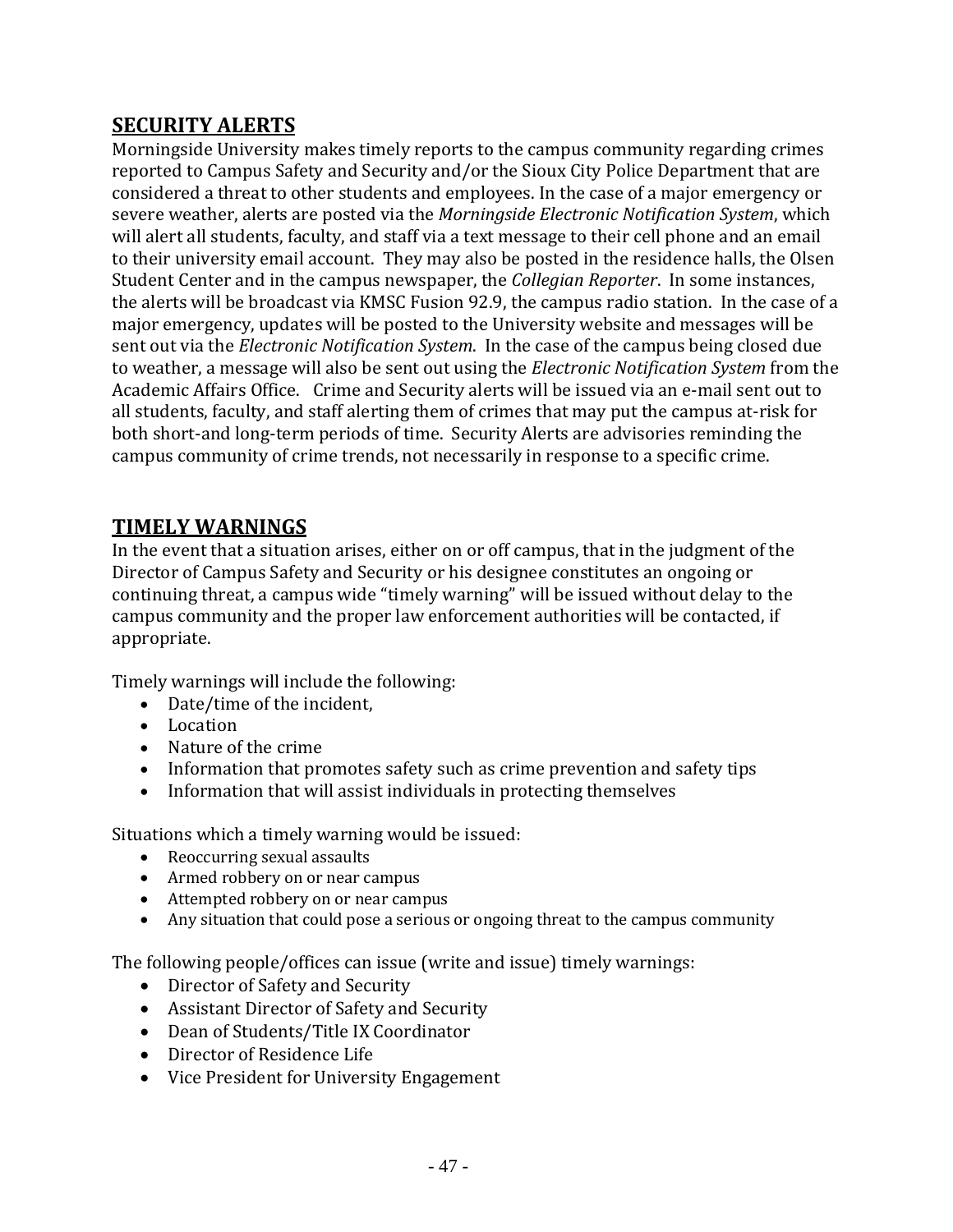Timely warnings will be issued via the Morningside Emergency Notification System (ENS) and email. Timely warnings will not include any victims' names. Anyone with information that would warrant a timely warning should report the information to Campus Safety and Security by phone at 712-274-5234 or in the Safety and Security Office in the Hickman-Johnson-Furrow Learning Center.

Morningside College is no required to issue a timely warning with respect to crimes reported to a campus counselor or the campus chaplain.

## **EMERGENCY NOTIFICATIONS**

If there is a significant emergency or dangerous situation involving an immediate threat to the health or safety of the campus and community, an emergency notification will be sent to the campus community via the Emergency Notification System. The message will contain what the threat is and what you should do to protect yourself from the threat.

Upon confirmation of the threat, an emergency notification will be sent to the campus immediately, without delay, and taking into account the safety of the community, determine the content of the notification and initiate the notification system, unless issuing a notification will, in the professional judgement of the responsible authorities, compromise efforts to assist a victim or to contain, respond to, or otherwise mitigate the emergency.

Morningside University uses an Opt-Out System for the Emergency Notification System. All students, faculty, and staff are automatically enrolled in the system when they supply a cellphone number to the University. All students, faculty, and staff will receive an email notification whenever there is an alert being sent out even if they opt out of the cellphone notifications.

#### **Situations that an emergency notification could include issued but not limited to:**

- Armed assailant
- Hostage/barricade situation
- Riots
- Severe weather (tornadoes, etc.)
- Fire/explosion
- Suspicious death
- Gas leak
- Outbreaks of serious illnesses
- Suspicious package
- Hazardous materials spill

#### **Process of issuing an Emergency Notification:**

- 1. Confirm there is a significant emergency or dangerous situation.
- 2. Determine the appropriate segment or segments of the campus to receive the notification
	- a. Entire campus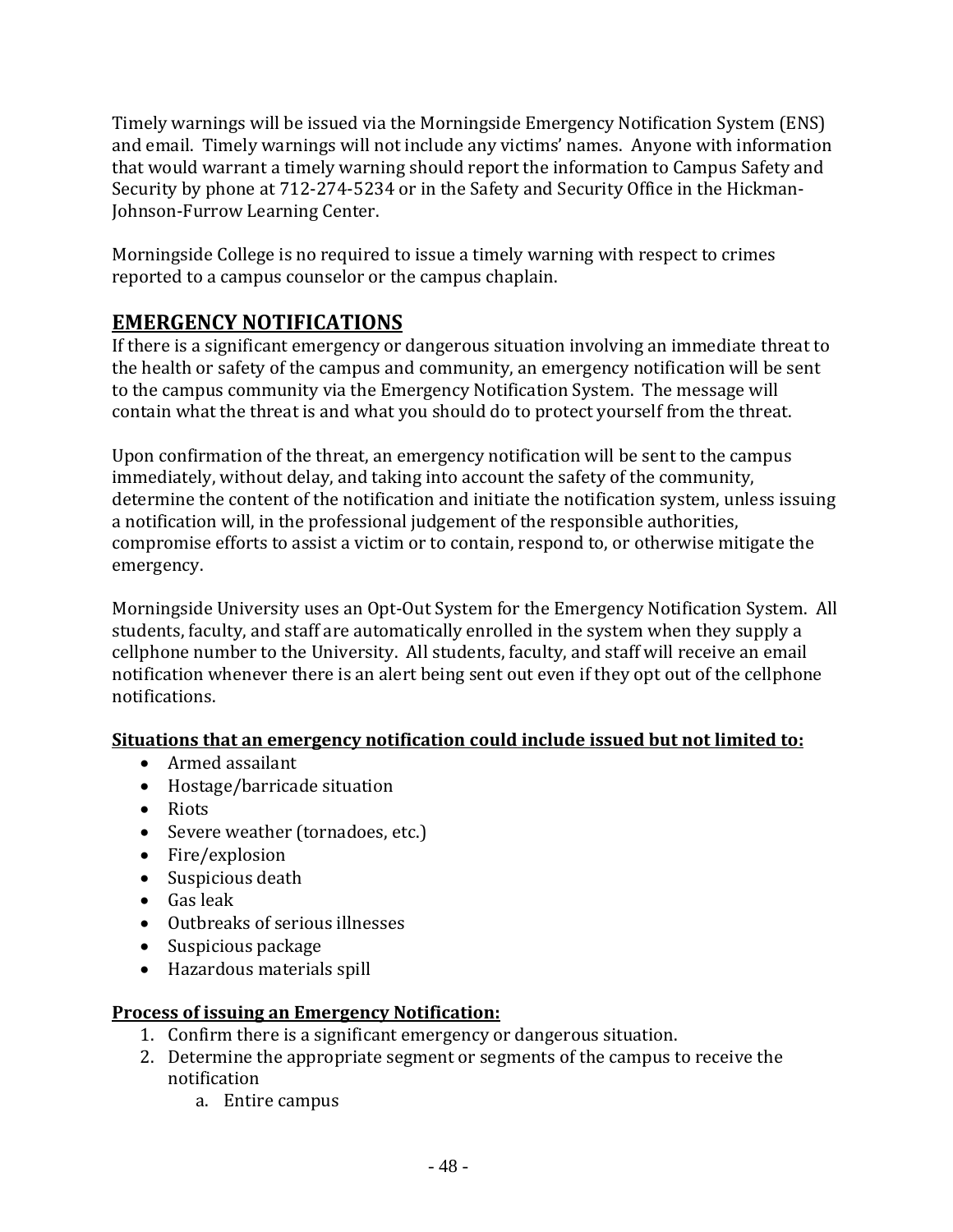- b. Partial segment of the campus
- 3. Determine the content the notification will include
	- a. Weather related
	- b. Campus threat (armed assailant)
	- c. Health related (illness outbreak)
	- d. Hazardous materials spill
- 4. Initiate the Emergency Notification System (text and email)

#### **The following people/offices can issue (write and issue) emergency notifications:**

- Director of Safety and Security
- Assistant Director of Safety and Security
- Dean of Students/Title IX Coordinator
- Director of Residence Life
- Vice President for University Engagement

As the situation unfolds, follow up notifications will be sent to keep the campus informed of any changes that have occurred. A timely warning may be issued as well if the situation changes in the case of an armed individual shooting an individual.

## **EMERGENCY PROCEDURES**

Morningside University maintains an emergency response plan to guide it through a sensitive or dangerous situation. Examples are, but not limited to, fires, explosions, natural disasters, and violent crime events. When such an event is verified, the University community will be notified via the Emergency Notification System and action will be taken immediately to isolate the affected area, remove those in the affected area, and stabilize the area pending arrival of emergency response organizations. An emergency will be declared, and the University Emergency Operations Center (EOC) will be established to resolve the situation and support any non-campus organizations called in to resolve the situation. When the EOC had determined the emergency has ended and it is safe to return to campus or resume regular activities, notice will be sent out to the entire campus community. Depending on the duration of an emergency, information will be sent out to the campus alerting them of the status of the situation and the possible closing of campus for a period.

#### **Process of alerting campus and surrounding area**

- **1.** Once a report is received the Director of Safety and Security or his designee will check its validity if possible.
- **2.** If possible, the Director of Safety and Security or his designee will confer with the Associate VP of Business and Finance/Controller on the report.
- **3.** If not possible, an alert will be sent out to the campus that a report has been received without any delay. If only a portion of campus is affected, that affected segment will be notified.
- **4.** Once the appropriate message is formed, the notification will be sent out to campus.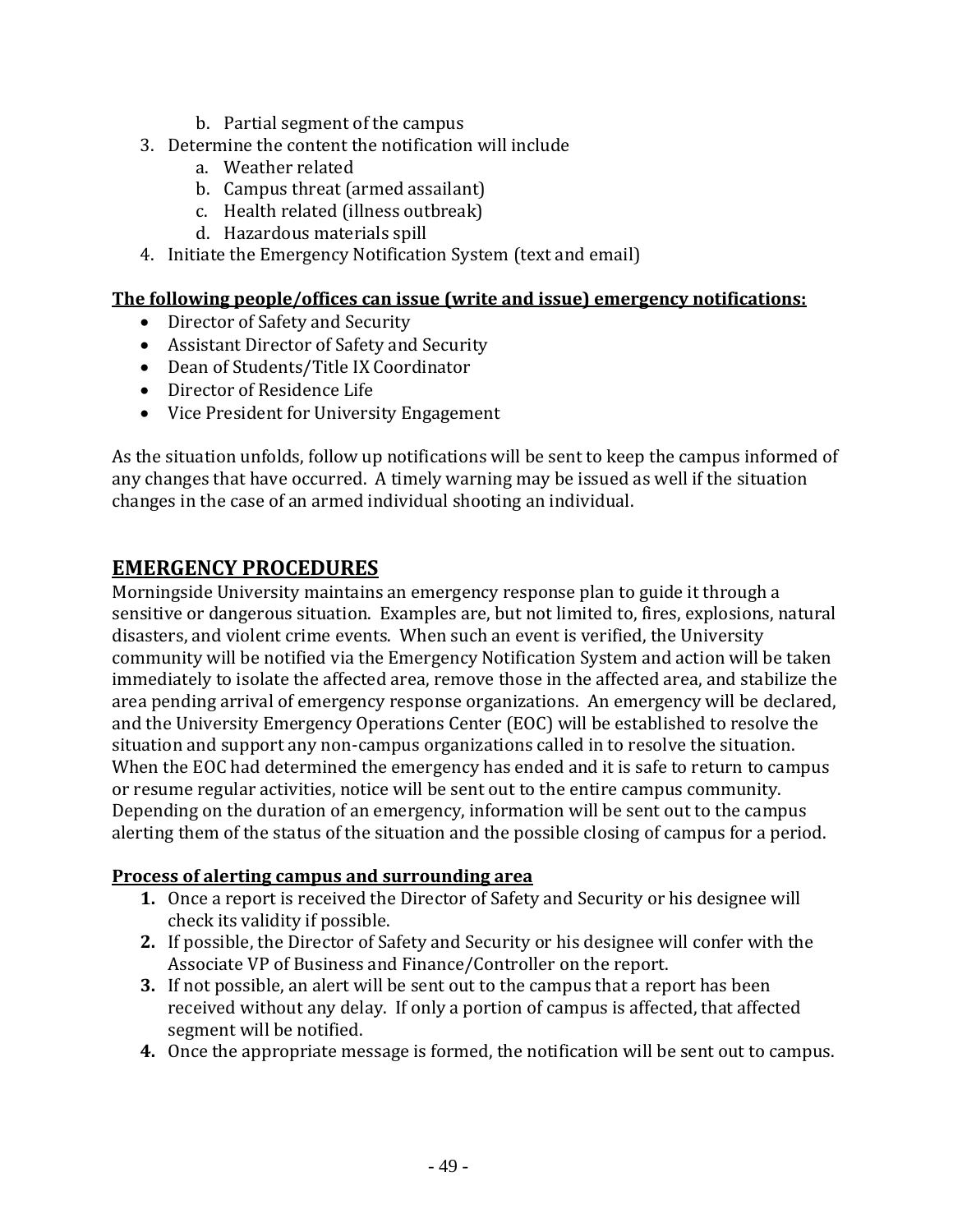- **5.** Depending on the situation, the alert will include information on what to do such as evacuating a certain area, shelter in place, and so on. This will be determined at the time of the report and the appropriate notification will be sent out.
- **6.** Information will be sent to the local media if it is deemed necessary to ensure the safety of those around campus.

## **TESTING OF EMERGENCY RESPONSE AND EVACUATION PROCEDURES**

Evacuation drills are coordinated by Campus Safety and Security and Residence Life in all the residence halls and apartments four times a year. Students will learn the locations of the emergency exits in the buildings and are provided guidance about the direction they should travel when exiting each facility for a short-term building evacuation. Campus Safety and Security and Residence Life does not notify residents in advance about the evacuation drills to mimic a real-life situation so they will treat it accordingly. Designated long-term locations are planned out depending on the location of the residence hall and the availability of the locations. Campus Safety and Security and Residence Life will make the determination if a long-term location will be needed at the time of the incident and plan accordingly.

Email notifications are sent out concerning evacuation procedures concerning academic buildings. Faculty and staff are encouraged to communicate with their students and their respective offices on where they will meet if they do need to evacuate and what to expect.

The entire campus is notified of emergency procedures every semester via email and during hall meetings. All tornado shelters are clearly marked on campus and the list is communicated to the entire campus so they can prepare in the event they need to be used. The campus is notified of what to do during all types of emergencies and this information is also readily available online on the Campus Safety and Security website.

## **MORNINGSIDE UNIVERSITY CRIME STATISTICS**

#### **Annual Disclosure of Crime Statistics**

The Morningside University Campus Safety and Security Department prepares this report to comply with the Jeanne Clery Disclosure of Campus Security Policy and Crimes Statistics Act (Clery Act) (20 USC § 1092). This report is prepared in cooperation with the Sioux City Police Department, Residence Life, Campus Security Authorities (CSA), and the Dean of Students/Title IX Coordinator. Each of these areas provides updated information on crime statistics and their educational efforts and programs to comply with the Act.

Campus crime, arrest and referral statistics include those reported to the Campus Safety and Security Office, designated campus officials, (including but not limited to directors, deans, department heads, resident life staff, advisors to students/student organizations, and athletic coaches), and local law enforcement agencies. Student Services and counseling staff inform their clients of the procedures to report crime to Campus Safety and Security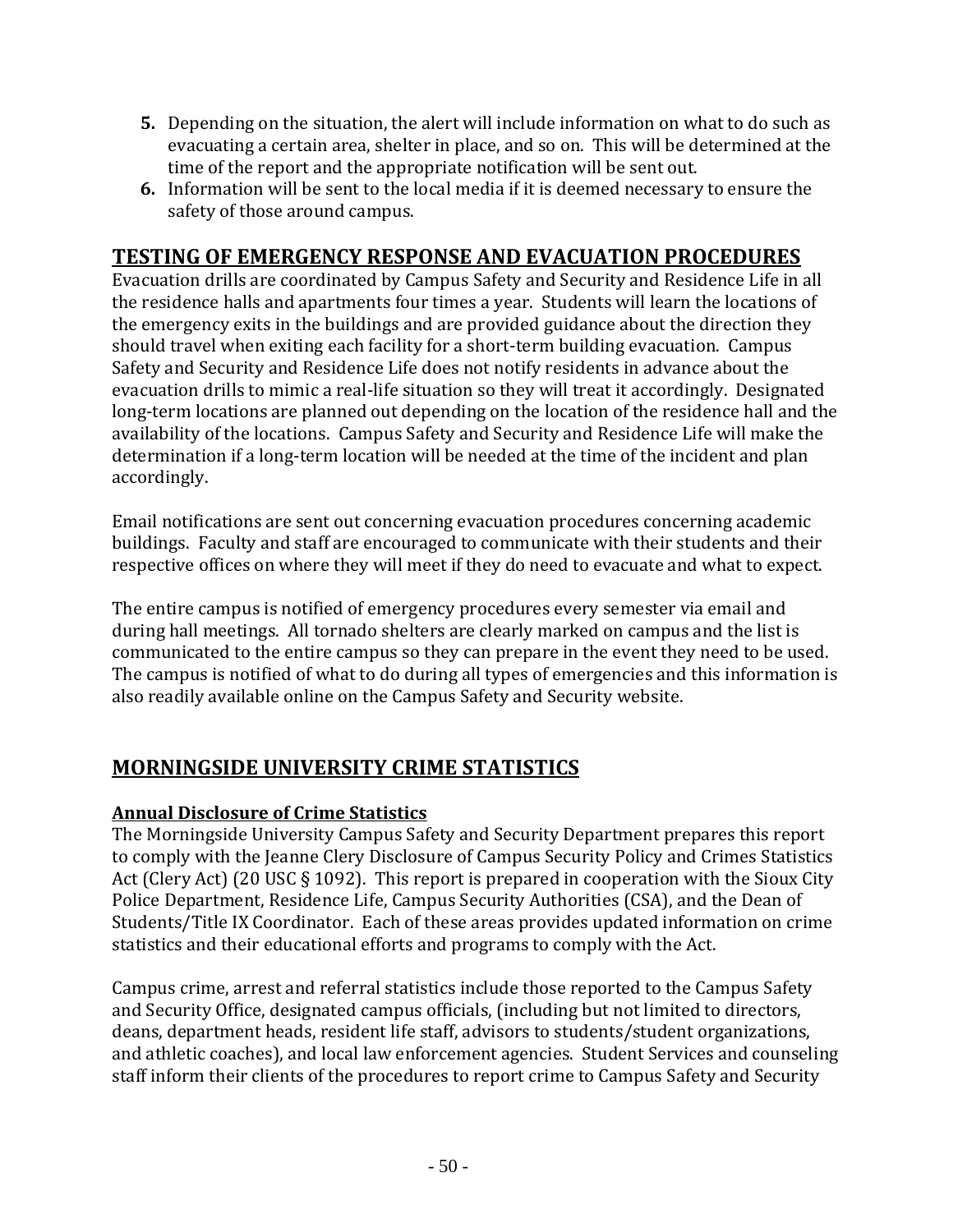on a voluntary or confidential basis, should they feel it is in the best interest of the client. A procedure is in place to anonymously capture crime statistics disclosed confidentially.

Each year, an email notification is made to all enrolled students, faculty, and staff that provide access to this report. Copies of this report may also be obtained at the Campus Safety and Security Office located in the Olsen Student Center or by calling 712-274-5234. All prospective employees may obtain a copy from Human Resources located in the Business Office that is located on the first floor of Lewis Hall or by calling 712-274-5114.

The following criminal occurrences were reported to Campus Safety and Security. The statistics are presented in accordance with the requirements of the Jeanne Clery Disclosure of Campus Security Policy and Campus Crime Statistics Act (20 USC § 1092). The definitions for these crimes are taken from the FBI's Uniform Crime Reporting Program, as modified by the Hate Crime Statistics Act. These statistics are drawn from Campus Safety and Security files, residence life records and campus Safety and Security authorities (coaches, faculty, staff, etc.), as defined by the Clery Act.

| GI IIIIIIIIII VIIUIIJUJ             |                  |                  |                  |
|-------------------------------------|------------------|------------------|------------------|
| <b>On Campus</b>                    |                  |                  |                  |
| Murder / Non-negligent manslaughter | $\boldsymbol{0}$ | $\boldsymbol{0}$ | $\boldsymbol{0}$ |
| Rape                                | $\mathbf{1}$     | $\overline{1}$   | $\mathbf{0}$     |
| Fondling                            | $\theta$         | $\mathbf{0}$     | $\theta$         |
| Incest                              | $\theta$         | $\theta$         | $\theta$         |
| <b>Statutory Rape</b>               | $\theta$         | $\mathbf{0}$     | $\mathbf{0}$     |
| Stalking                            | $\mathbf{0}$     | $\mathbf{0}$     | $\mathbf{0}$     |
| Domestic Violence/Abuse             | $\theta$         | $\theta$         | $\theta$         |
| Dating Violence/Abuse               | $\theta$         | $\mathbf{0}$     | $\boldsymbol{0}$ |
| Robbery                             | $\mathbf{0}$     | $\mathbf{0}$     | $\mathbf{0}$     |
| Aggravated assault                  | $\theta$         | $\boldsymbol{0}$ | $\boldsymbol{0}$ |
| Burglary                            | 1                | 1                | 3                |
| Motor vehicle theft                 | $\mathbf{0}$     | $\theta$         | $\mathbf{0}$     |
| Arson                               | $\boldsymbol{0}$ | $\theta$         | $\boldsymbol{0}$ |
| Negligent manslaughter              | $\theta$         | $\mathbf{0}$     | $\theta$         |
| <b>Residence Halls</b>              |                  |                  |                  |
| Murder / Non-negligent manslaughter | $\theta$         | $\boldsymbol{0}$ | $\boldsymbol{0}$ |
| Rape                                | 2                | 1                | $\boldsymbol{0}$ |
| Fondling                            | $\mathbf{0}$     | $\mathbf{0}$     | $\boldsymbol{0}$ |
| Incest                              | $\mathbf{0}$     | $\mathbf{0}$     | $\mathbf{0}$     |
| <b>Statutory Rape</b>               | $\theta$         | $\theta$         | $\boldsymbol{0}$ |
| Stalking                            | $\theta$         | $\mathbf{0}$     | $\boldsymbol{0}$ |
| Domestic Violence/Abuse             | $\theta$         | $\mathbf{0}$     | $\theta$         |
| Dating Violence/Abuse               | $\theta$         | $\theta$         | $\boldsymbol{0}$ |
| Robbery                             | $\theta$         | $\theta$         | $\theta$         |
| Aggravated assault                  | $\theta$         | $\theta$         | $\theta$         |

**Criminal Offenses**

**Yearly Totals 2018 2019 2020**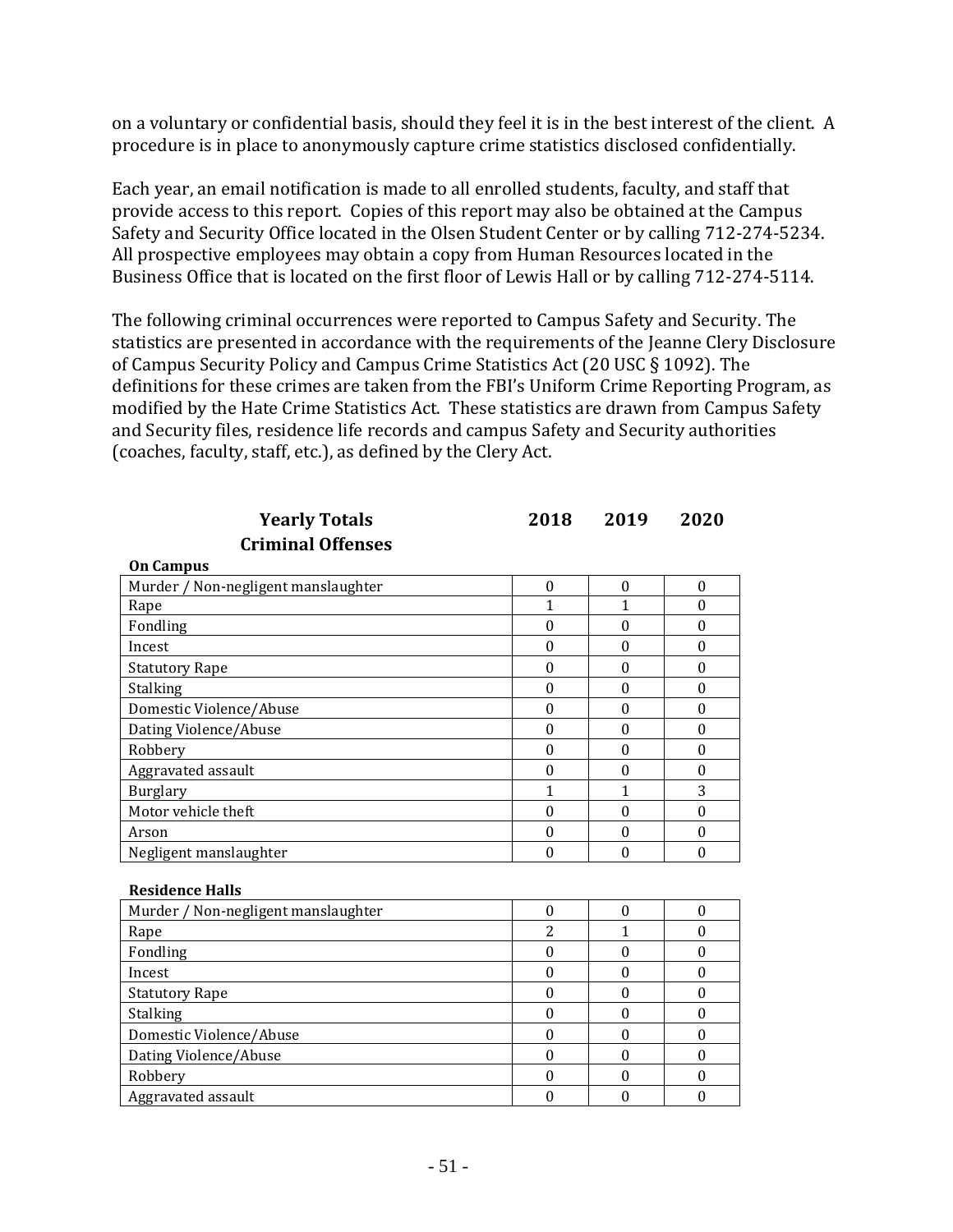| <b>Burglary</b>        |  |  |
|------------------------|--|--|
| Motor vehicle theft    |  |  |
| Arson                  |  |  |
| Negligent manslaughter |  |  |

#### **Public Property**

| Murder / Non-negligent manslaughter | 0 | $\Omega$ | O |
|-------------------------------------|---|----------|---|
| Rape                                |   |          |   |
| Fondling                            |   |          |   |
| Incest                              |   |          | O |
| <b>Statutory Rape</b>               |   |          |   |
| <b>Stalking</b>                     |   |          |   |
| Domestic Violence/Abuse             |   |          |   |
| Dating Violence/Abuse               |   |          |   |
| Robbery                             |   |          | O |
| Aggravated assault                  |   |          |   |
| <b>Burglary</b>                     |   |          |   |
| Motor vehicle theft                 |   |          | በ |
| Arson                               |   |          |   |
| Negligent manslaughter              |   |          |   |

#### **Non-Campus Property**

| Murder / Non-negligent manslaughter |   |  |
|-------------------------------------|---|--|
| Rape                                |   |  |
| Fondling                            |   |  |
| Incest                              |   |  |
| <b>Statutory Rape</b>               |   |  |
| <b>Stalking</b>                     | U |  |
| Domestic Violence/Abuse             |   |  |
| Dating Violence/Abuse               |   |  |
| Robbery                             |   |  |
| Aggravated assault                  |   |  |
| <b>Burglary</b>                     |   |  |
| Motor vehicle theft                 |   |  |
| Arson                               |   |  |
| Negligent manslaughter              |   |  |

## **Hate Offenses**

Morningside University had no reportable hate offenses for 2018, 2019, or 2020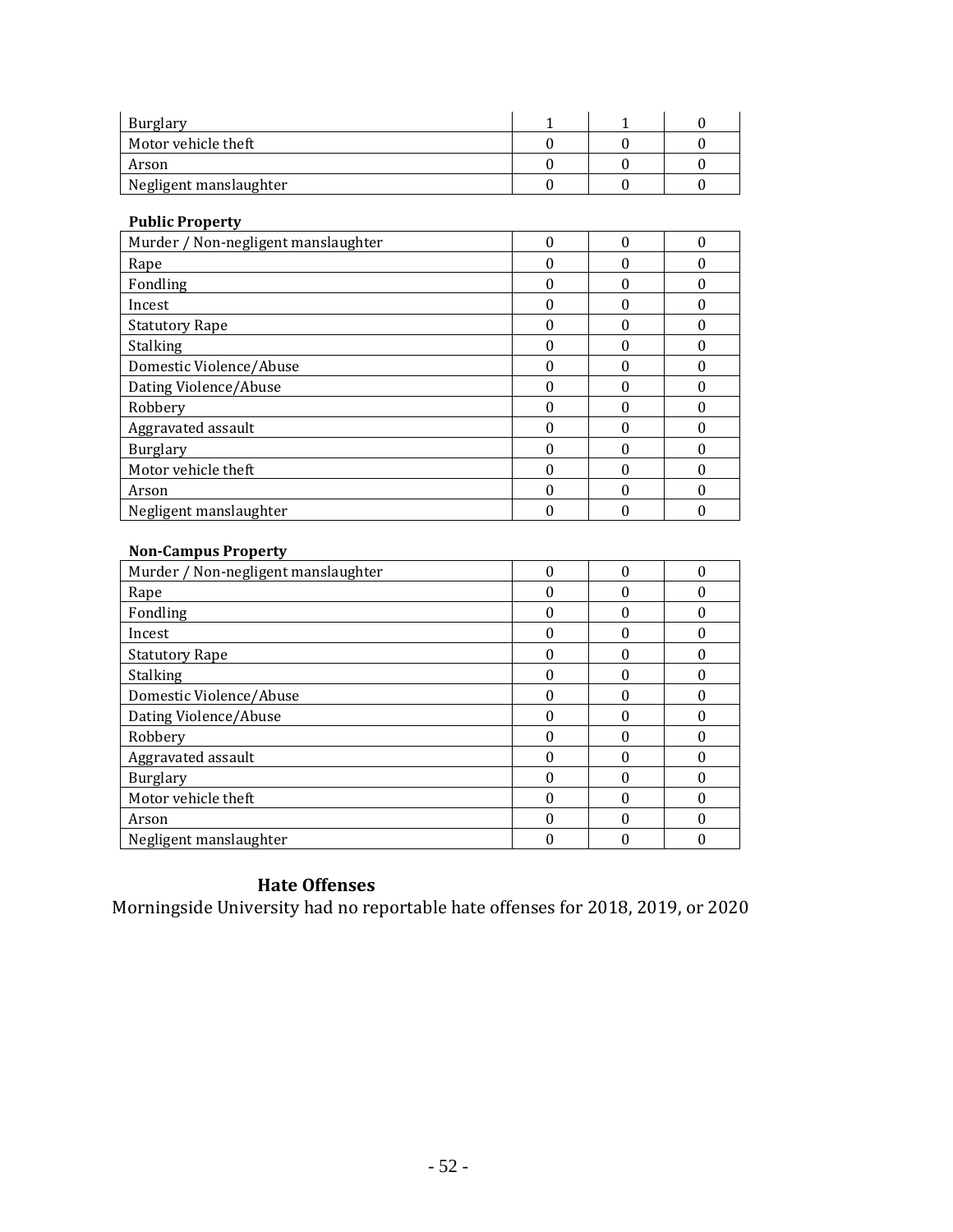## **Arrests/Referrals/Fines**

| On Campus |  |
|-----------|--|
|           |  |

| <b>Liquor law violations</b><br>Arrests                | $\mathbf{0}$     |                  | $\boldsymbol{0}$ |
|--------------------------------------------------------|------------------|------------------|------------------|
|                                                        |                  | $\boldsymbol{0}$ |                  |
| Referrals                                              | 48               | 32               | 16               |
| <b>Drug law violations</b>                             |                  |                  |                  |
| Arrests                                                | $\boldsymbol{0}$ | $\boldsymbol{0}$ | $\mathbf{0}$     |
| Referrals                                              | $\overline{2}$   | 21               | 14               |
| <b>Illegal weapons possessions</b>                     |                  |                  |                  |
| Arrests                                                | $\boldsymbol{0}$ | $\boldsymbol{0}$ | $\boldsymbol{0}$ |
| Referrals                                              | $\boldsymbol{0}$ | $\theta$         | $\theta$         |
| <b>Residence Halls</b><br><b>Liquor law violations</b> |                  |                  |                  |
| Arrests                                                | $\boldsymbol{0}$ | $\mathbf{0}$     | $\boldsymbol{0}$ |
| Referrals                                              | 48               | 32               | 16               |
| <b>Drug law violations</b><br>Arrests                  | $\overline{2}$   | $\boldsymbol{0}$ | $\mathbf{0}$     |
| Referrals                                              | $\overline{2}$   | 9                | 11               |
| <b>Illegal weapons possessions</b>                     |                  |                  |                  |
| Arrests                                                | $\boldsymbol{0}$ | 0                | 0                |
| Referrals                                              | $\mathbf{0}$     | $\mathbf{0}$     | $\mathbf{0}$     |
| <b>Public Property</b><br><b>Liquor law violations</b> |                  |                  |                  |
| Arrests                                                | $\boldsymbol{0}$ | $\boldsymbol{0}$ | 0                |
| Referrals                                              | $\boldsymbol{0}$ | $\mathbf{0}$     | $\boldsymbol{0}$ |
| <b>Drug law violations</b>                             |                  |                  |                  |
| Arrests                                                | 0                | $\boldsymbol{0}$ | 0                |
| Referrals                                              | $\boldsymbol{0}$ | $\mathbf{0}$     | $\mathbf{0}$     |
| <b>Illegal weapons possessions</b>                     |                  |                  |                  |
| Arrests                                                | $\boldsymbol{0}$ | $\boldsymbol{0}$ | $\boldsymbol{0}$ |
| Referrals                                              | $\boldsymbol{0}$ | $\boldsymbol{0}$ | $\boldsymbol{0}$ |

| <b>Liquor law violations</b>       |  |  |
|------------------------------------|--|--|
| Arrests                            |  |  |
| Referrals                          |  |  |
| <b>Drug law violations</b>         |  |  |
| Arrests                            |  |  |
| Referrals                          |  |  |
| <b>Illegal weapons possessions</b> |  |  |
| Arrests                            |  |  |
| Referrals                          |  |  |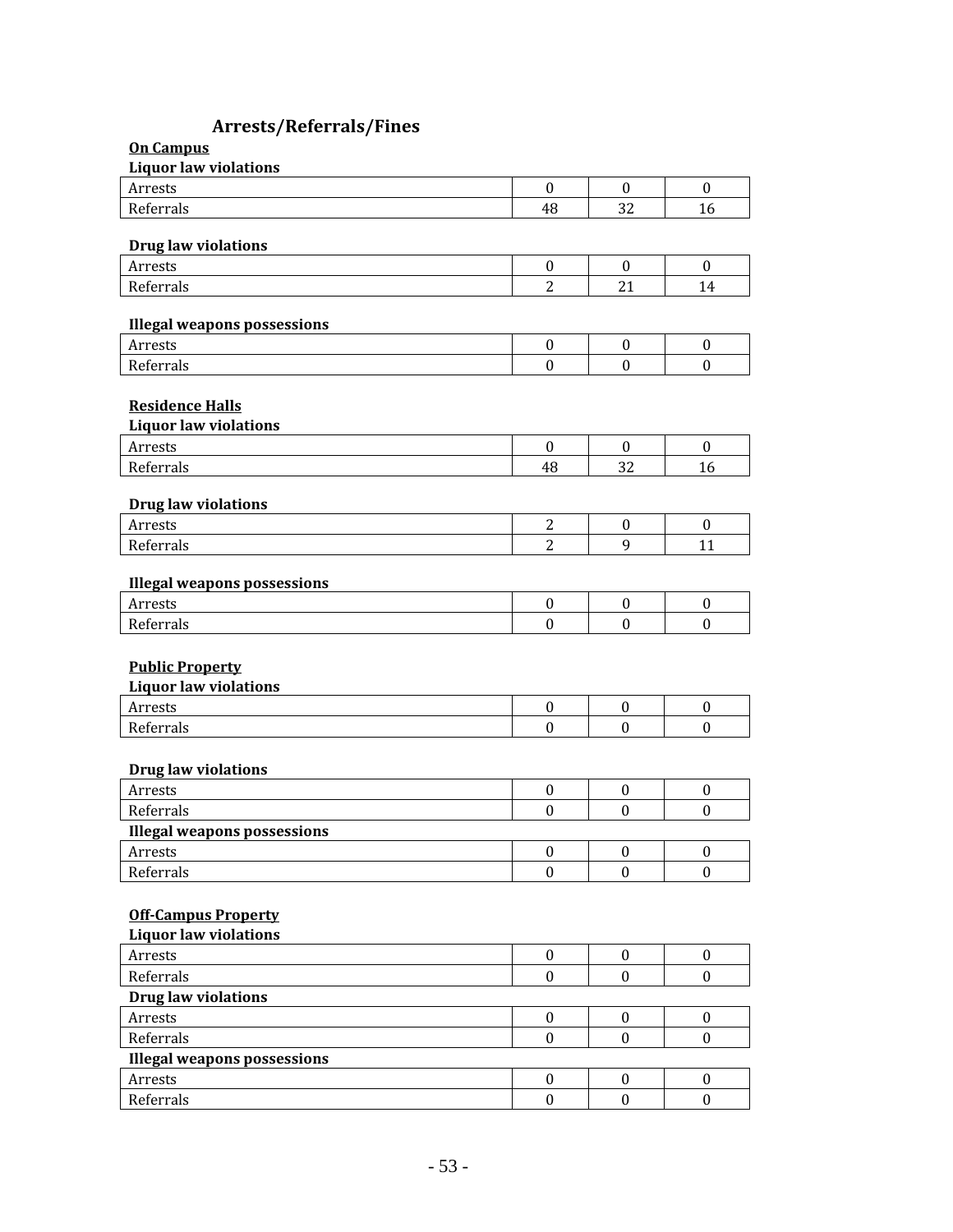#### *Definitions*

#### **Criminal Homicide**

- **Murder and non-negligent Manslaughter** is defined as the willful (non-negligent) killing of one human being by another
- **Negligent manslaughter** is defined as the killing of another person though gross negligence

**Rape** is the unlawful sexual activity and usually sexual intercourse carried out forcibly or under threat of injury against the will usually of a female or with a person who is beneath a certain age or incapable of valid consent.

**Fondling** is to feel for sexual pleasure, especially against their will.

**Incest** is the crime of having sexual intercourse with a parent, child, sibling, or grandchild.

**Statutory Rape** law is violated when a person has consensual sexual intercourse with an individual under age 16. A close in age exemption allows teens aged 14 and 15 to consent to partners less than 4 years older.

**Robbery** is the taking or attempting to take anything of value from the care, custody, or control of a person or persons by force or threat of force or violence and/or by putting the victim in fear.

**Aggravated assault** is an unlawful attack by one person upon another for the purpose of inflicting severe or aggravated bodily injury. This type of assault is usually accompanied by the use of a weapon or by the means likely to produce death or great bodily harm.

**Burglary** is the unlawful entry of a structure to commit a felony or a theft. (Each bedroom in a student housing is considered a separate dwelling.)

**Motor vehicle theft** is the theft or attempted theft of a motor vehicle

**Arson** is any willful or malicious burning or attempt to burn with or without intent to defraud, a dwelling, house, a public building, motor vehicle, or person property of another person

**Simple Assault** is the unlawful physical attack by one person upon another where neither the offender displays a weapon, not the victim suffers obvious severe or aggravated bodily injury involving apparent broken bones, loss of teeth, possible internal injury, severe laceration, or loss of consciousness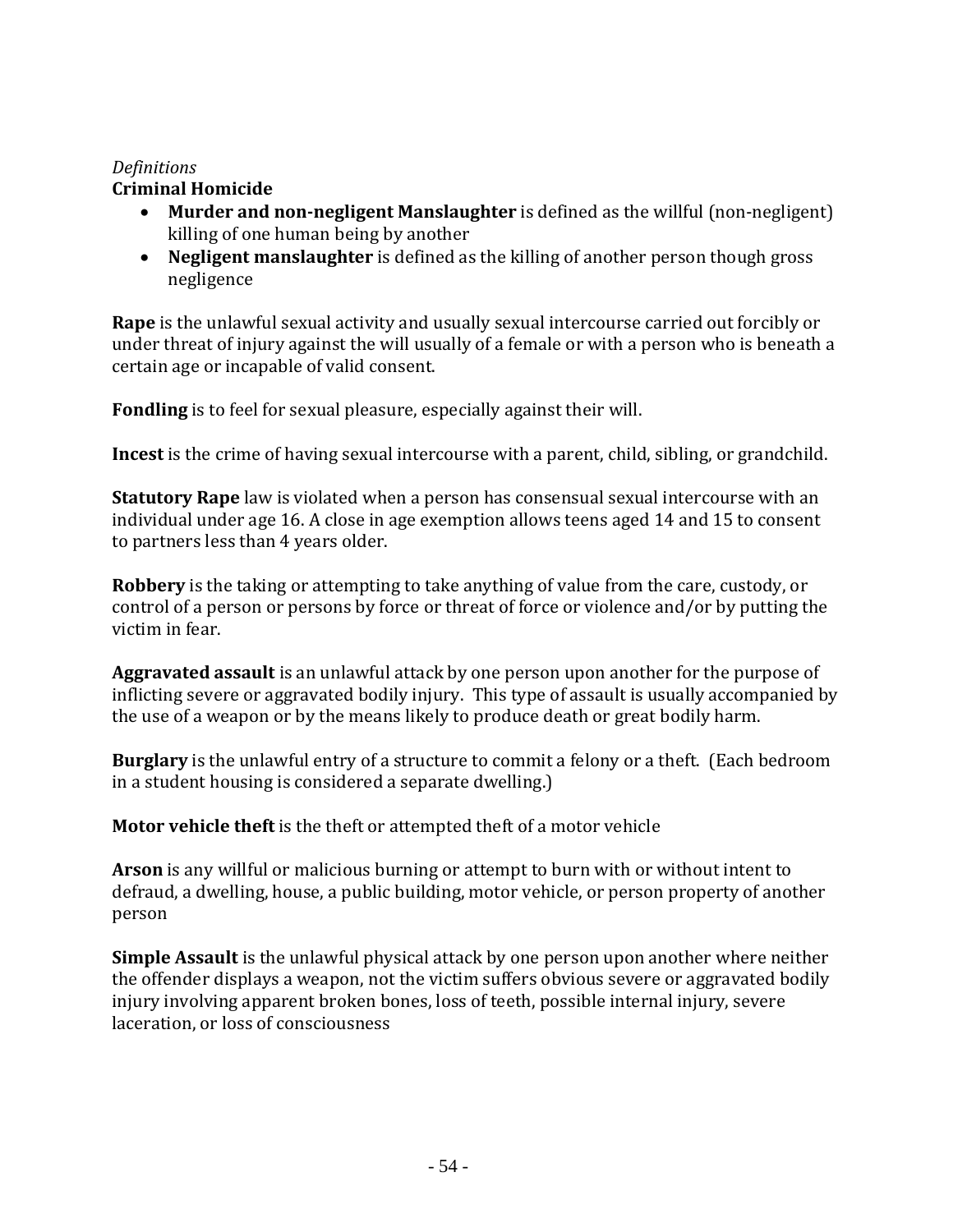**Intimidation** is to unlawful place another person in a reasonable fear of bodily harm through the use of threatening words, and/or other conduct, but without displaying a weapon or subjecting the victim to actual physical attack.

**Vandalism of Property** is to willfully or maliciously destroy, damage, deface, or otherwise injure real or personal property without the consent of the owner or person having custody or control of it.

**Weapons: Carrying, possessing, etc.,** is defined as the violation of laws or ordinances prohibiting the manufacture, sale, purchase, transportation, possession, concealment, or use of firearms, cutting instruments, explosives, incendiary devices, or other deadly weapons. This classification encompasses weapons offenses that are regulatory in nature.

**Drug abuse violations** are defined as the violation of laws prohibiting the production, distribution, and/or use of certain controlled substances and the equipment or devices utilized in their preparation and/or use. The unlawful cultivation, manufacture, distribution, sale, purchase, transportation, or importation of any controlled drug or narcotic. Arrests for the violations of state and local laws, specifically those relating to the unlawful possession, sale, growing, manufacturing, and making narcotic drugs.

**Liquor Law Violations** are defined as the violation of state or local laws or ordinances prohibiting the manufacture, sale, purchase, and transportation, possession, or use of alcoholic beverages, not including driving under the influence and drunkenness.

**Domestic Violence** is any felony or misdemeanor crime committed by a current or former spouse of the victim; a person the victim has a child with; an individual who lives or has lived, with the victim as a spouse, or a person similarly situated to a spouse; and any other person committing an act "against an adult or youth victim who is protected from that person's acts under domestic or family violence laws of the jurisdiction."

**Dating Violence** means violence committed by a person who is, or has been, in a relationship—of social, romantic, or intimate nature—with a victim.

**Stalking** is defined as engaging in conduct directed at an individual that would cause any reasonable person to fear for their safety or that of others, or that inflicts emotional distress.

*Anyone may request to see the statistics at any time. A hard copy may be presented at a person's request. Prospective students and their parents may request to see or have a hard copy presented to them during their visits to campus. All students and employees have access to these records by stopping at the Campus Safety and Security Office located in the Hickman-Johnson-Furrow Learning Center.*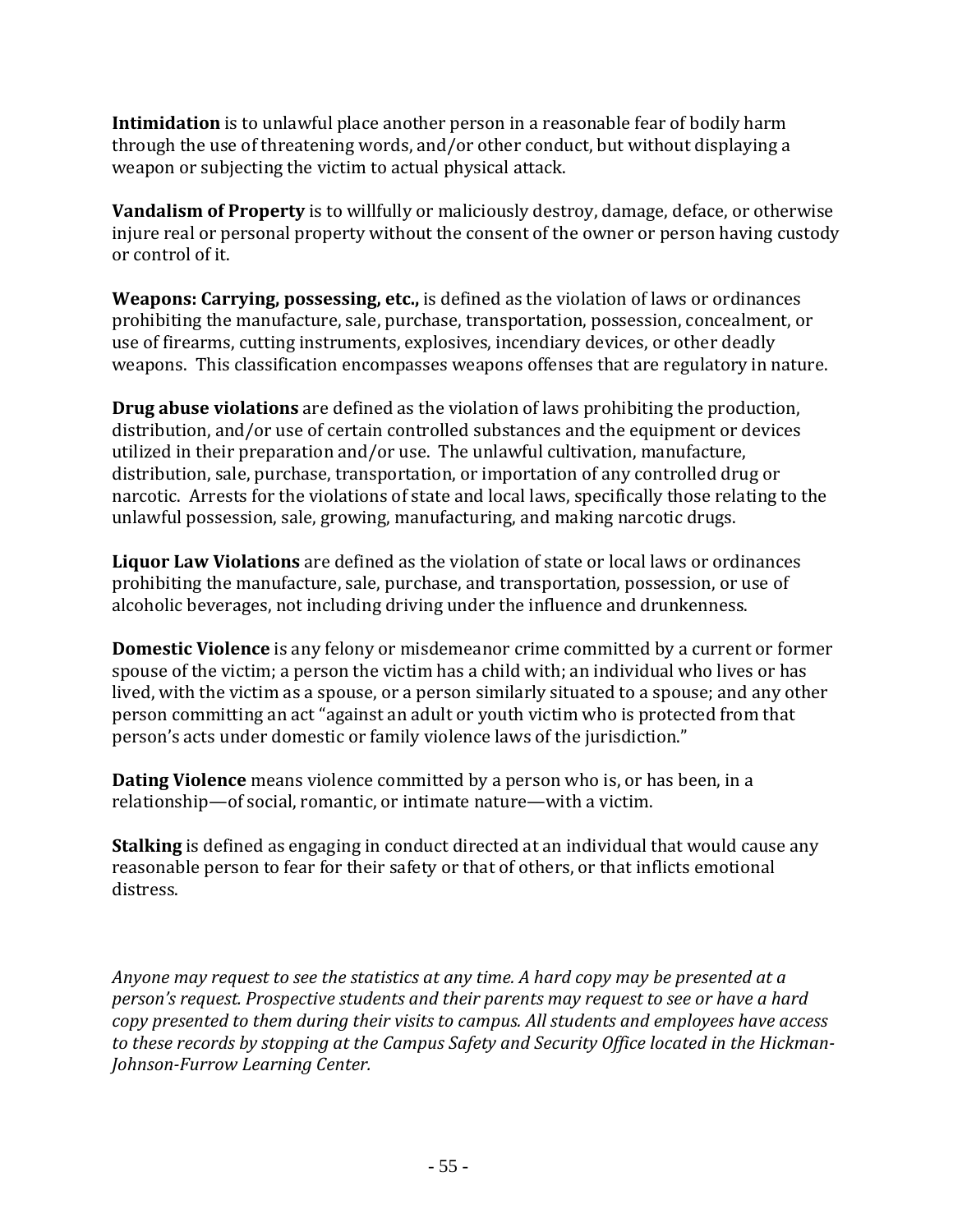

## **Campus Safety and Security**

# *2020 Annual Fire Report* **10/1/2021**

*The Morningside University experience cultivates a passion for life-long learning and a dedication to ethical leadership and civic responsibility*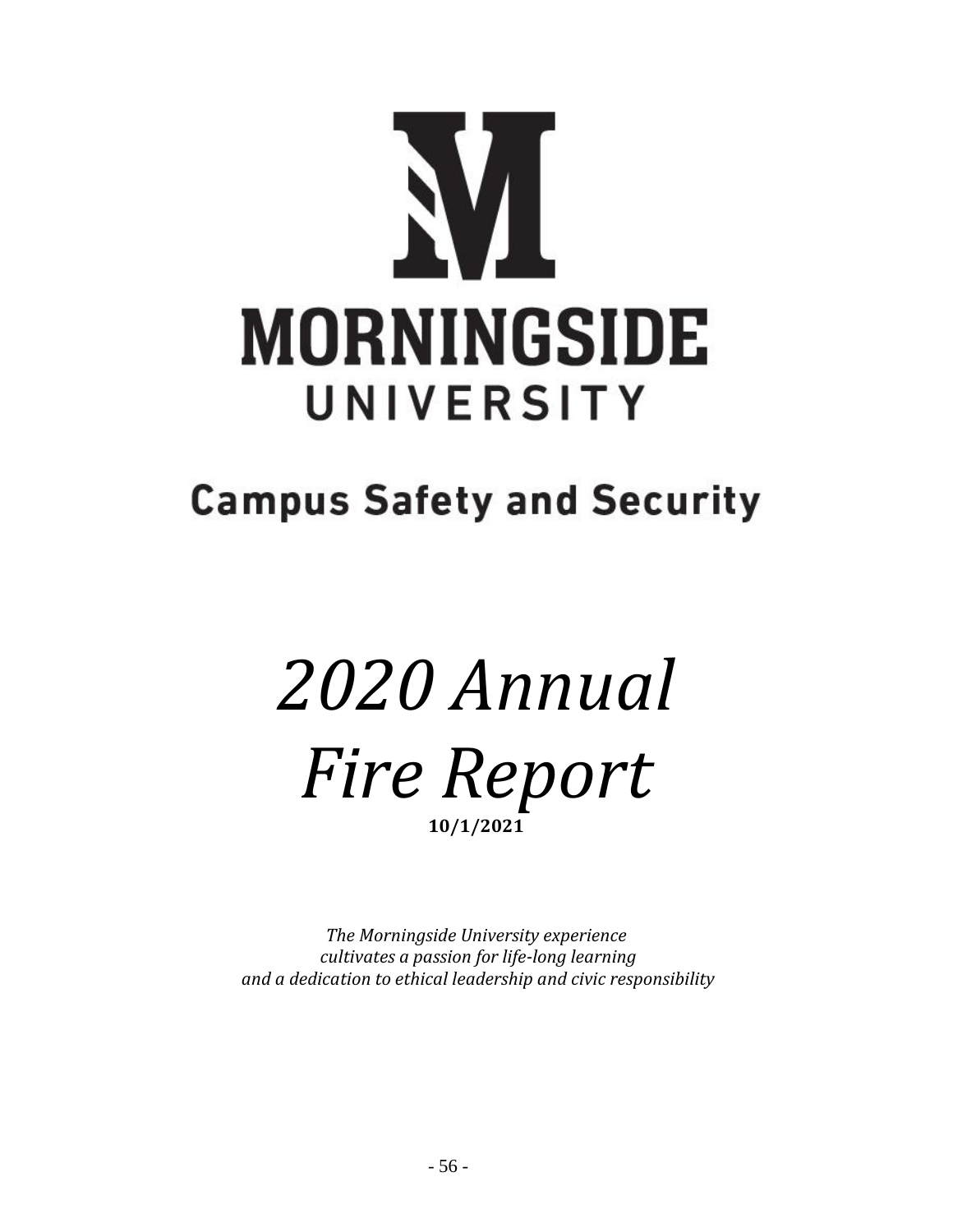## **FIRE REPORT INTRODUCTION**

Morningside University takes precautions to prevent fires from occurring in all campus residence halls. The Residence Life Staff, Campus Safety and Security, and building maintenance and custodial staffs are all trained in how to use fire extinguishers, how to evacuate students and staff, and how to call Sioux City Fire Rescue annually. All fire extinguishers are checked annually by law and if one is noticed to be missing and/or used, it is immediately replaced or recharged for future use.

However, it takes precautions by everyone, including all students that are living in the residence halls to help prevent fires from happening at all. Students can take precautions such as not leaving laptop computers on beds or blankets, not using open flames (candles, matches, lighters) in the dorms, and checking electrical cords to ensure that if they are torn, they are replaced.

## **ITEMS NOT PREMITTED IN THE DORMS**

The following are not permitted in the residence halls at any time:

- Open flames (candles, lighters, matches)
- Smoking
- Microwaves in the room
- Hot Plates in the room
- Portable heaters

#### **EVACUATION PROCEDURES**

Once the fire alarm is set off, Residence Life staff will evacuate all those in the dorm and move them to the safest place possible away from the building. Residence Life staff will go from room to room and enter the room and tell those in the room that they will need to evacuate immediately. Those students found not in compliance are fined for failure to evacuate. They will then proceed to the fire panel box to see where the alarm is located and go investigate the problem. Most the residence halls are on an automatic call from our alarm company, Midwest Alarm, to call Sioux City Fire Rescue. Residence Life staff will at no time put themselves in danger to put out a fire. If they are unable to extinguish the fire with an extinguisher, they will evacuate and let Sioux City Fire Rescue know of the location and extent of the fire if one is present. Once Sioux City Fire Rescue gives the "all-clear" to Campus Safety and Security and/or Residence Life, students will be allowed to re-enter the dorm and rooms. If there is an extended period of time that the students may be outside during inclement weather, they will be moved to another building until the situation is resolved. If there happens to be a fire and the building is not suitable for occupancy, temporary housing will be provided on campus in cooperation with University staff and the Siouxland Red Cross if warranted.

During inclement weather students will be moved inside to another building to keep them out of the elements.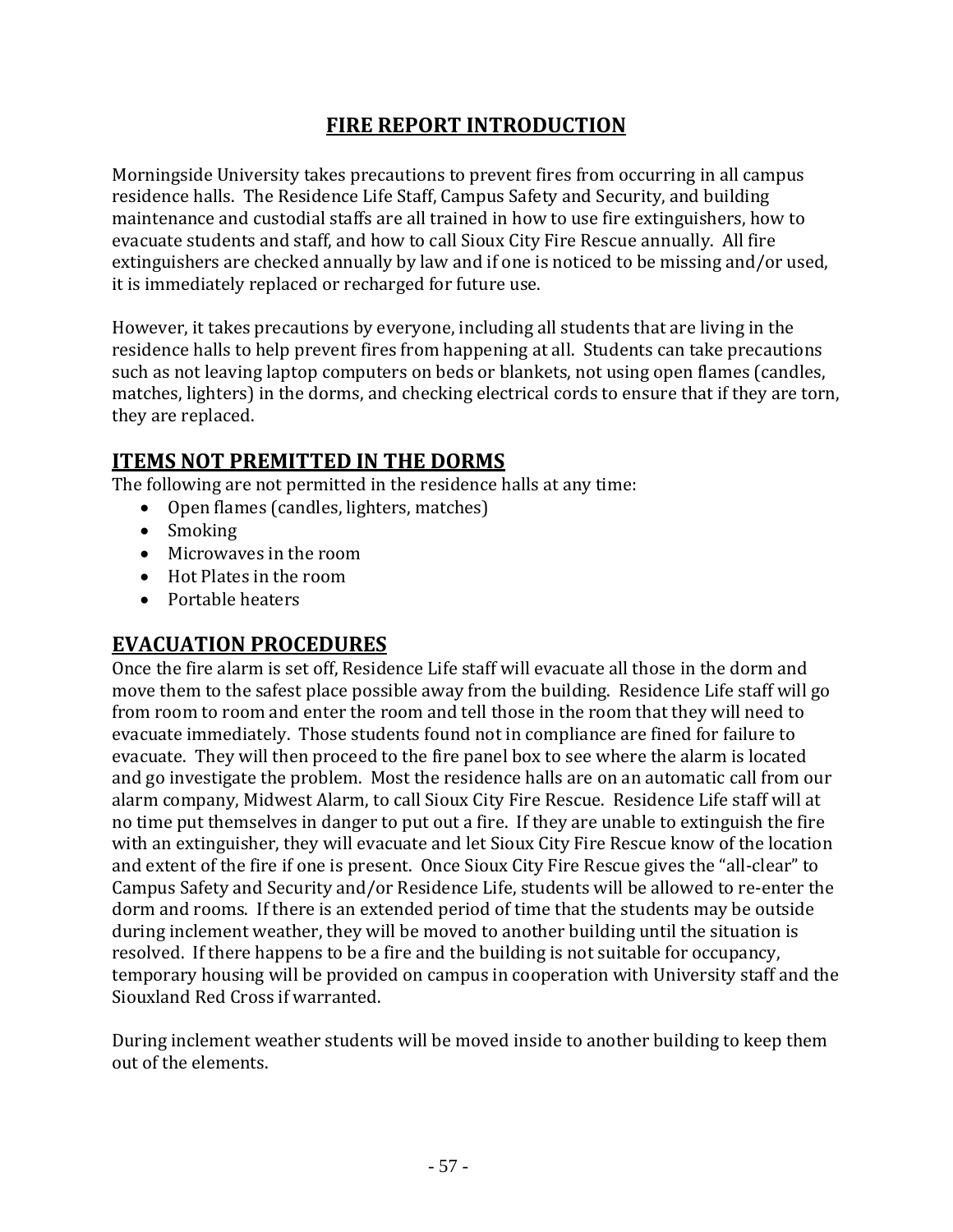## **Reporting Fires**

If a fire does occur on campus, students, faculty, and staff are to call 911 and Campus Safety and Security to notify them of the situation. Safety and Security staff also notifies the Director and Assistant Director of Safety and Security when there are alarms on campus and when Sioux City Fire Rescue is on scene. If there is a fire, the Director and/or the Assistant Director of Safety and Security will respond accordingly along with the Director of Facilities and Vice President for Marketing and Communication. When a fire occurs in the residence halls, the Director of Safety and Security and/or Assistant Director of Safety and Security will notify the Vice President of Business and Finance, Vice President of Enrollment and Student Life, Vice President for University Engagement, Dean of Students/Title IX Coordinator, and Vice President for Academic Affairs, and the President.

## **WHO TO REPORT FIRES TO**

Per federal law, Campus Safety and Security is required to annually disclose statistical data on all fires that occur in on-campus student housing facilities. Listed below are the nonemergency numbers to call to report fires that have already occurred and been extinguished in on-campus housing. These are fires for which you are unsure whether Campus Safety and Security or Residence Life may already be aware. If you find evidence of such a fire, or you hear about such a fire, please contact one the following:

| <b>Campus Safety and Security</b>         | 712-274-5234 |
|-------------------------------------------|--------------|
| Director of Safety and Security           | 712-274-5500 |
| Assistant Director of Safety and Security | 712-274-5505 |
| Assistant Director of Residence Life      | 712-274-5335 |
| Area Coordinator, Residence Life          | 712-274-5339 |
| Area Coordinator, Residence Life          | 712-274-5337 |

When calling, please provide as much information as possible about the location, date, time, and cause of fire.

## **FIRE SAFETY EDUCATION AND TRAINING PROGRAMS**

Fire safety education programs for all students living in on-campus student housing and all employees that have any association with on-campus student housing are held at the beginning of each academic year. These programs are designated to familiarize everyone with the fire safety system in each housing facility, train everyone on the procedures to be followed in case there is a fire, and distribute information on the University's fire safety policies. Everyone is made aware that there are maps in each dorm room of the nearest evacuation route from their rooms in the case of a fire and where fire pull stations are located as well. During these times, it is stressed that at any time the fire alarm goes off that it should be treated as a real fire situation. Students with disabilities are assisted by the "buddy" system. There are also fire drills done each semester to help educate students and residence life staff of what to do in the event of a fire.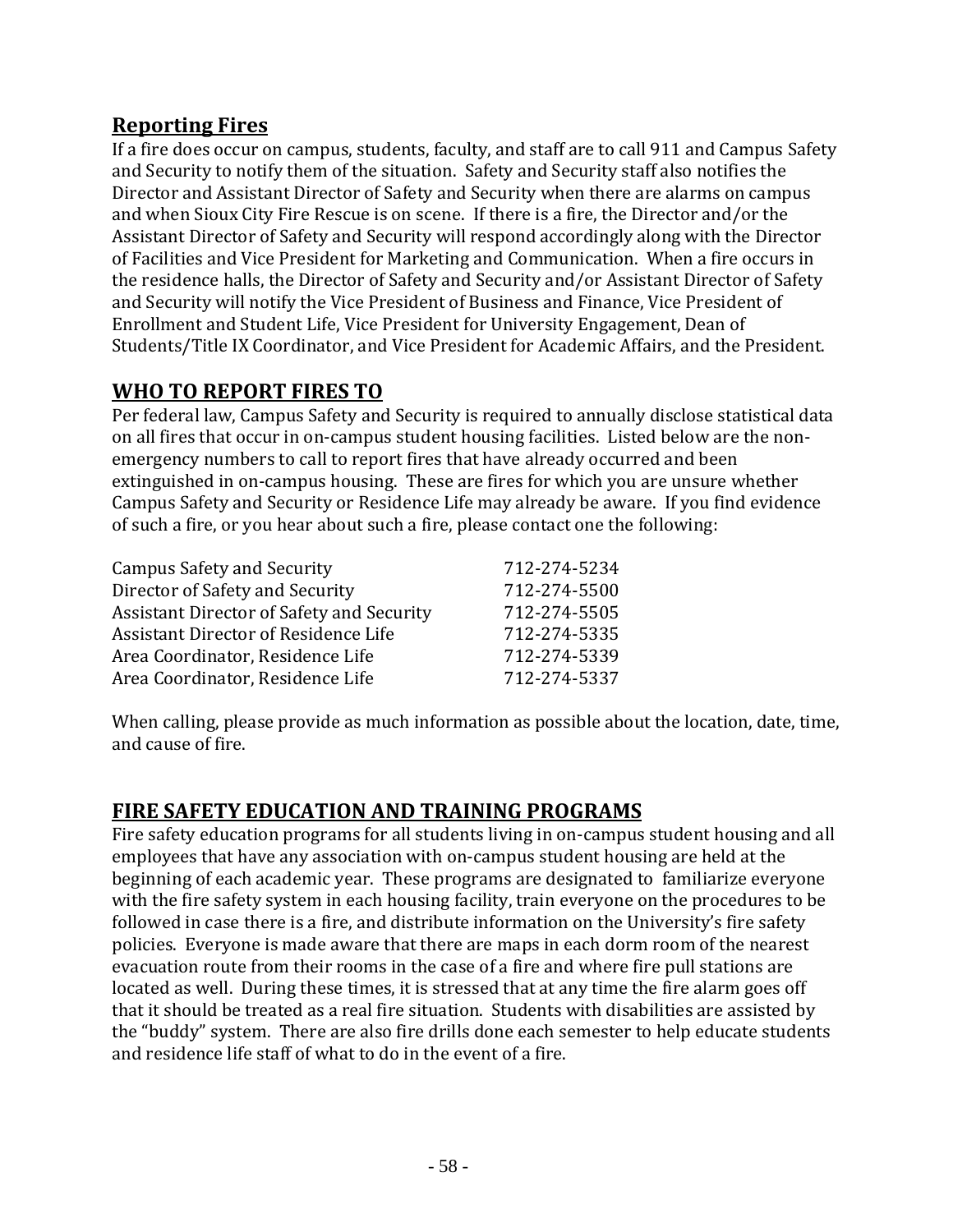Faculty and staff are reminded throughout the year about fire safety in emails and videos. They are reminded that certain items are not allowed in offices or on campus due to the fire risk.

Each semester an email reminder about fire safety is sent out. This includes of what to do during a fire alarm, what items are not permitted in the residence halls, and that they should not put their life at risk to try to put out a fire.

#### **2020 Fire Drills and Training:**

Fire drills were conducted throughout the year in the residence halls in conjunction with Residence Life. All fire drills were unannounced.

Sioux City Fire Rescue conducts yearly inspections of all buildings.

Fire Extinguisher Training is done by Sioux City Fire Rescue Fire for Residence Lifeand Campus Safety and Security.

If a fire does occur, students are instructed to leave the area per the evacuation routes and get outside as quick as possible before calling 911 for help. They are to remain outside until all students have left the building. RAs are instructed to pull the fire alarm as they leave the building if they can do so without risking their personal safety. They may also try to put the fire out with a fire extinguisher if possible and not risking their personal safety as well.

## **RESIDENCE HALL FIRE PREVENTION INFORMATION**

**Roadman Hall:** Co-ed residential dormitory that houses up to 250 students. Roadman Hall has a south wing and a north wing. The south wing is four floors, and the north wing is 3 floors. Roadman Hall also houses Morningside University's data center and computer services. It has a fire alarm system that is monitored by Midwest Alarm.

**Dimmitt Hall:** Co-ed residential dormitory that houses up to 350 students. It is divided up into floors and wings. The eastern half of the dorm houses males except one floor (2nd East Old) which is a female floor, and the western half is all female students. The eastern half of Dimmitt Hall is three floors while the western half is four floors. The building is divided up by old and new wings. It has a fire alarm and sprinkler system. The fire alarm system is monitored by Midwest Alarm Company.

Residence Complex (Plex): Co-ed dormitory that is divided by floors with the 2<sup>nd</sup> floor being women and the 3rd floor is males. The Residence Complex houses 98 students. The first floor is lobby and kitchen space along with meeting rooms and one room which houses the Head Resident. The fire alarm system is monitored by Midwest Alarm.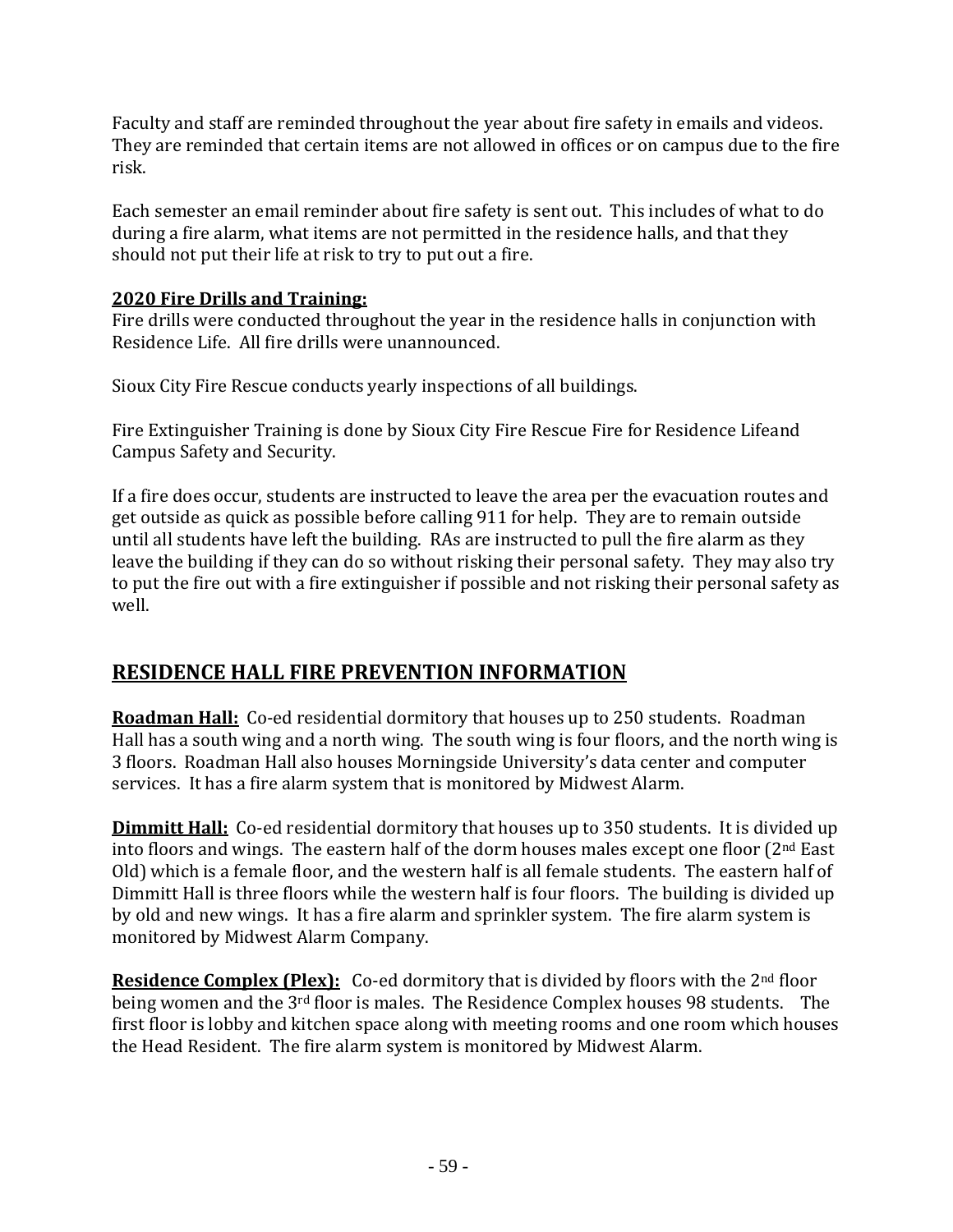**Lags Hall:** Lags Hall is a student apartment building. It houses 60 students in fifteen apartments. Each student has their own room with a common living space. It is three floors with the first floor having laundry and a community room along with an exercise room. It has a sprinkler system and a fire alarm system that is monitored by Midwest Alarm.

**Poppen Hall:** Poppen Hall is a student apartment building. It houses 42 students in six apartments. It is three floors with two apartments on each floor. It has a sprinkler system and a fire alarm system that is monitored by Midwest Alarm.

**Waitt Hall:** Waitt Hall is a student apartment building. It houses 30 students in 4 apartments. It has two floors with two apartments on each floor. It has a sprinkler system and a fire alarm system that is monitored by Midwest Alarm.

**3800 Garretson House:** Upperclassmen housing that is located on the south side of campus. It houses 8 students. It is two floors along with a basement. It is equipped with a fire alarm that is monitored by Midwest Alarm system and a sprinkler system.

**3804 Garretson House:** Upperclassmen housing that is located on the south side of campus. It is 2 floors along with a basement. It houses 8 students. It is equipped with a fire alarm system that is monitored by Midwest Alarm and a sprinkler system.

|           |            |           |           |               |                | Number         |
|-----------|------------|-----------|-----------|---------------|----------------|----------------|
|           | Fire       |           |           |               |                | of Fire        |
|           | Monitoring |           |           |               |                | <b>Drills</b>  |
|           | Done by    |           | Smoke     |               |                | Each           |
|           | Midwest    | Sprinkler | Detection | Fire          | Evacuation     | Academic       |
|           | Alarm      | System    | System    | Extinguishers | Plans/Placards | Year           |
| Roadman   | X          |           | X         | X             | X              | $\overline{4}$ |
| Hall      |            |           |           |               |                |                |
| Dimmitt   | X          | X         | X         | X             | X              | $\overline{4}$ |
| Hall      |            |           |           |               |                |                |
| Waitt     | X          | X         | X         | X             | X              | $\overline{4}$ |
| Hall      |            |           |           |               |                |                |
| Poppen    | X          | X         | X         | X             | X              | $\overline{4}$ |
| Hall      |            |           |           |               |                |                |
| Lags      | X          | X         | X         | X             | X              | $\overline{4}$ |
| Hall      |            |           |           |               |                |                |
| Residence | X          |           | X         | X             | X              | $\overline{4}$ |
| Complex   |            |           |           |               |                |                |
| 3800      | X          | X         | X         | X             | X              | $\overline{4}$ |
| Garretson |            |           |           |               |                |                |
| 3804      | X          | X         | X         | X             | X              | $\overline{4}$ |
| Garretson |            |           |           |               |                |                |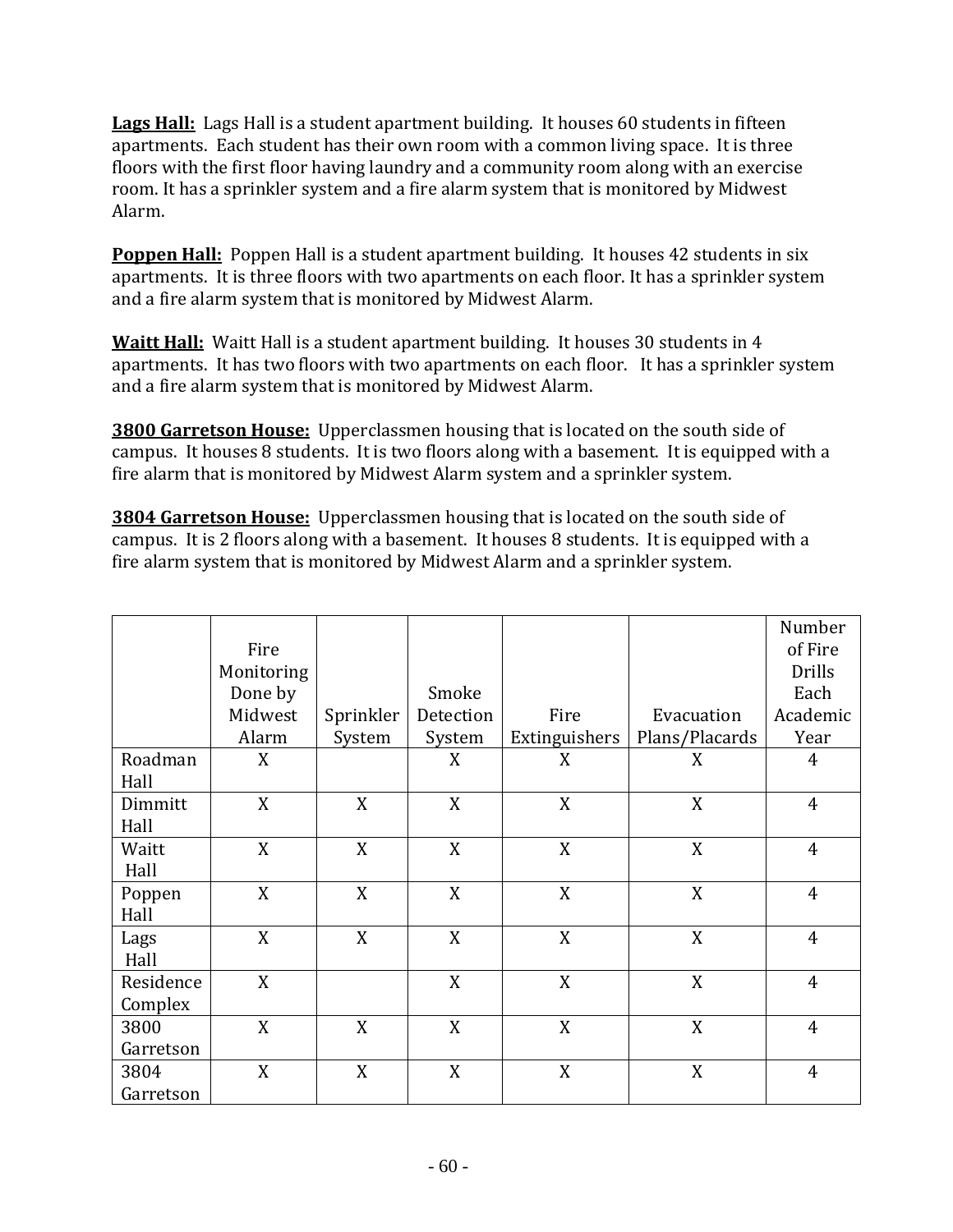## **Fire Log**

## **2020**

|                      | Total<br>Fires in<br>each<br>building | Fire<br>#    | Date    | Time | Cause                        | $#$ of<br>Injuries<br>requiring<br>treatment | Number<br>of<br>deaths<br>related<br>to the<br>fire | Value of<br>Property<br>damaged<br>by fire |
|----------------------|---------------------------------------|--------------|---------|------|------------------------------|----------------------------------------------|-----------------------------------------------------|--------------------------------------------|
| Roadman<br>Hall      | $\mathbf{1}$                          | $\mathbf{1}$ | 1/14/20 | 1230 | Laptop<br>battery<br>failure | $\boldsymbol{0}$                             | $\boldsymbol{0}$                                    | \$16,000                                   |
| Dimmitt<br>Hall      | $\mathbf{0}$                          |              |         |      |                              |                                              |                                                     |                                            |
| Waitt<br>Hall        | $\mathbf{0}$                          |              |         |      |                              |                                              |                                                     |                                            |
| Poppen<br>Hall       | $\boldsymbol{0}$                      |              |         |      |                              |                                              |                                                     |                                            |
| Lags<br>Hall         | $\boldsymbol{0}$                      |              |         |      |                              |                                              |                                                     |                                            |
| Residence<br>Complex | $\mathbf{0}$                          |              |         |      |                              |                                              |                                                     |                                            |
| 3800<br>Garretson    | $\mathbf{0}$                          |              |         |      |                              |                                              |                                                     |                                            |
| 3804<br>Garretson    | $\mathbf{0}$                          |              |         |      |                              |                                              |                                                     |                                            |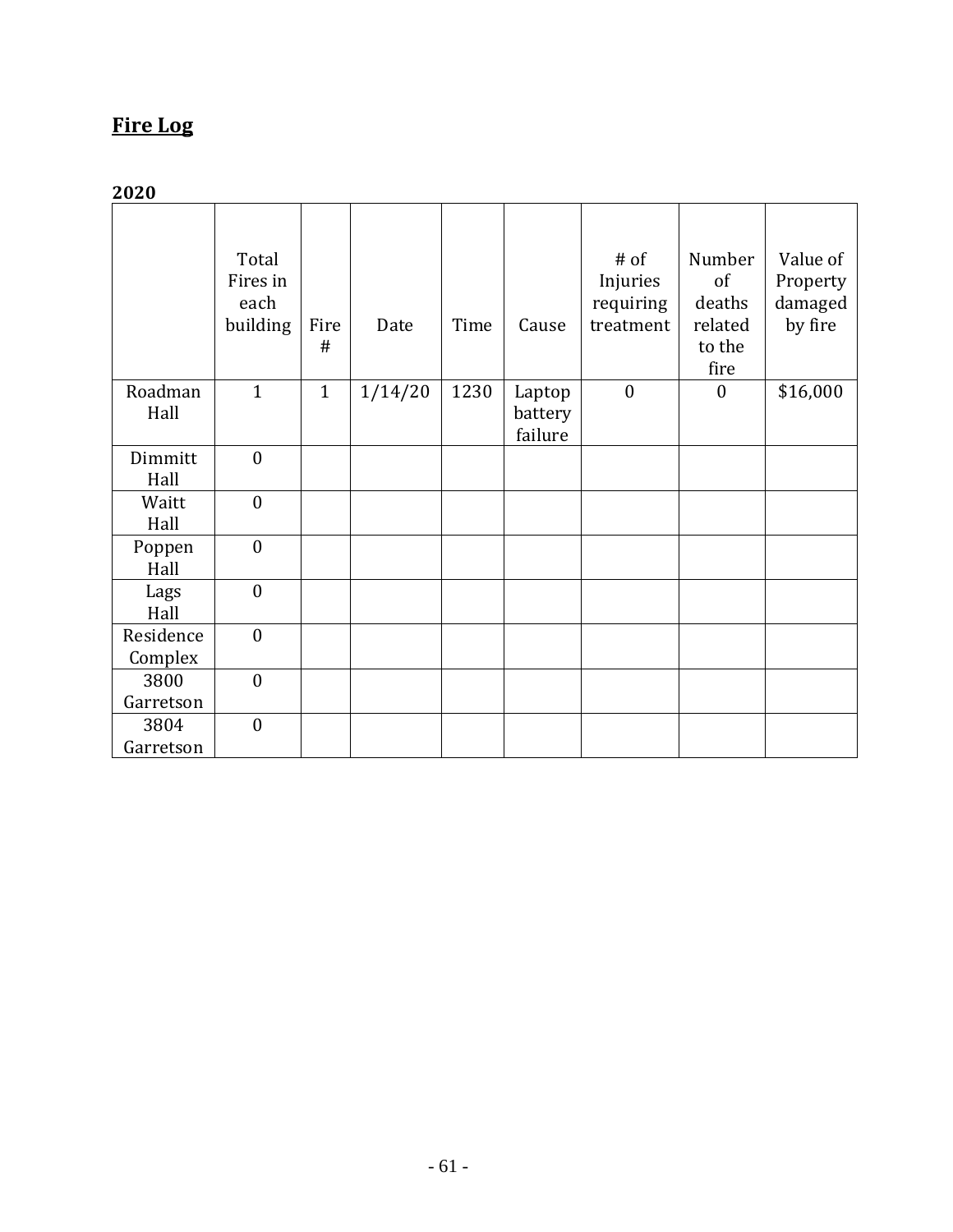#### **2019**

|                      | Total<br>Fires in<br>each<br>building | Fire<br># | Date | Time | Cause | $#$ of<br>Injuries<br>requiring<br>treatment | Number<br>of deaths<br>related<br>to the<br>fire | Value of<br>Property<br>damaged<br>by fire |
|----------------------|---------------------------------------|-----------|------|------|-------|----------------------------------------------|--------------------------------------------------|--------------------------------------------|
| Roadman<br>Hall      | $\boldsymbol{0}$                      |           |      |      |       |                                              |                                                  |                                            |
| Dimmitt<br>Hall      | $\boldsymbol{0}$                      |           |      |      |       |                                              |                                                  |                                            |
| Waitt<br>Hall        | $\boldsymbol{0}$                      |           |      |      |       |                                              |                                                  |                                            |
| Poppen<br>Hall       | $\boldsymbol{0}$                      |           |      |      |       |                                              |                                                  |                                            |
| Lags<br>Hall         | $\boldsymbol{0}$                      |           |      |      |       |                                              |                                                  |                                            |
| Residence<br>Complex | $\mathbf{0}$                          |           |      |      |       |                                              |                                                  |                                            |
| 3800<br>Garretson    | $\boldsymbol{0}$                      |           |      |      |       |                                              |                                                  |                                            |
| 3804<br>Garretson    | $\mathbf{0}$                          |           |      |      |       |                                              |                                                  |                                            |